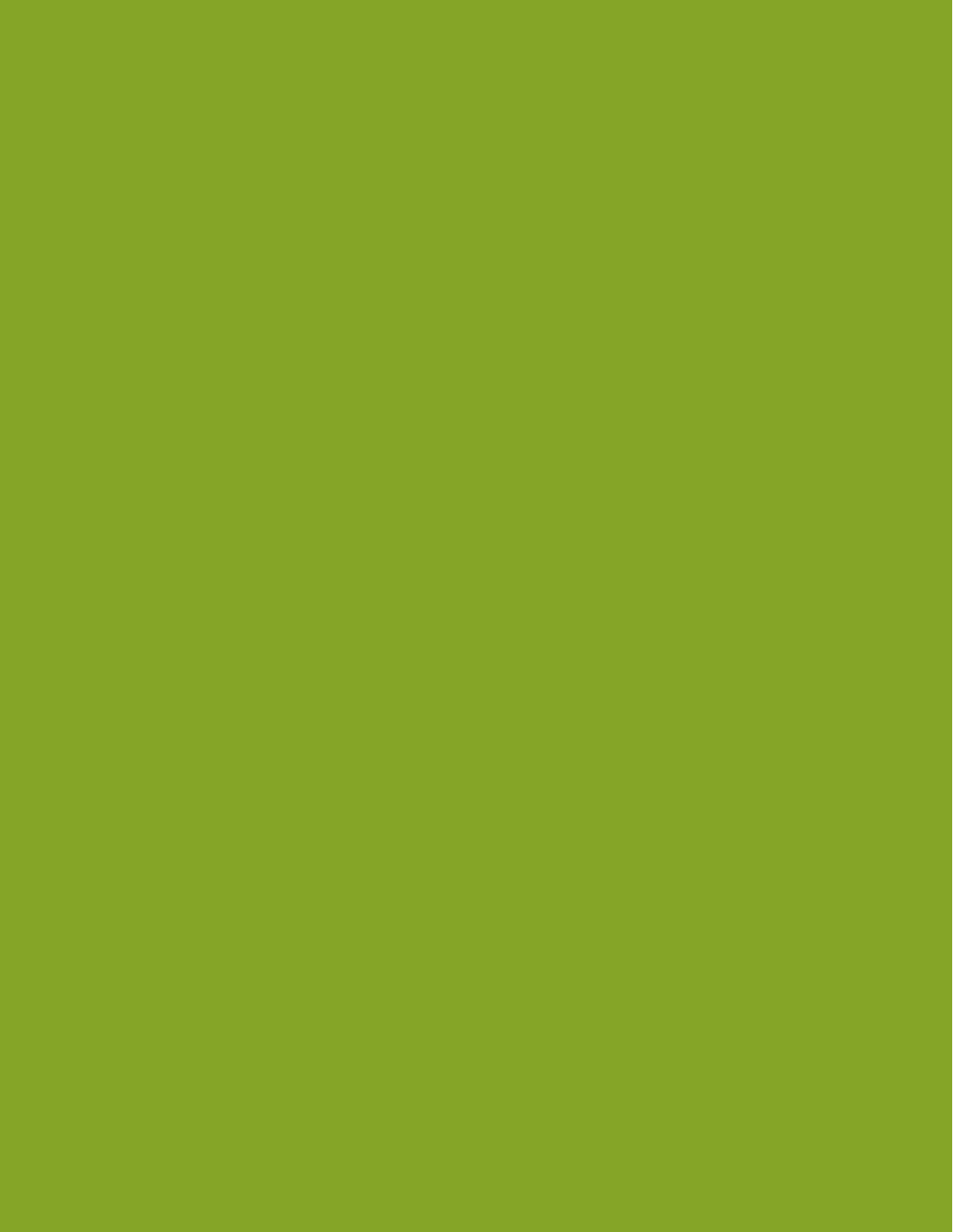# TABLE OF CONTENTS

- 2 Executive Summary Roadmap for Smart, Bold Partnerships
- 3 Introduction
- 6 Initiation Stage: Preparing for the Partnership Recommendations 1-4
- 11 Implementation Stage: Working on the Partnership Together Recommendations 5-8
- 14 Continuous Improvement Stage: Sustaining the Partnership Recommendations 9-10
- 17 Conclusion

# Appendices

- 18 Appendix A: Partnership Profiles
- 32 Appendix B: Spotlight on Salem-Keizer Public Schools
- 34 Appendix C: Acknowledgements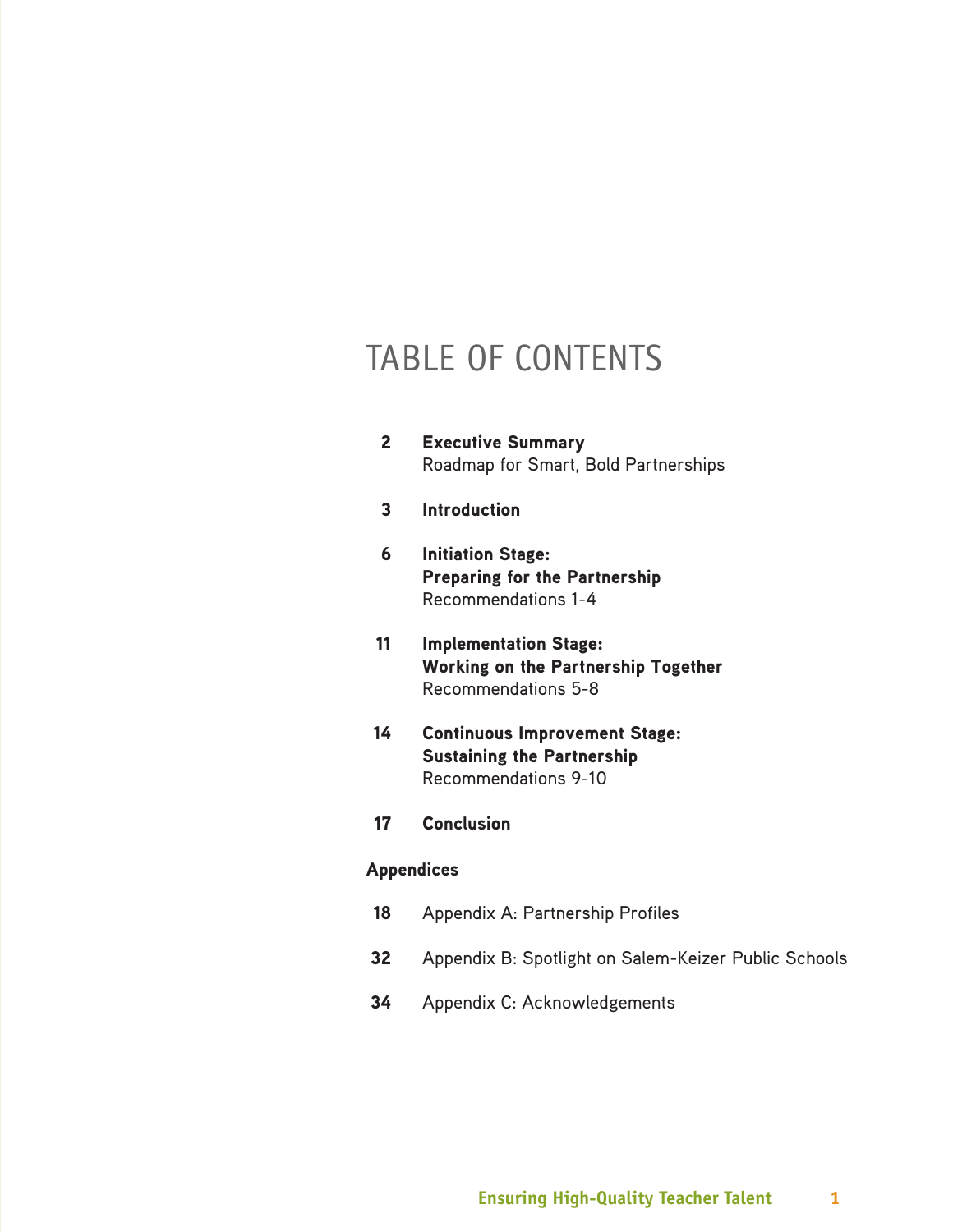# EXECUTIVE SUMMARY

In an era of rigorous college- and career-ready standards, students' increasingly diverse backgrounds, and tougher educator evaluation systems, novice teachers are entering classrooms that require new and higher levels of expertise and instruction. Yet many district leaders face the prospect of not being able to put anyone, much less a high-quality teacher, in front of each student on the first day of school. This is a risk they cannot afford. Preparation programs, too, are challenged to find strong student teaching placements, ensure jobs for their graduates and keep up with the rapidly changing requirements of the teaching workforce. Many of these organizations have realized they cannot do it alone. The rapidly changing environment requires strong, bold

partnerships between districts and preparation programs, supported by effective policy, to ensure all students have access to an excellent teacher. This report, written by Education First with support from the Joyce Foundation, examines the most sophisticated partnerships between school districts and teacher preparation programs. It also presents a roadmap with ten recommendations for partners interested in taking a proactive, dynamic approach to shaping teaching talent pipelines through similar partnerships.

The report, primarily intended for school district and preparation program administrators, provides specific examples of each recommendation, grounded in the daily

# **A Roadmap for District and Teacher Preparation Programs to Build and Sustain Strong, Bold Partnerships**

# **INITIATION STAGE**

1. Districts should understand their talent pipeline and discuss these needs with teacher preparation programs

2. Partners should set the initial vision and goals together, with a focus on relationship-building and trust

# 3. Partners should align on rubrics and key expectations for program graduates

4. Partners should commit to sharing and looking at data together to drive action

# **IMPLEMENTATION STAGE**

**5.** Partners should jointly select and train mentor teachers and strategically place candidates

**6.** Partners should ensure coursework matches clinical experiences and district language

7. Partners should communicate and meet frequently

8. Partners should spend more time in schools together

# **CONTINUOUS IMPROVEMENT STAGE**

9. Partners should be open to change, and regularly step back to honestly discuss progress and challenges

10. Partners should ensure that district needs drive shifts in teacher preparation programs' pipelines, structures and systems

work and challenges of partnership. From revamping field and coursework expectations to examining the data together to developing new processes for joint mentor teacher selection, the report highlights ways that partners are changing the way they do business, in order to

reshape the teacher workforce for a new era. In doing so, partners are aiming for the same results: high-achieving students who receive an excellent education regardless of their background, taught by a talented, well-prepared corps of teachers ready to teach on day one.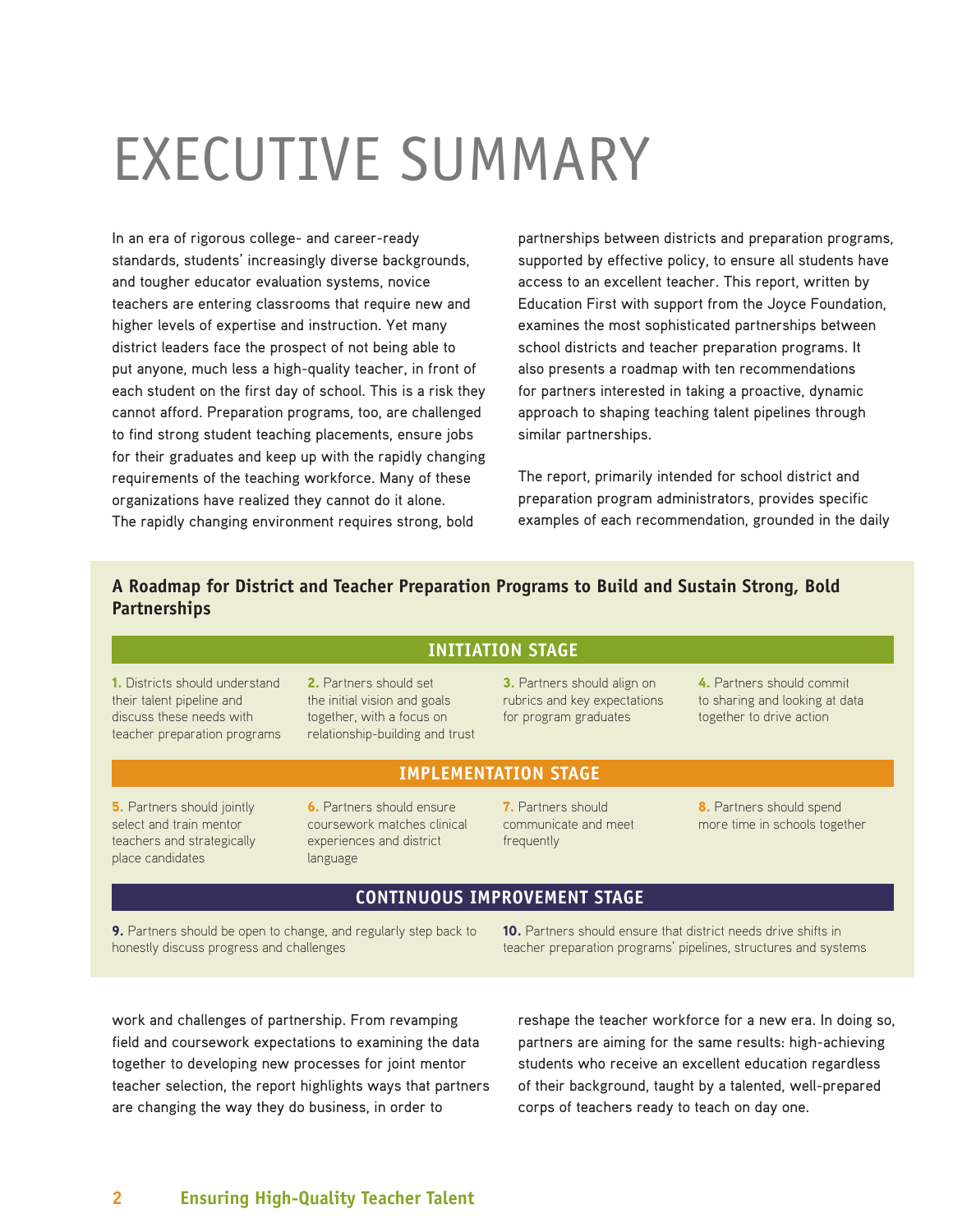# INTRODUCTION

Suppose you are the new chief human resources officer at a mid-sized urban school district. The new school year is approaching, and you know you have nearly 200 teaching vacancies, with many in math, science and special education. School leaders are requesting candidates with a variety of backgrounds, credentials and experiences. You and your team filter through the applications your district has received, but you realize that you don't have many candidates who are credentialed in the right subject areas. Additionally, it is hard to tell whether they will be prepared for all of the changes your district is facing, including new standards and evaluation systems. You notice that some of your applicants are from a local teacher preparation program, which you know has placed student teachers in your district, but you've never engaged too deeply with the clinical preparation process or with the program. You consider reaching out to the program's leaders to have a deeper conversation about your district's needs.

Imagine now, that you're an administrator of a teacher preparation program. You've been preparing teachers for years, but recently, your staff has reported greater difficulty in finding high-quality student teaching placements in local schools. While you know many of your graduates work at local school districts, you aren't able to easily access data on how they perform. Anecdotally, you've heard from graduates, however, that due to new standards and evaluation requirements, many have found unexpected challenges in their work. You consider reaching out to local school district leaders to have a deeper conversation.

In an era of rigorous college- and career-ready standards, students' increasingly diverse backgrounds, and tougher educator evaluation systems, novice teachers are entering classrooms that require new levels of expertise and instruction. Many district leaders, similar to this example, face the prospect of not being able to put anyone, much less a high-quality teacher, in front of each student on the first day of school. This is a risk they cannot afford. Preparation programs, too, are challenged to find strong student teaching placements, ensure jobs for their graduates and keep up with the rapidly changing requirements of the teaching workforce. As a result, a growing number of districts and teacher preparation programs have begun to form strong, bold and mutually beneficial partnerships to produce teacher candidates who better meet district needs. These partnerships, when done well, take significant time and resources on behalf of both organizations, but can also transform the work of partners, creating joint responsibility for the development of effective educators. And in addition to benefiting the institutions, such partnerships can create a seamless experience where new teachers grow, thrive and advance student achievement.

This report provides a nationwide scan of some of the strongest, most sophisticated partnerships between districts and teacher preparation programs. It seeks to provide an "under the hood" look at what makes these partnerships work at three stages of development: initiation, implementation and continuous improvement. This report should provide both inspiration and a roadmap for districts and preparation programs looking to initiate, advance or sustain a partnership.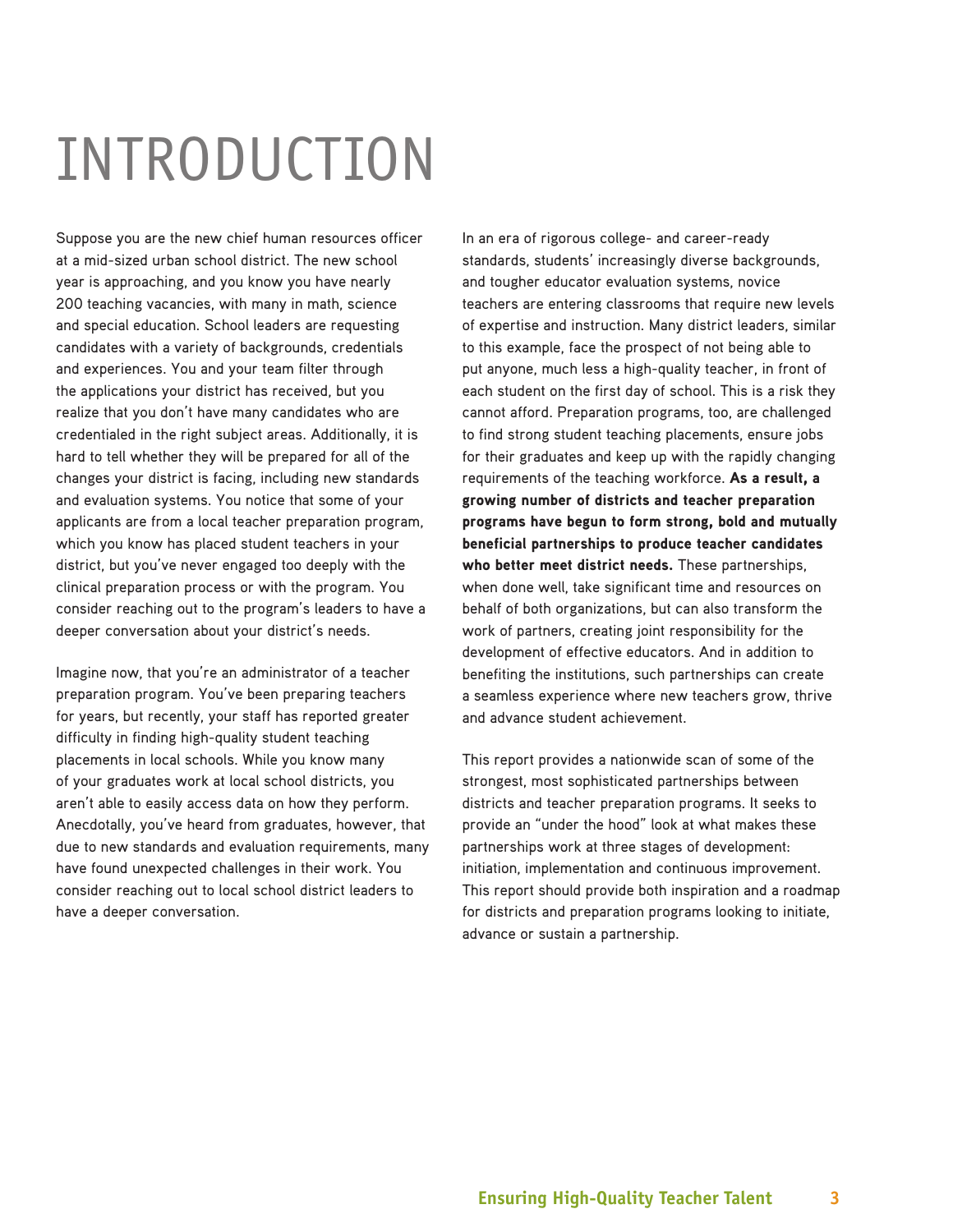# **Recent National Work Supporting Partnerships Between Districts and Teacher Preparation Programs**

# **2008**

U.S. Department of Education initiates the Teacher Quality Partnership (TQP) Grant Program, which supports partnerships between institutions of higher education and high-need districts and schools to develop a strong teacher pipeline. To date, the grants have affected 10,000 teachers. Since FY 2009, the program has awarded five-year grants to 64 grantees in 25 states. The total funding over the life of the grants is expected to be more than \$545 million.

# **2010**

The National Council for Accreditation of Teacher Education (NCATE) creates a Blue Ribbon Panel to discern ways that teacher preparation efforts could be more effective. One of the final recommendations, "Strategic Partnerships Are Imperative for Powerful Clinical Preparation," emphasized the need for joint responsibility and accountability among multiple partners, including institutions of higher education, districts, unions and policy makers.

# **2013**

After NCATE becomes the Council for the Accreditation of Educator Preparation (CAEP), it introduces standards for teacher preparation, including one that requires that "partners co-construct mutually beneficial P12 school and community arrangements... and share responsibility for continuous improvement of candidate preparation." CAEP emphasized that partnerships focus on the connections between theory and practice and shared accountability for candidate selection, licensure and outcomes.

# **2014**

U.S. Department of Education releases draft regulations for teacher preparation programs. States would have to report program outcomes for candidates' placement, employment, effect on student achievement and other indicators to give school districts more data about preparation programs' quality. The final regulations are anticipated in early 2016.

Sources: 1, 2, 3

# **METHODOLOGY**

To further explore partnerships between districts and teacher preparation programs, the Joyce Foundation gave Education First a grant to research successful joint efforts and outline what made them work. Education First examined the research to find stellar partnerships in communities across the country, and consulted with eleven national teacher preparation experts and over two dozen districts and teacher preparation programs (see Appendix C for a complete list). Interviews with district and preparation program partners were comprehensive and candid, and partners shared extensively about both the hard work and rewards inherent in their work together. Conversations focused on:

■ Partners' vision and goals for the partnership

- Critical elements of the partnership, including leadership, staffing, communication, stakeholder engagement and funding
- How partners engage in continuous improvement
- The results and key metrics of partnership success
- Where the partnership has fallen short and why
- What makes districts and teacher preparation programs "ready" to partner with one another

These partnerships are highlighted throughout the report, and seven are profiled in **Appendix A.** A more detailed spotlight on [Salem-Keizer \(OR\) Public Schools](http://www.salkeiz.k12.or.us/) and its partners in **Appendix B** touches on all ten recommendations.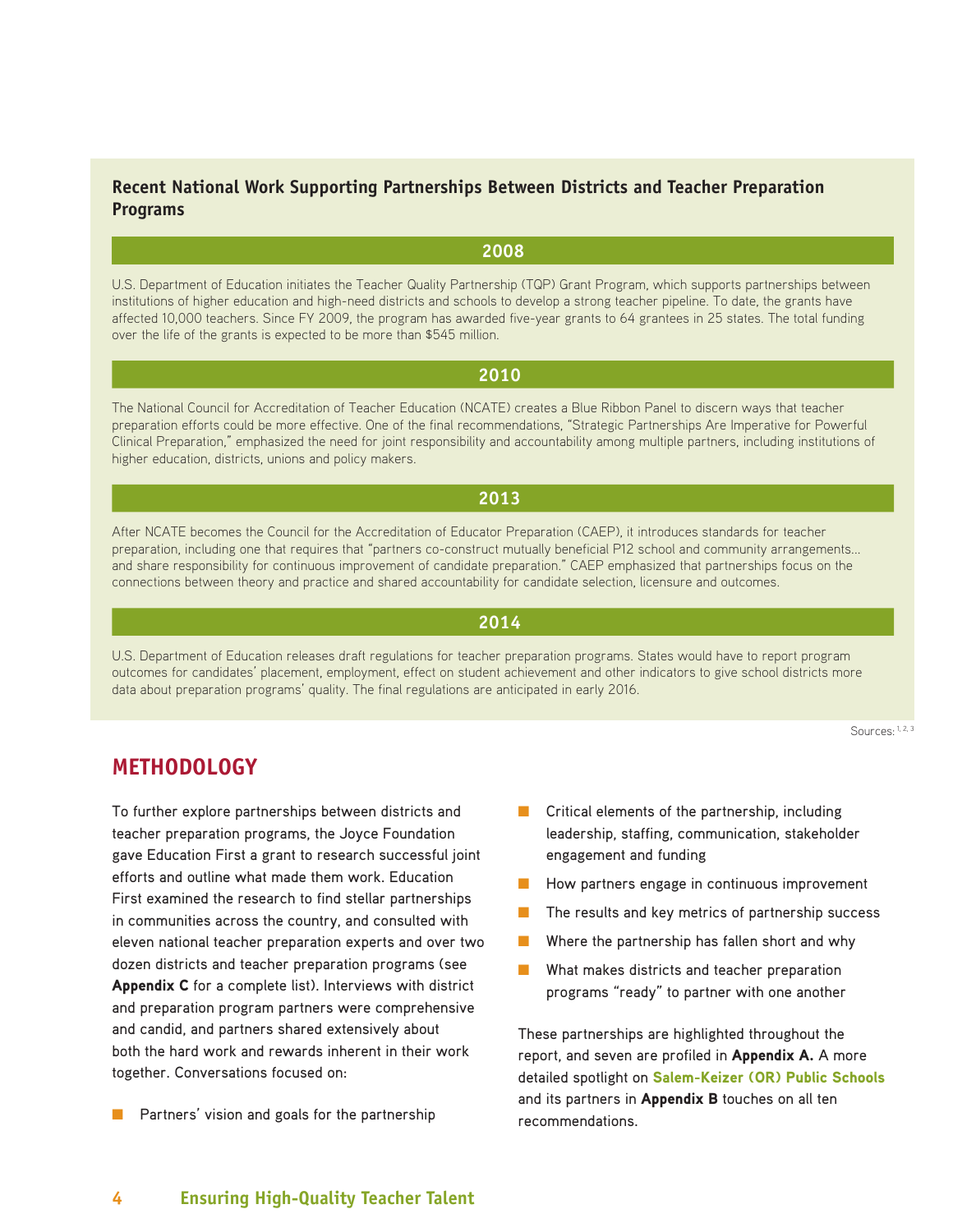# **RECOMMENDATIONS**

Analysis of leading partnerships between districts and teacher preparation programs yielded a roadmap (see below) with ten recommendations outlining what partners can and should do to build and sustain partnerships. These recommendations, which emerged consistently across interviewed partners, can be

organized into three stages of partnership development: Initiation, Implementation and Continuous Improvement. While no partnership needs to have all ten of these recommendations in place, interviews and research suggest that the majority need to be present for partnerships to be both successful and sustainable.

# **A Roadmap for District and Teacher Preparation Programs to Build and Sustain Strong, Bold Partnerships**

# **INITIATION STAGE**

1. Districts should understand their talent pipeline and discuss these needs with teacher preparation programs

2. Partners should set the initial vision and goals together, with a focus on relationship-building and trust 3. Partners should align on rubrics and key expectations for program graduates

4. Partners should commit to sharing and looking at data together to drive action

**5.** Partners should jointly select and train mentor teachers and strategically place candidates

6. Partners should ensure coursework matches clinical experiences and district

# **IMPLEMENTATION STAGE**

7. Partners should communicate and meet frequently

8. Partners should spend more time in schools together

# **CONTINUOUS IMPROVEMENT STAGE**

9. Partners should be open to change, and regularly step back to honestly discuss progress and challenges

language

10. Partners should ensure that district needs drive shifts in teacher preparation programs' pipelines, structures and systems

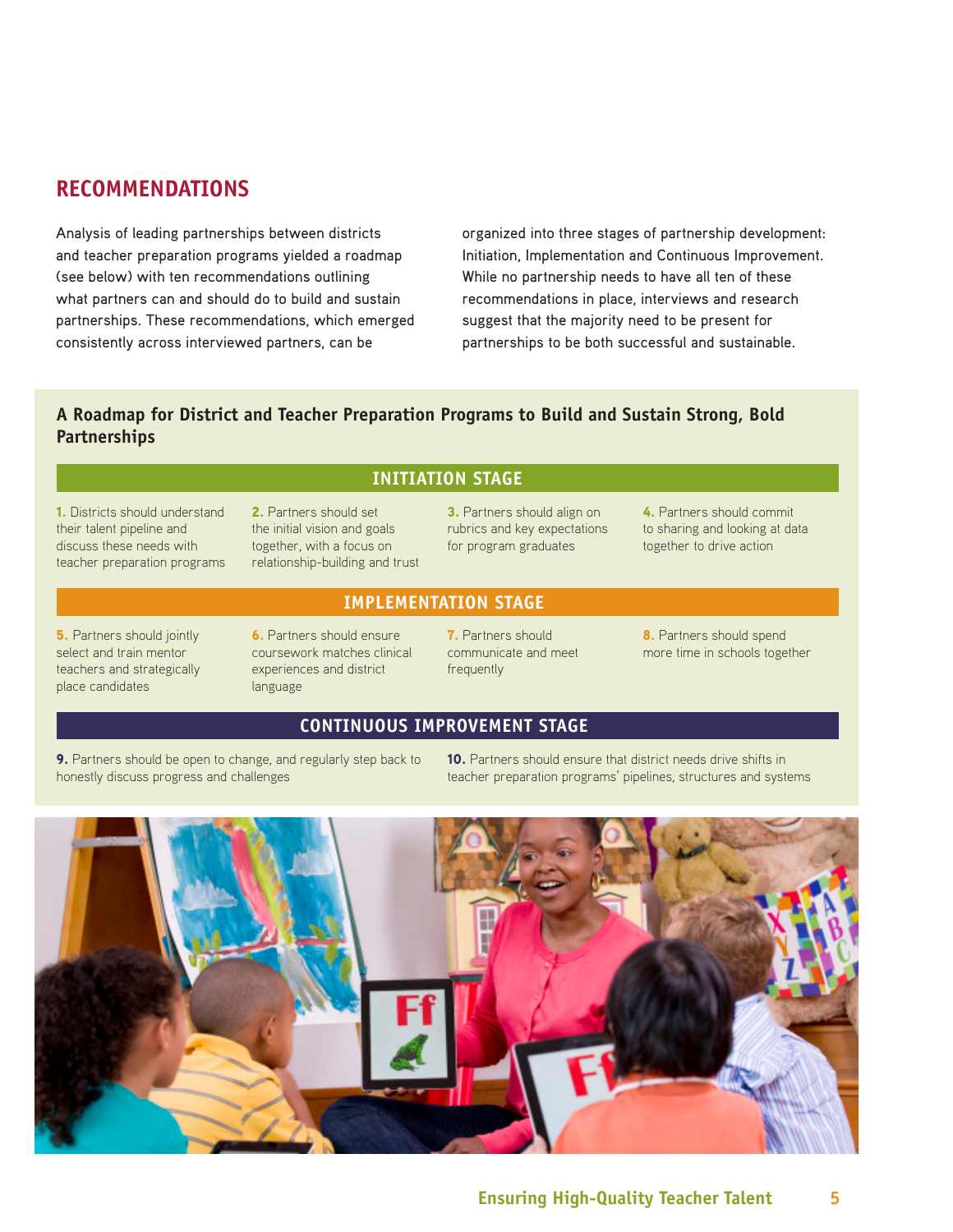# INITIATION STAGE

# **PREPARING FOR THE PARTNERSHIP**

Initiating partnerships can be a significant challenge for district and teacher preparation program leaders. Laying the foundation for an effective partnership is time- and resource-intensive, and other pressing matters abound. However, potential partners must consider these efforts to be a necessary investment in bringing teaching talent to the classrooms and students that need it most. Where strong partnerships exist, districts receive the teachers they need, when they need them, to advance student learning.

*"Districts need to be more aggressive consumers, ask for what they need in candidates and then be prepared to help train the teacher candidates in partnership with preparation programs."*

# 1. Districts should understand their talent pipeline and discuss these needs with teacher preparation programs

If the partnership is to serve the needs of school districts and their students, districts must be crystal clear on their needs, beyond just projected teacher turnover. The truth is, "districts don't simply need a particular number of teachers; they need specific numbers of teachers trained in subject [often shortage] areas and specialties," wrote Lesley Guggenheim, a vice president at [TNTP](http://tntp.org/), a nonprofit organization that partners with school districts and charters to improve public education.<sup>4</sup> Additionally, districts need quality teachers who are trained (or ready to be trained) to serve their particular student demographic and who can quickly understand and implement the district curriculum. Districts must share those needs with preparation programs.

Leading partnerships exemplified just that. After noticing challenges across district classrooms and experiencing difficulties filling teacher vacancies, particularly in hardto-staff areas, [Fresno Unified School District](http://www.fresnounified.org/Pages/Default.aspx) initiated a partnership with [California State University Fresno](http://www.fresnostate.edu/). Together, they looked at data and patterns within their city, particularly around poverty, student demographics and teacher retention. The two organizations decided to focus on bringing in strong math, science and special education teachers to teach grades 4-8, forming the Fresno Teacher Residency program. A teaching residency is typically a year-long program, and blends academic coursework with experiential learning under the guidance of a mentor teacher.<sup>5</sup> Residencies focus heavily on providing a hands-on clinical experience for participants. Fresno's residency, now expanded to K-12, fits into a broader district recruitment and retention strategy, which includes seven different talent pipelines, each focused on different district needs and types of teacher candidates.

In some cases, once districts understood their needs, they worked with preparation programs to build their own pipelines to supplement existing partnership pipelines. For example, [Denver Public Schools \(DPS\)](http://www.dpsk12.org/) and its partners, [University of Denver](http://www.du.edu/) and the University [of Colorado Denver](http://www.ucdenver.edu/Pages/UCDWelcomePage.aspx), noted they were consistently challenged to bring in the talent the district needed to fill specific positions among its 800 to 1,000 annual teacher vacancies. Further analysis of the district's talent needs led to the co-development and operation of three additional teacher preparation programs, in partnership with the universities. The three programs—the Denver Teacher Residency (DTR), Denver Teach Today (DTT) and the Student Teacher Residency (STR)—are each structured to accommodate prospective teachers with differing training preferences. The DTR teacher candidates earn a Master's degree and commit to teaching in DPS for five years, while the DTT provides current professionals who are not interested in earning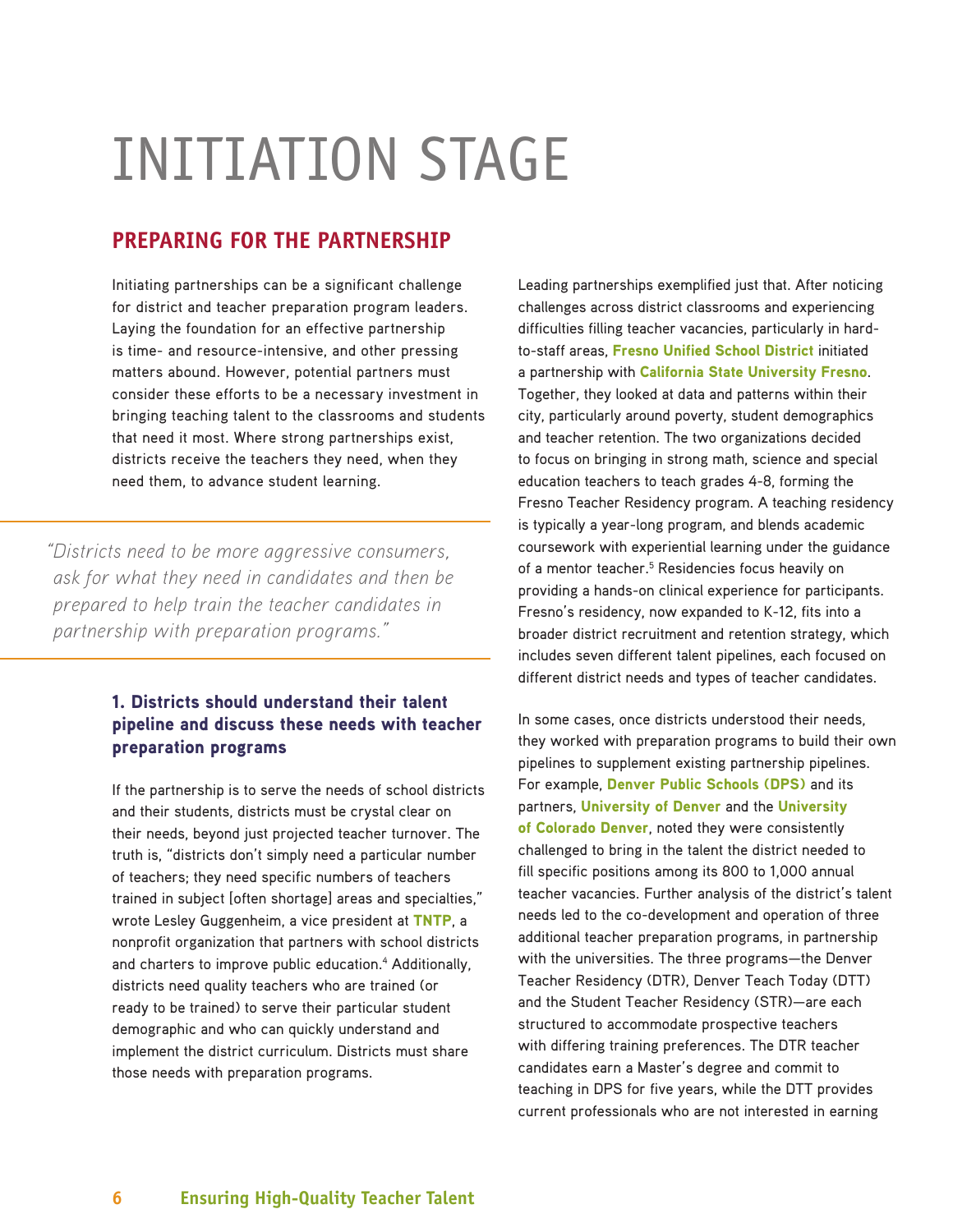a Master's degree a streamlined path to licensure. The STR serves undergraduate teacher candidates at the University of Colorado Denver and the Metropolitan State University of Denver.

Through this process, Denver Public Schools engaged proactively to understand its talent needs, and work with its partners to develop effective solutions. "Districts need to be more aggressive consumers, ask for what they need in candidates and then be prepared to help train the teacher candidates in partnership with preparation programs," Shannon Hagerman, Director of Teacher Preparation Pathways at DPS, said. Recent data shows that students taught by DTR alumni outperformed their counterparts taught by non-DTR alumni by 17 points on state math assessments. To learn more about these districts and others profiled in this report, please see Appendix A.

# 2. Partners should set the initial vision and goals together, with a focus on relationshipbuilding and trust

Once partners have ascertained and understood district needs, they must ensure from the start that the partnership is focused on addressing them. This requires all potential partners to jointly establish a shared vision and goals for the partnership. To launch the Boston Teacher Residency, leaders from [Boston Public Schools](http://www.bostonpublicschools.org/site/default.aspx?PageID=1)  [\(BPS\)](http://www.bostonpublicschools.org/site/default.aspx?PageID=1) worked with a local funder and non-profit to come to a common vision for program goals. These goals included a focus on training teachers in high-needs areas, with a dual certification in special education. They also set targets for specific retention rates of program graduates and an increasing financial commitment by the district to support the residency. All program goals were formalized in a Memorandum of Understanding among the three parties. And over time, the partnership is starting to see results. A 2011 evaluation found that by their fourth year of teaching grades 4 through 8 math, teachers trained in the Boston Teacher Residency were more effective than other Boston Public Schools teachers.

As these visioning conversations unfold, partners can also focus on the nuts and bolts of the partnership. Salem-Keizer (OR) Public Schools and its Oregon-based university partners, including [Western Oregon University](http://www.wou.edu/homepage/) and [Corban University](https://www.corban.edu/), went beyond a mission and vision to set targets, goals, benchmarks and a plan of action for each element of the partnership. These goals include developing an articulated process for purposeful placement for all new hires, focusing on recruiting culturally/linguistically diverse teachers; developing a plan for considering teacher candidates for early hiring; and better articulating the induction period for beginning teachers. To learn more about Salem-Keizer Public Schools, its partnership work, and how it has integrated all ten recommendations, please see Appendix B.

*"We hold tightly to our shared values, and pretty much ignore things that detract from them."*

Those interviewed reiterated the importance of starting the partnership with a focus on true relationship-building and trust, including a conversation around values and what expertise each partner brings to the table. From the beginning, "we found it particularly helpful to align around common values, specifically 'increasing kid-level learning' and 'preparing better teachers than before. We hold tightly to these shared values, and pretty much ignore things that detract from them," Mark Girod, Dean of the College of Education at Western Oregon University noted. The partnership's deep investment in activities that provide teachers and students with more support, e.g. clinical coaching and co-teaching, are a direct result of adherence to these goals. Western Oregon and its partners continually revisit their vision and goals, and recommit to the partnership annually.

Interviewees also emphasized intentionality about bringing *all* of the right stakeholders to the table, not just central office administrators. Districts should include principals and other site-level leaders to ensure efforts reflect their needs. Preparation programs must bring lead faculty and recruiters to create buy-in and shared understanding of district needs.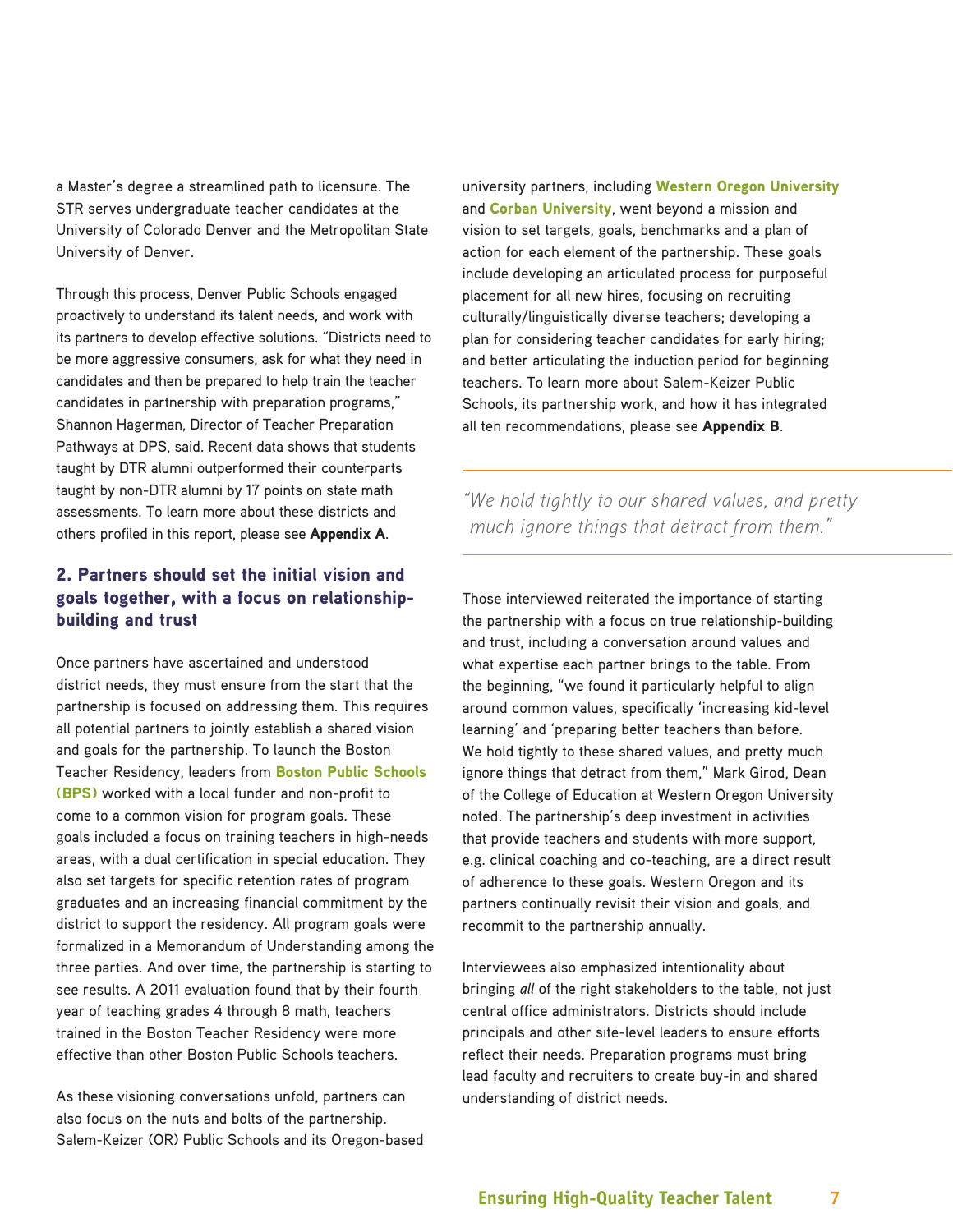# 3. Partners should align on rubrics and key expectations for program graduates

For many teacher candidates, their clinical experience in placement schools can prove to be disconnected from their coursework in their preparation program. Each misalignment, however small, in language, tools and expectations, forces candidates to juggle differing expectations, in addition to learning how to teach. To avoid this, leading partnerships ensure that preparation programs are using similar, if not the same, tools and language around instructional effectiveness as partner districts. This enables them to achieve what teacher preparation expert Linda Darling-Hammond calls: "coherence and integration…a seamless experience of learning how to teach" from pre-service<sup>6</sup> to in-service. Once aligned, leading partners use their shared tools and rubrics to intentionally drive every course, training and assessment their student teachers experience.

Salem-Keizer Public Schools and its partners use the same district-created instrument – based on the inTASC model core teaching standards– to gauge what teacher candidates should know and be able to do.<sup>7</sup> Because of this alignment, Karen Spiegel, the district's Induction Program Coordinator indicated: "Now our teachers don't see themselves as a finished product when they graduate." Instead, student teachers understand that they are on a consistent and coherent growth continuum, starting from their student-teaching experience, and continuing through their teaching career. [Washoe County](http://www.washoeschools.net/site/default.aspx?PageID=1)  [\(NV\) School District](http://www.washoeschools.net/site/default.aspx?PageID=1) had a similar experience: The district uses a rubric similar to the [Framework for Teaching](http://www.danielsongroup.org/framework/) to assess its teachers, and its partner, the University of [Nevada, Reno](http://www.unr.edu/), re-tooled its student teacher evaluation rubric so it could mirror the language of the Framework.

Even if perfect alignment is not possible, developing a common understanding of expectations for graduates is a step in the right direction. [DeSoto Parish \(LA\) School](http://www.desotopsb.com/)  [System](http://www.desotopsb.com/) uses the [Teacher Advancement Program \(TAP\)](https://www.tapsystem.org/) philosophy and rubric as a frame for its leadership, coaching and mentoring efforts. Through its partnership with **[Northwestern State University](https://www.nsula.edu/)**, a district employee

conducted a five-day TAP training for three university staff, who were then able to compare their own expectations and evaluation tools to TAP. University staff then revised their lesson planning template to reflect TAP. Northwestern State is now considering broader training opportunities.

# 4. Partners should commit to sharing and looking at data together to drive action

Existing state and local structures do not always make digestible, actionable data available. But to make partnerships succeed, both districts and teacher preparation programs must commit to generating, sharing and analyzing data together. This data must be comprehensive, and if possible, cover a breadth of indicators, for example, student teacher performance, professionalism and retention. Doing so is essential to discussing and advancing the progress of teacher candidates.

Teacher preparation programs should use the data as a focus of regular meetings with their districts, especially around the growth of teacher candidates. [Arizona State University \(ASU\)](http://www.asu.edu/) provides its [iTeachAZ](https://education.asu.edu/iteachaz) partner districts with comprehensive teacher candidate evaluation data from performance assessments, walkthroughs, progress reports and notebook checks through an online pre-service teacher data dashboard. The dashboard allows teacher educators, site coordinators (university-supported coaches that recruit, support and train student teachers and mentors), mentors and teacher candidates to view data on teacher candidate progress. Quarterly governance meetings between districts and ASU staff center on data from the dashboard, which includes student enrollment status and observation and assessment measures. Partners use the dashboard to identify cohort trends, and the dashboard can alert teacher candidates where they should seek additional coaching or training. And iTeachAZ is producing results - 92% of iTeach graduates are still teaching after three years, compared with 76% statewide.<sup>8</sup> In a survey of approximately 1,200 principals from across Arizona, iTeachAZ program completers outperformed the state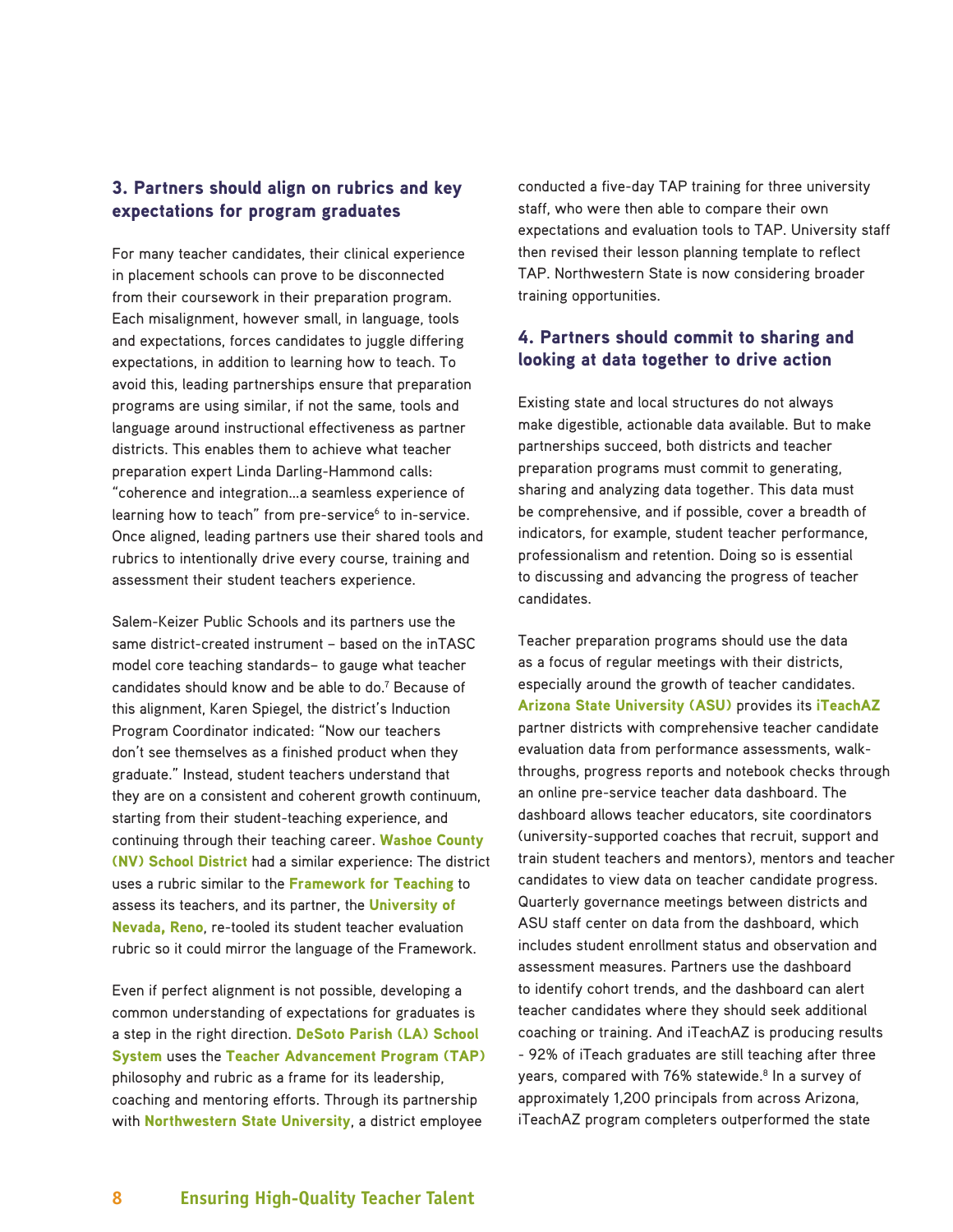average on every indicator (e.g., "demonstrates indepth knowledge and understanding about the subject(s) he/she teaches" and "implements research-based learning theories and instructional strategies"). And while research on the impact on student achievement is somewhat limited, in one partner school district, test results from third- through eighth-grade students of first-year teachers showed that those taught by iTeachAZ graduates scored significantly higher in reading and math than students taught by their traditionally trained peers.<sup>9</sup>

As a part of their partnership, [TNTP](http://tntp.org/) staffed Collegiate [Academies](http://collegiateacademies.org/), a charter management organization in New Orleans, with a part-time teacher development coach who built skill among its instructional coaches and supported and evaluated teachers directly. The TNTP coach met weekly with the Collegiate program director, to examine data (based on TNTP's [Assessment of Classroom](http://tntp.org/assets/documents/TNTP_ACE_Observation_Framework_2012.pdf)  [Effectiveness](http://tntp.org/assets/documents/TNTP_ACE_Observation_Framework_2012.pdf) "ACE" rubric) for each new teacher. TNTP's strong data team supported the coach's ability to provide helpful analyses. And early results look promising: Collegiate's program graduates received higher average scores on the TNTP Framework than their peers in the TNTP Academy preparation program, one of Louisiana's top-performing teacher certification programs.

Districts also should provide data back to their teacher preparation programs, highlighting program strengths and areas for growth. Salem-Keizer Public Schools disaggregates inTASC evaluation data by preparation provider, and shares and discusses the results with its partners, who can then further disaggregate the data by teacher training pathway within university programs. Salem-Keizer plans to provide the universities with sorted Smarter Balanced data to better inform programmatic changes.



# **Initiation Stage: Lessons Learned from Partners**

- Project district hiring needs as early and specifically as possible and share them with preparation programs.
- Ensure that partners have a common vision and set of goals for the partnership.
- Regularly share data on teacher candidate performance, professionalism and retention at the most disaggregated, detailed level possible.

# **Do's Don'ts**

- Force a partnership if you don't share a similar vision or can't agree on a set of goals.
- Exclude key stakeholders from early conversations.
- Get hung up on having all identical tools between partners right away. Cross-walking materials towards alignment can be a good start.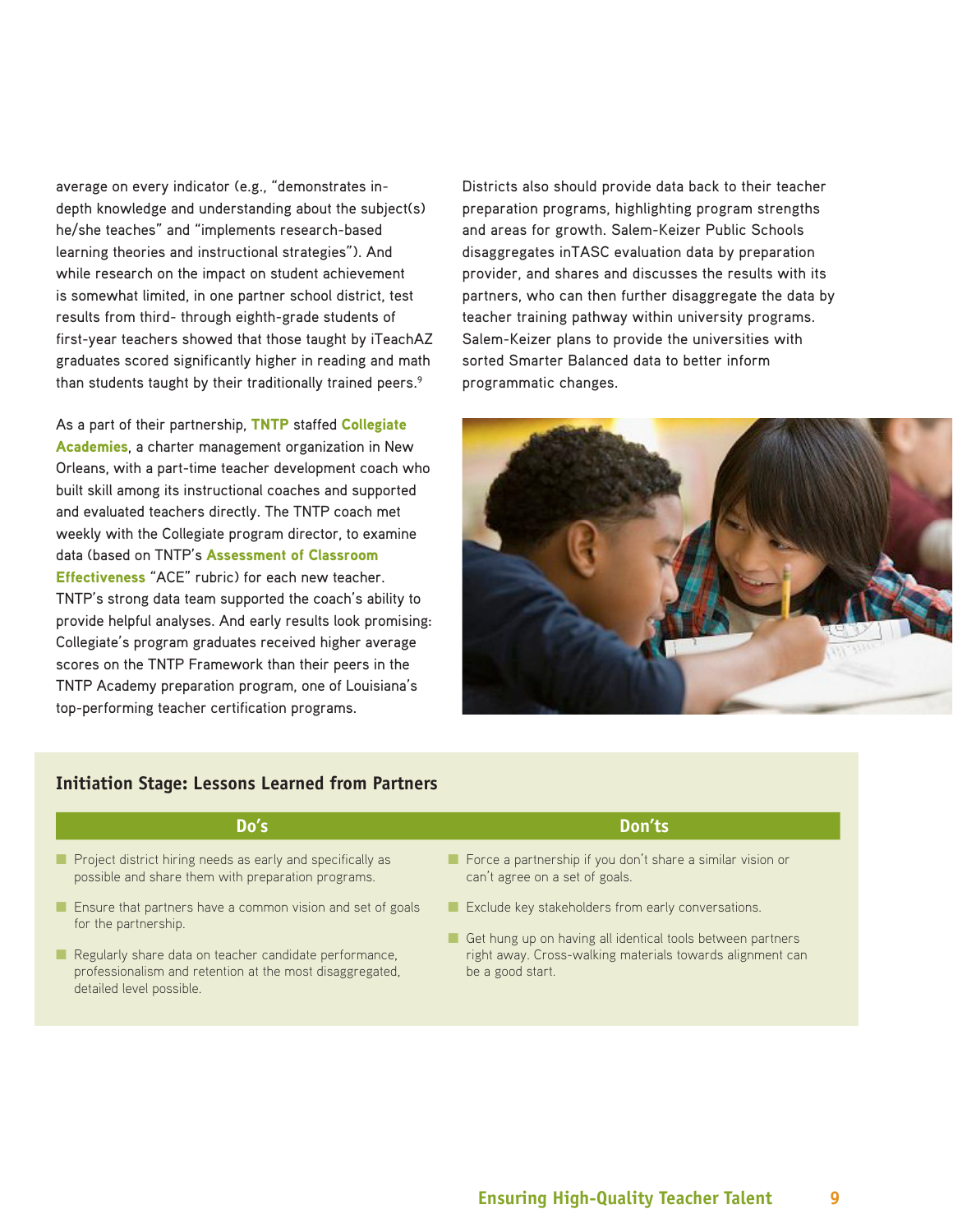# **FUNDING**

Funding remains a critical component to making these partnerships work. Many of the sites profiled in this report have received grant funds to initiate the partnership, which has allowed them to add capacity in the short term to launch the Initiation Stage work.

However, grants are not a requirement for successful partnerships, nor are they a long-term solution. The partnerships profiled here are moving beyond grant funding to better sustain what they do. Arizona State University initially received a federal Teacher Quality Partnership grant; however, now the school districts pay mentor stipends, and ASU has reallocated funding for Site Coordinator salaries into its own budget. In [St. Charles Parish \(LA\) Public Schools](http://www.stcharles.k12.la.us/site/default.aspx?PageID=1), while the district is continuing to look at other grants to support the partnership once its state-funded grant ends, it also is planning to put \$30,000-\$50,000 annually into its partnership with [Southeastern Louisiana University](http://www.southeastern.edu/).



To make these partnerships work with existing funding streams, sometimes districts and their teacher preparation programs need to get creative and reallocate funding. Western Oregon University is consolidating most teacher candidate placements to four local school districts, and the savings in travel costs will release faculty members to spend more time in partner districts supporting teacher candidates. Both [KIPP DC](http://www.kippdc.org/)'s Capital Teacher Residency program and Denver's Student Teacher Residency place their teacher candidates in paraprofessional roles in their residency year to cover the cost of resident salaries and provide a deeper clinical experience for their candidates.

What is common among successful district and teacher preparation program partnerships are a strong vision and goals for the partnership, an openness to change and relationships that have deepened through frequent communication. Getting these elements right will help partners jointly sort out the long-term funding needed to grow and sustain their collaboration.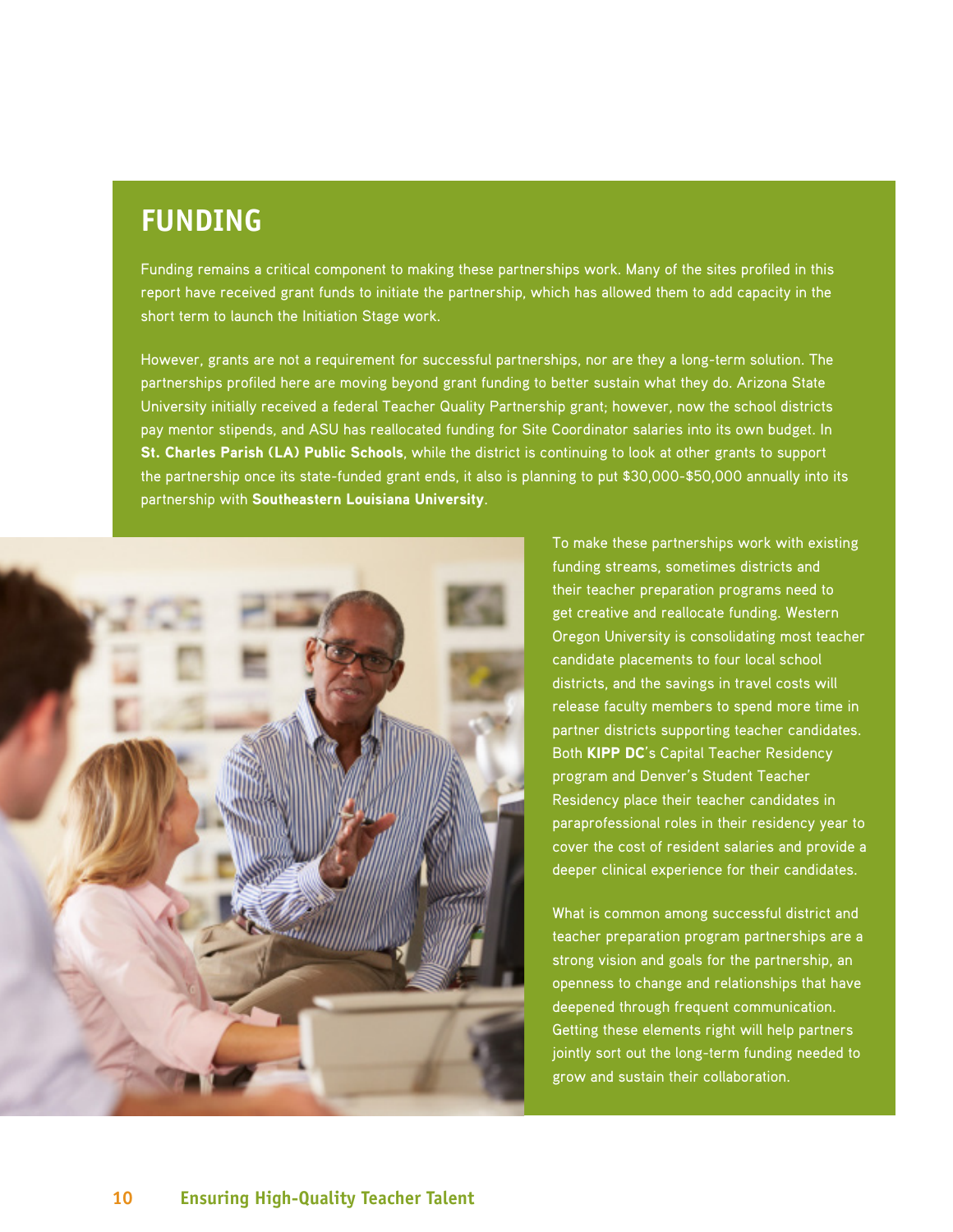# IMPLEMENTATION STAGE

# **WORKING ON THE PARTNERSHIP TOGETHER**

The implementation stage is where the partnership rubber hits the teacher preparation road. Here, partners must discuss and work out program shifts in both districts and preparation programs, and set quality standards to ensure excellence and rigor on the ground. As this takes extra time and effort, it is critical that the organizational leaders bring in the dedicated staff needed to implement the details of the partnership.

# 5. Partners should jointly select and train mentor teachers and strategically place candidates

Two of the critical points of intersection between districts and teacher preparation programs are the training of mentor teachers and strategic placement of student teachers with mentors. A thoughtful placement with an effective mentor can help ensure a positive learning experience for the teacher candidate, and surveys of new teachers suggest that student teaching is the most critical part of their preparation.<sup>10</sup> Research also supports the importance of a high-quality student teaching experience. A five-year National Bureau of Economic Research study on teacher preparation and student achievement found that programs that focus on clinical work and teaching practices produce more effective first-year teachers.<sup>11</sup> And a National Research Council report found clinical practice to be one of three "aspects of teacher preparation that are likely to have the highest potential for effects on outcomes for students," along with content knowledge and the quality of teacher candidates.12 The National Education Association also emphasized the importance of strategically partnering around the design and implementation of clinical practice.<sup>13</sup> However, the student teacher placement process in many districts often bypasses the district central offices entirely, as preparation programs work with principals or teachers with whom they have existing relationships to make

placements. This makes it challenging for the district to ensure student teachers are consistently placed with those most ready and able to be strong mentors.

In strong partnerships, both districts and teacher preparation programs play an active and engaged role in this process. Partners participate in the selection process for mentor teachers together, helping to recruit strong candidates, setting a high selection bar and placing student teachers strategically. St. Charles Parish Public Schools (LA) chooses mentor teachers based on an evaluation of strong instructional practices as well as their capacity for mentorship. Together, staff from Southeastern Louisiana University and the district match teacher candidates and mentors based on a variety of factors including needs, certification, personalities and where the candidate lives.

*In strong partnerships, both districts and preparation programs play an active and engaged role in strategically placing student teachers with effective mentors.*

Both partners should also take responsibility for supporting and training mentor teachers, and mentors must be compensated for their efforts. At Arizona State University partner iTeachAZ district sites, universitysupported site coordinators run monthly mentor trainings (with topics informed by data) and debrief sessions to ensure teacher candidates are getting strong support on the right things. Initially, Arizona State University paid for mentor stipends using external funding, but now its partner districts include mentor stipends in their budgets. Their district partners typically pay mentors anywhere from \$500-\$1,000 annually, and some districts have adapted their career and compensation ladders to include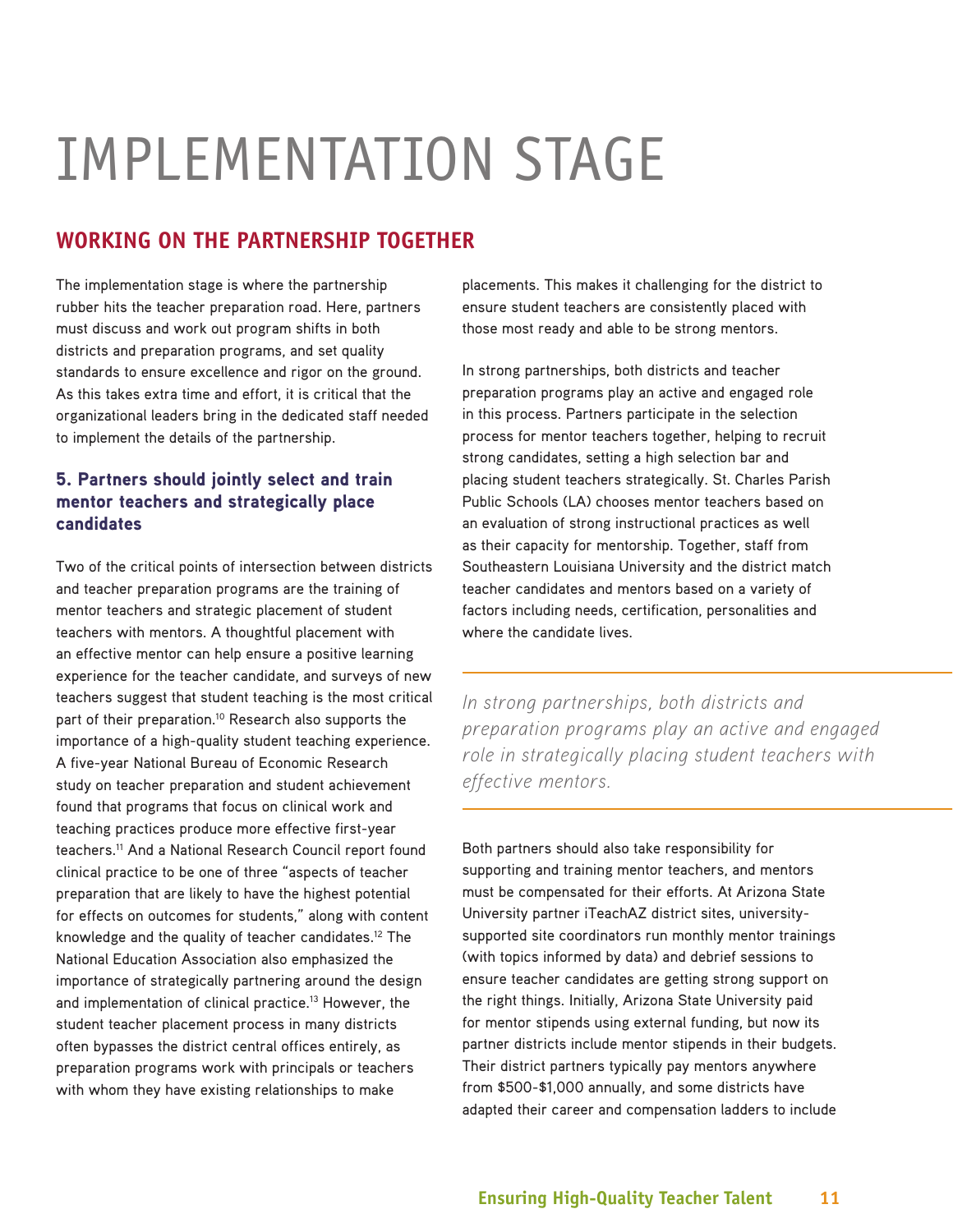the mentor role. [Stockton University](http://intraweb.stockton.edu/eyos/page.cfm?siteID=197&pageID=5&layout=hp), in partnership with the [Atlantic City \(NJ\) School District](http://www.acboe.org/), provides in-school training and graduate course credits for those mentor teachers who complete it.

Districts should develop policies that tie mentor selection to evaluation or performance data, ensuring that only teachers rated at the upper end of an evaluation continuum or rubric are eligible to be mentor teachers.<sup>14</sup> Additionally, mentor teachers should be screened for ability to work with and coach adults; interviewees emphasized that not all effective teachers of students are effective teachers of teachers.

*Mentor teachers should be screened for their ability to work with and coach adults; interviewees emphasized that not all effective teachers of students are effective teachers of teachers.*

# 6. Partners should ensure coursework matches clinical experiences and district language

Beyond teacher observation rubrics and similar tools, partners must align on the specifics of their program offerings to ensure coherence. Specifically, districts and teacher preparation programs must analyze the entire program and ensure alignment of curriculum and training throughout. When St. Charles Parish Public Schools and Southeastern Louisiana University came together, they realized that the district field experience, university coursework and professional learning sessions were disconnected and misaligned. Student teachers were getting different messages around what to focus on at different times in the residency experience. The partners realized that when, for example, the district was focusing on training student teachers on questioning techniques, it was important that university coursework had a similar focus. As a team, they redesigned their programming, jointly agreeing on the short list of best practices they wanted students to learn, and in what

order, and re-organized assignments and professional development. [Long Beach Unified School District](http://www.lbusd.k12.ca.us/) went through a lengthy alignment process with **California** [State University Long Beach](http://www.csulb.edu/). Through an external grant, which paid for release time for faculty members, they jointly created an integrated teacher preparation program. The two organizations spent a year rewriting the teacher preparation curriculum and coursework and building relationships with one another in the process.

District staff also may co-teach some of the coursework with faculty members from the university. For example, in the Fresno Teacher Residency, a district administrator and university faculty member jointly design and teach coursework to student teachers. As a result, courses feature Fresno Unified-specific systems and structures, a huge benefit to residents who will be in the district full-time a year later. "Walking into all the classrooms this year, they [the graduates of the residency] look like they have been teaching forever," said Teresa Morales-Young, Instructional Support Director at Fresno Unified School District.

# 7. Partners should communicate and meet frequently

Frequent communication and meetings were constant theme across all successful partnerships. In many instances, as partnerships deepened, district and preparation program staff met even more frequently to engage in real-time problem solving and build the trust needed to discuss challenging issues. In Salem-Keizer Public Schools, the district partnership coordinator and the deans at its partner institutions talk twice a month and meet in person once a month. They also hold site network meetings monthly to discuss successes and challenges and troubleshoot. As Mark Girod, Dean of the College of Education at Western Oregon University noted, "There's no magic involved; we're just a group of people who got together and decided that we could do this better if we do this collaboratively. We go to a lot of meetings and see each other a lot; everyone is busy, but we need time and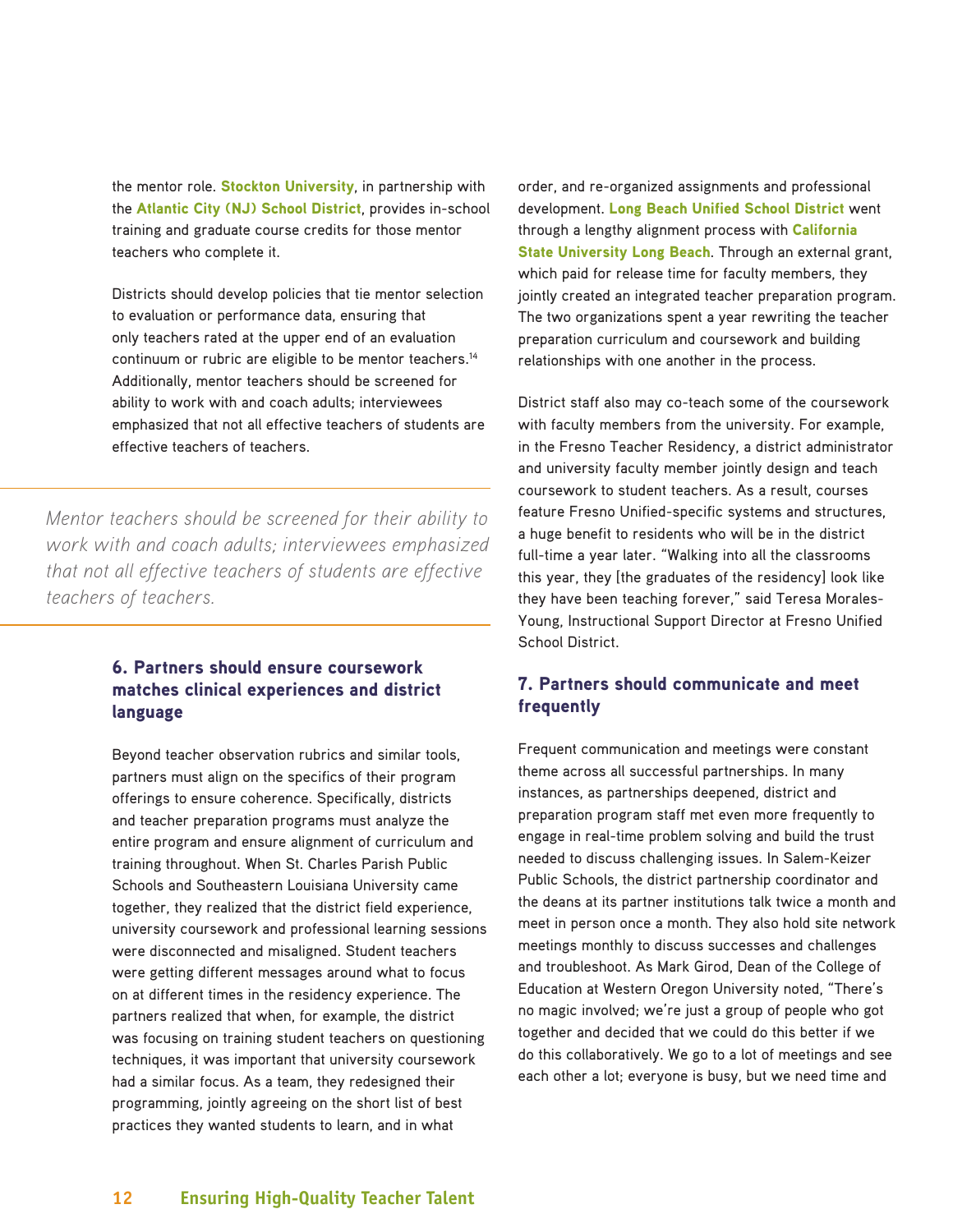space to cultivate high-quality relationships… [this results in] a level of trust and investment at the table, and open discussion of evaluation data."

Additionally, these communications must happen at all levels of each partnership organization. With Long Beach Unified School District and its partner, meetings occur across multiple partnership layers. The district superintendent and university dean meet monthly; a steering committee with members from each partnership organization meets regularly, and topical working groups convene as needed.

# 8. Partners should spend more time in schools together

Partners need to be in schools together. Teacher preparation faculty should spend time at host school sites to observe student teacher candidates, teach coursework in district classrooms, model strong instruction and provide professional development to district teachers. Doing so solidifies relationships between stakeholders, including principals, mentor teachers, university faculty, program coordinators and student teachers. It also builds the credibility of teacher preparation programs as they better understand their partner district and its

needs. Additionally, being in schools provides partners a chance to align on common expectations for teaching in the district. Site-based partnerships create whole school environments focused on teacher training and growth that, ultimately, support both the readiness of new teachers and improvements among veteran teachers.<sup>15</sup>

To make this shift to site-based work, some preparation programs have overhauled traditional faculty roles. Arizona State University, for example, removed the traditional role of the faculty supervisor, and instead placed a site coordinator at each partner district. The site coordinator is a clinical faculty member housed full time in a partner school district, and is assigned a cohort of teacher candidates that are trained in that district. Each site coordinator manages shared governance meetings with the district, mentor teacher training and support, clinical supervision, and course instruction.

Similarly, Fresno Unified School District has a faculty liaison at each school site. District staff conduct monthly site walk-throughs with partners at Fresno State University, and they discuss what is most important to the district, trends in data and the implications for their partnership. For their teacher residency, the district provides classrooms to house university courses.

| Do's                                                                                                                                                                                               | Don'ts                                                                                                                                                    |
|----------------------------------------------------------------------------------------------------------------------------------------------------------------------------------------------------|-----------------------------------------------------------------------------------------------------------------------------------------------------------|
| Provide mentor teachers with frequent professional<br>development that responds to teacher candidate<br>performance and aligns with competencies.                                                  | ■ Limit schools' interaction with preparation program to<br>observations or housing methods classes.<br>Underestimate the value of face-to-face meetings. |
| Take an active role in the placement of student teachers.<br>Ensure there is a point person at both the district and the<br>preparation program responsible for making the partnership<br>succeed. | Sacrifice quality for quantity. If needed, cut down the<br>number of partnerships to go deep on a few.                                                    |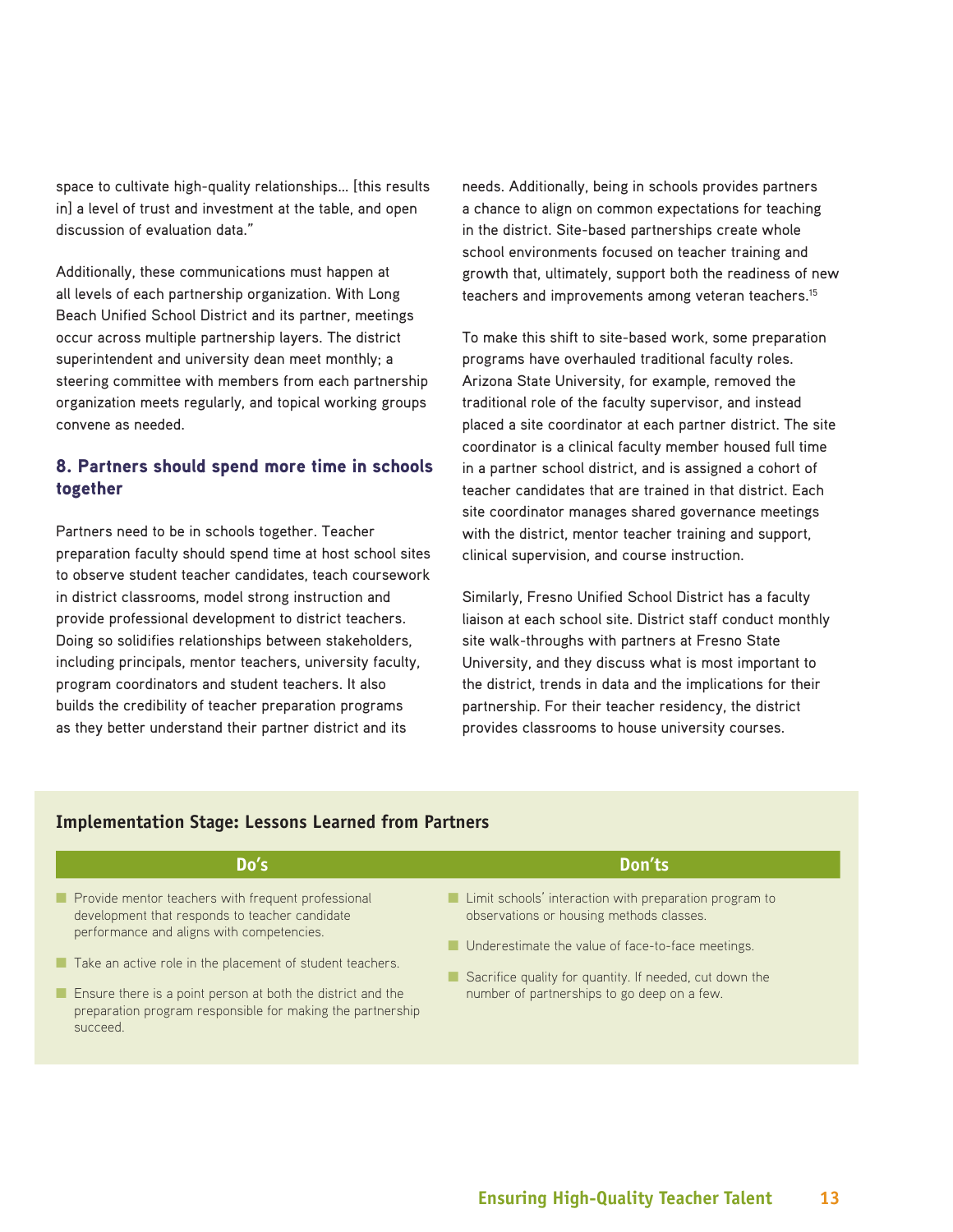# CONTINUOUS IMPROVEMENT STAGE

# **SUSTAINING THE PARTNERSHIP**

Partnerships that last do so because they persevere through leadership transitions, as well as shifts in funding and priorities. Below are key characteristics that help partnerships sustain their work.

# 9. Partners should be open to change, and regularly step back to honestly discuss progress and challenges

While strong partners communicate regularly in informal ways, they also should set aside time to engage in bigpicture "state of the partnership" conversations. In doing so, partners should keep data front and center to guide these conversations. Additionally, as partnerships mature, connections between partners should reflect respect, honest feedback and openness to change.

*"The best partnerships are those where the district has given honest feedback to the preparation program and caused it to improve."*

> For example, St. Charles Parish Public Schools has quarterly meetings with its partner programs, and conducts program assessments and surveys. Twice a year, the partners get together to review and assess application and recruiting processes, and discuss changes that need to be made. Similarly, in Denver Public Schools, the district holds quarterly meetings with all of its university partners at once to outline district hiring needs and discuss evaluation data on program graduates. In Fresno Unified School District, the district meets quarterly with its Fresno State University leadership and key faculty to formally discuss the teacher residency. During these meetings, the district includes a shared learning experience for partners to engage in, for example, reading about recent research on effective teacher preparation together.

**14 Ensuring High-Quality Teacher Talent**

Long Beach Unified School District's long-lasting partnership with CSU Long Beach represents this well; both have a deep respect for the strengths each brings to the table. As a result, even when they disagree, the relationship remains intact. Partners from Arizona State University emphasized thought partnership and feedback. "The best partnerships are those where the district has given honest feedback to the preparation program and caused it to improve. Moving to the co-teaching model [where two or more people share responsibility for classroom instruction] was due to district feedback," said Sarah Beal, former Executive Director of SEED and NEXT Grants at Arizona State University.

Openness to change often can mean significantly shifting course. At Collegiate Academies, the charter network realized that it had overly focused on classroom management, and a real need of its residents was learning effective instructional practice. TNTP, its partner, was not only willing to shift focus, but also unexpectedly did some direct teacher coaching because teachers needed it. Partners both had a willingness to be flexible, and make changes in the moment, and let the partnership and the needs of the students and school determine their path. At [Montclair State University](http://www.montclair.edu/), district input led to the preparation program creating dual certification opportunities, increasing clinical hours, introducing the co-teaching model, and setting a higher entry bar.

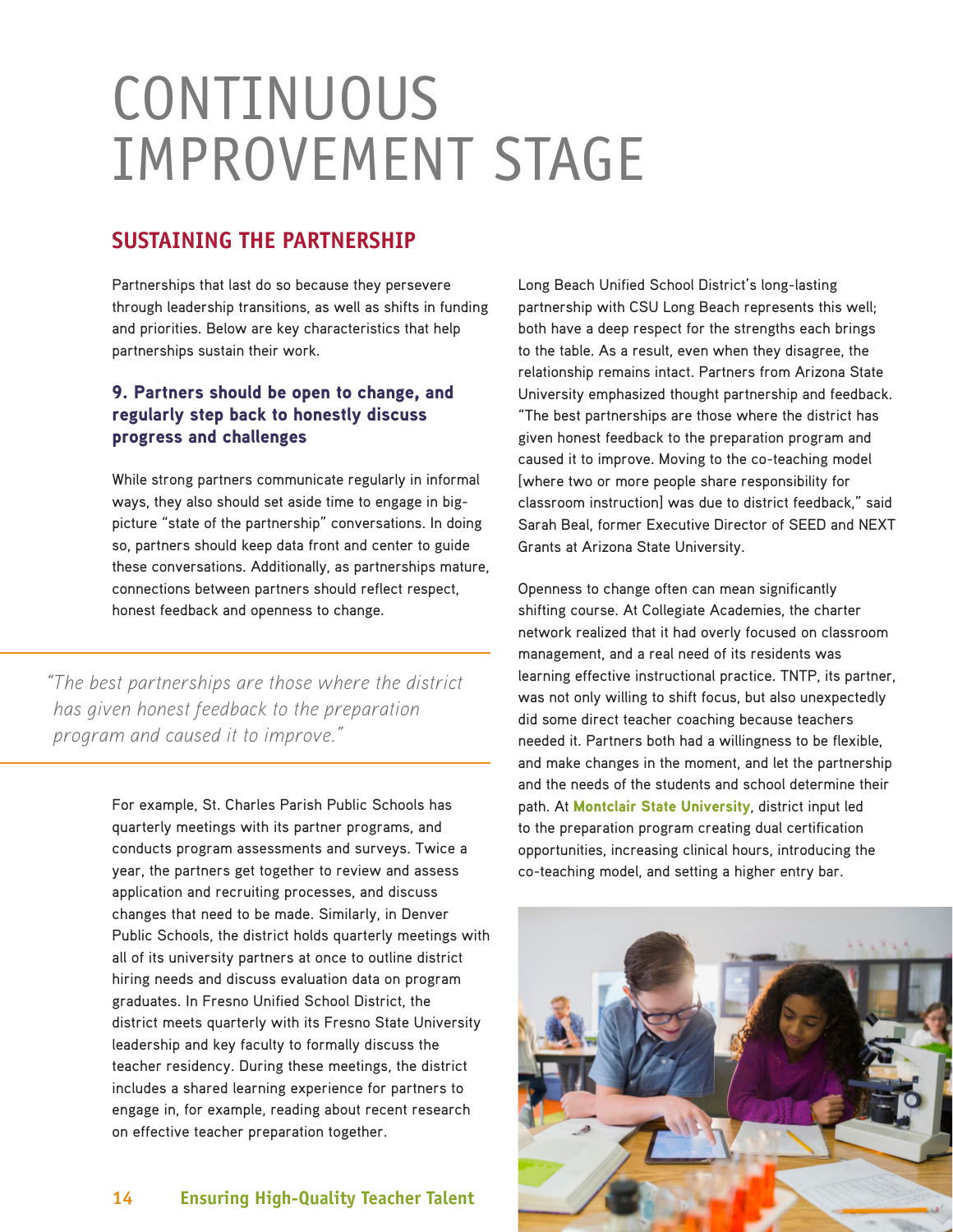# 10. Partners should ensure that district needs drive shifts in teacher preparation programs' pipelines, structures and systems

Ultimately, for strong partnerships to succeed, teacher preparation programs must flexibly respond to district needs. As the future employer of its teachers, the district should be viewed as the valued consumer of the university's teacher candidates. The Boston Teacher Residency, for example, receives annual subject area and candidate diversity targets from Boston Public Schools, and uses them to shape its incoming cohort. Washoe County School District realized that it was hosting nearly 20 social studies teachers for student teacher positions, but only had 2-5 open positions annually in that content area. The district expressed the disparity to its university partners and brainstormed creative options with them. One solution was to add special education credits to the social studies teaching track to enable them access special education job openings.

For Salem-Keizer Public Schools, its university partners, Western Oregon University and Corban University, have worked to shift student teacher schedules to start earlier in the fall, even if their university semester has not yet begun. This enables teacher candidates to observe

*In some cases, teacher preparation programs have developed entirely new pathways to support district talent needs.*

teaching in Salem-Keizer from the very first weeks of school, which are critical to a teacher's ability to set tone and expectations in his or her classroom.

In some cases, teacher preparation programs have developed entirely new pathways to support district talent needs. The University of Colorado Denver, in partnership with multiple districts, including Denver Public Schools, is implementing a new "NxtGEN Pathway" program. This new initiative is a four-year undergraduate residency model that seeks to recruit and develop a more diverse teacher pipeline and meet the district's need for highquality paraprofessionals. Students begin the program freshman year and engage as half-time paraprofessional interns at Denver Public Schools sites for three years, and then move into the full-time student teacher residency program in their senior year. As principals were struggling to find quality paraprofessionals, this program creatively provides both a short-term support for schools, as well as better prepared and diverse talent in the long term.

| Do's                                                                                                                                            | Don'ts                                                                                                                                    |
|-------------------------------------------------------------------------------------------------------------------------------------------------|-------------------------------------------------------------------------------------------------------------------------------------------|
| Discuss financial sustainability early and often, as well as at<br>step back meetings, particularly if grant funds support your<br>partnership. | Rely on "gut feeling" and anecdotes at partner step-backs.<br>Make sure data is always central to the conversation.                       |
| Ensure you are taking the time to effectively onboard new<br>staff and leadership to help them understand any existing<br>partnerships.         | Hold on too tightly to the "way it has always been." As needs<br>and capacities change, each program and district must adjust<br>as well. |
| Consider expanding your partnership beyond pre-service;<br>think about how to jointly support new in-service teachers<br>as well.               | Do this work alone. Reach out to learn from other districts<br>and teacher preparation programs in partnerships.                          |

# **Continuous Improvement Stage: Lessons Learned from Partners**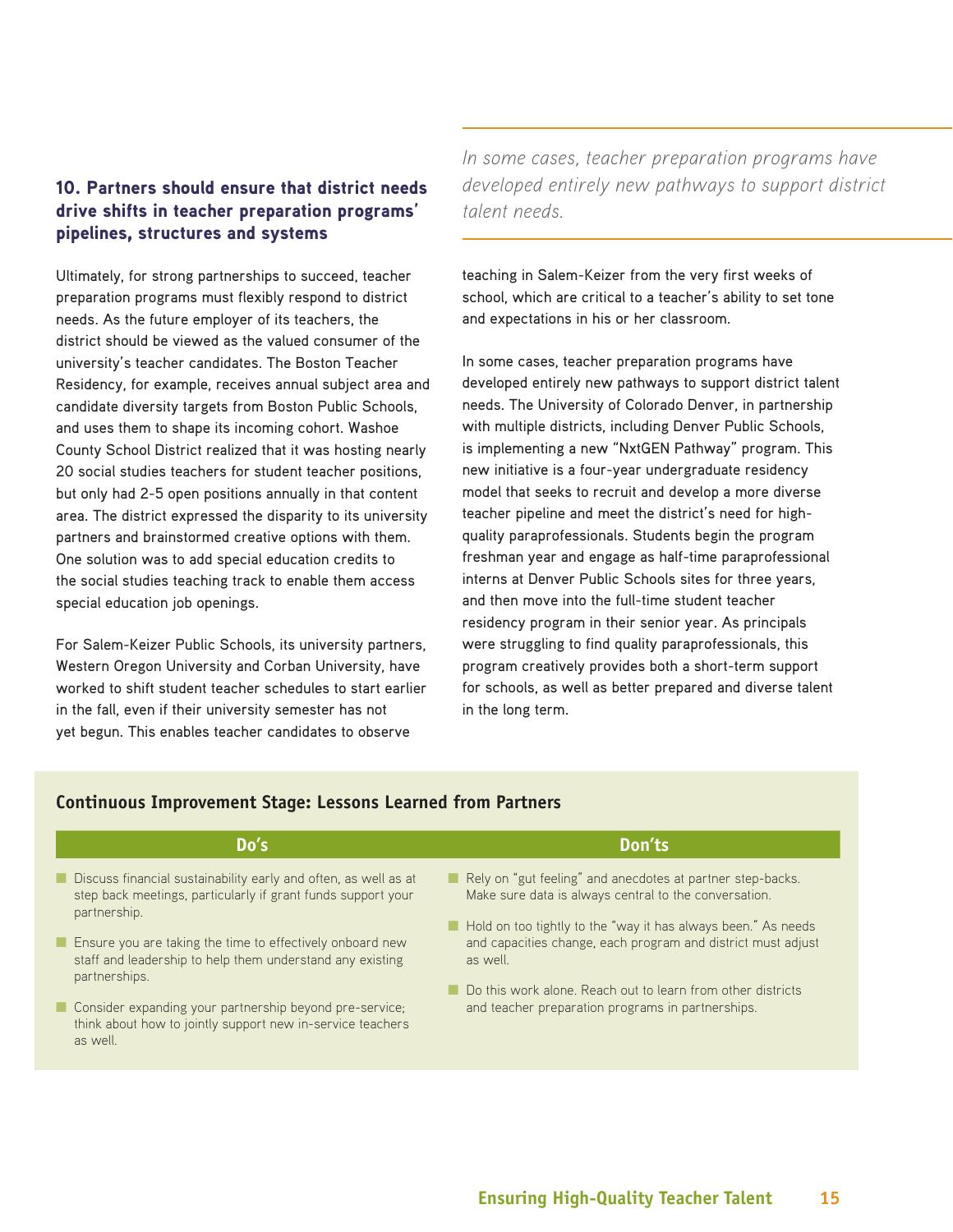# **POLICY**

Policymakers at the federal, state and even local level can create, or hinder, the environment for successful partnerships. Here are a few policy considerations that arose from strong partnerships and teacher preparation experts:

- Allow for flexibility in the types of organizations that can endorse for licensure. In some instances, school districts have been able to "grow their own" teacher preparation programs in large part because the state agency overseeing educator certification has granted the flexibility for districts and nonprofits to endorse candidates for licensure. That was the case in Boston Public Schools as new flexibility in Massachusetts has allowed the Boston Teacher Residency to endorse teacher candidates for licensure. Similarly, Denver Public Schools has a waiver from the state that allows the district to endorse candidates for licensure just like the process a university might follow.
- Articulate a developmental continuum between pre-service and in-service. Policymakers can ensure that states play a helpful role in outlining a seamless growth trajectory across a teacher's career, thus facilitating partnership work. In Missouri, the state's Teaching Standards outline performance expectations on five quality indicators for teacher candidates as well as for in-service teachers at varying levels of effectiveness. The University of Missouri—St. Louis uses this continuum to drive aligned expectations in conversations with its district partners.
- Formalize and strengthen the role of a mentor teacher. In many of the highlighted partnerships, the district and/or teacher preparation provider ensure that mentor teachers meet a minimum performance threshold and compensate the teachers for their time and expertise in supporting student teachers. In fact, [new legislation](http://chalkboardproject.org/wp-content/uploads/2015/03/CooperatingTeachers_SB83_Final.pdf) in Oregon requires training for mentor teachers that likely will influence and bolster the partnership between Salem-Keizer Public Schools and its partners.
- Facilitate open data sharing around program graduate performance. Data sharing often remains a challenge to the ongoing growth and strength of partnerships. Local and state entities must work together to ensure that anonymized individual-level data on program graduates is made available to partners, as data that is not carefully disaggregated in this way is often unusable as a source of information or guidance for programmatic change. In Los Angeles, the [LA Compact](http://compact-unitela.nationbuilder.com/), which includes [Los Angeles Unified School](http://home.lausd.net/)  [District](http://home.lausd.net/) and 12 higher education institutions, is developing data-sharing agreements.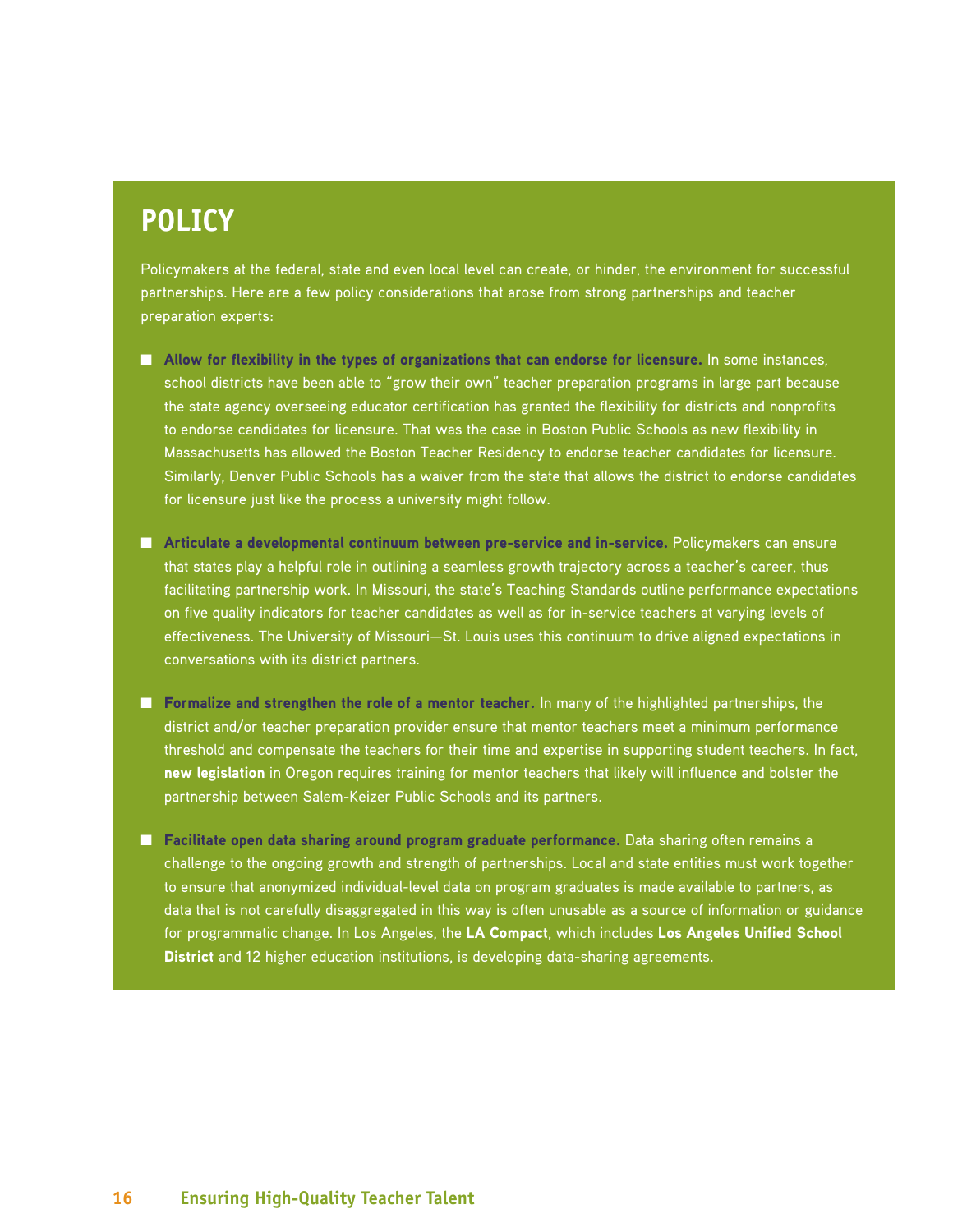# CONCLUSION

The nation's schools are becoming more complex, not less. College- and career-ready standards, tougher state assessments, new ways to evaluate educators, advanced uses of technology and an increasingly diverse student population mean that school systems can take few chances about the quality of their teachers. Strong partnerships between school districts and teacher preparation programs, like the ones highlighted in this report, are a strategy not only to shape but to increase the quality of teachers at the head of the class. Many in the field say it's about time that supply and demand have a meeting of the minds. "I see great interconnectedness between districts and teacher preparation programs, and am perplexed why partnerships aren't initiated on a regular basis because of this. It only makes sense that we are at the table together," Kristin Dixon, Dean of Education and Counseling at Corban University, said.

From meeting district staffing demands to investing in the student teacher experience to revamping preparation program coursework, partnerships focused on the front

end of the talent pipeline are just the beginning. Once they start working together, school systems and teacher preparation programs inevitably find other ways to collaborate – jointly supporting the challenging first few years of a teacher's experience, for example, or providing opportunities for veteran teachers to become coaches or mentors for their peers. Partners that have a solid footing find it easier to tackle challenges together down the line.

Ultimately, the partnerships must be about results for districts, teachers, preparation programs and students. School systems see the benefits of stronger partnerships with teacher preparation programs and realize that investments in such arrangements are not a matter of if, but when. As Shannon Hagerman, the Director of Teacher and Principal Preparation at the Denver Teacher Residency said: "Data has shown our district that the investment in this is worth it—either invest on the front end in these types of programs and partnerships, or keep paying to fill the same positions or in professional development for unprepared teachers."

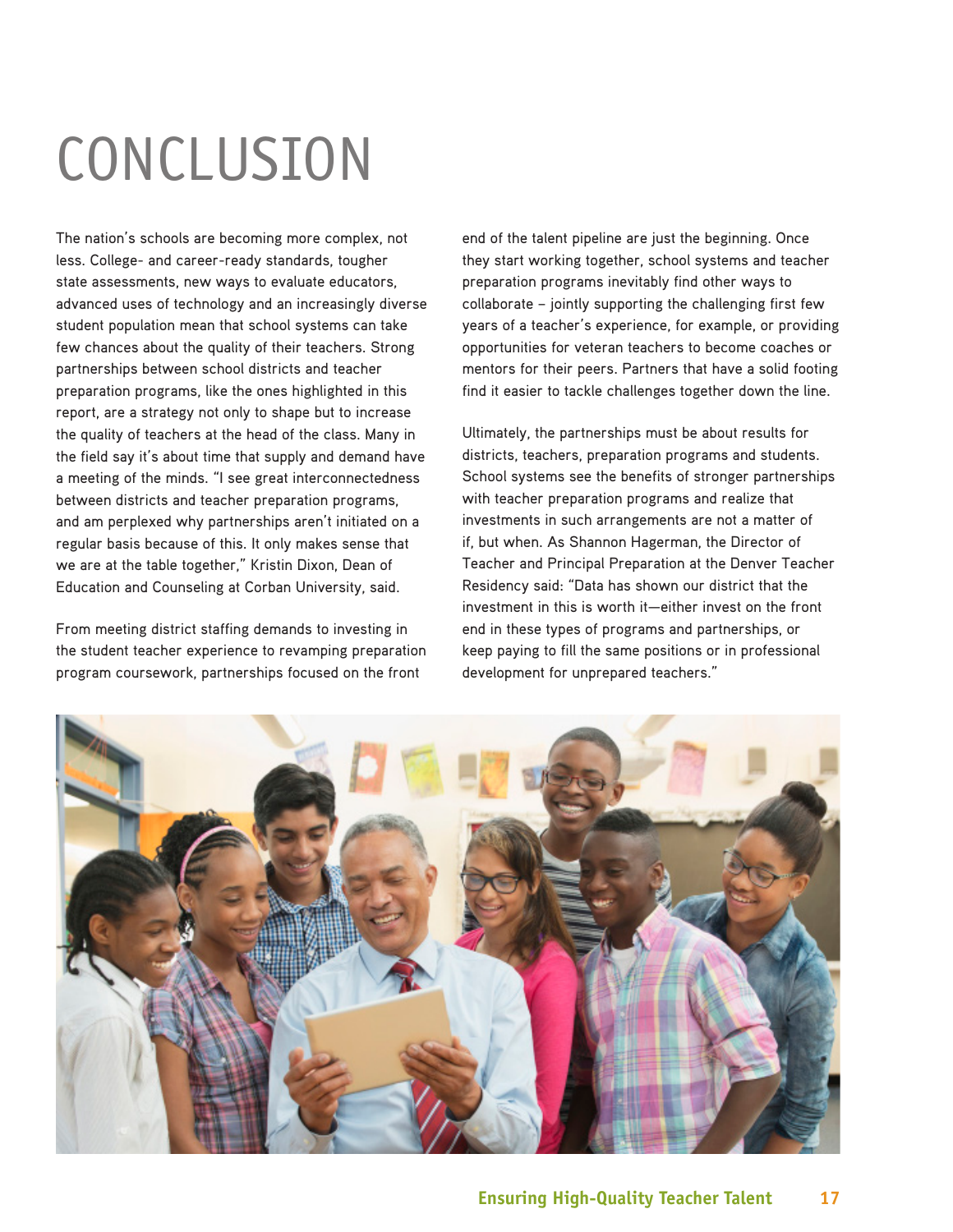# PARTNERSHIP PROFILES

# **ARIZONA STATE UNIVERSITY (ITEACHAZ) & PARTNER DISTRICTS**

| <b>Overview</b>                              | Arizona State University (ASU) partners with 25 school districts in the Phoenix area and American<br>Indian communities of Arizona with the goal of graduating teachers who in their first year match the<br>effectiveness of second-year teachers. The partnership began in 1999 as a Professional Development<br>Schools Model - a partnership between a school and university focused on improving teacher<br>preparation and professional development - and was redesigned as a residency program in 2010.<br>Students in the program begin student teaching during their junior year and as seniors spend four days<br>per week teaching in pre-K-8 classrooms and one day attending courses on-site in districts. |
|----------------------------------------------|-------------------------------------------------------------------------------------------------------------------------------------------------------------------------------------------------------------------------------------------------------------------------------------------------------------------------------------------------------------------------------------------------------------------------------------------------------------------------------------------------------------------------------------------------------------------------------------------------------------------------------------------------------------------------------------------------------------------------|
| <b>Highlighted</b>                           | <b>INITIATION STAGE: PREPARING FOR THE PARTNERSHIP</b>                                                                                                                                                                                                                                                                                                                                                                                                                                                                                                                                                                                                                                                                  |
| <b>Partnership</b><br><b>Characteristics</b> | Data Sharing: ASU developed a pre-service teacher data dashboard. The dashboard allows all<br>teacher educators, site coordinators, mentors and teacher candidates to regularly view evaluation<br>data on teacher candidate progress from performance assessments, walk-throughs, progress<br>reports and notebook checks. ASU and its partner districts hold quarterly governance meetings<br>to discuss the data, and the results are used to determine topics for coursework and training.<br>Data is entered through a mobile app, which site coordinators use to collect and enter data in<br>real-time during classroom observations.                                                                            |
|                                              | <b>IMPLEMENTATION STAGE: WORKING ON THE PARTNERSHIP TOGETHER</b>                                                                                                                                                                                                                                                                                                                                                                                                                                                                                                                                                                                                                                                        |
|                                              | Partners Jointly Select and Train Mentor Teachers: At each of its partner schools, ASU site<br>coordinators run monthly mentor teacher trainings informed by teacher candidate performance<br>assessments and walk-through data to ensure the candidates are getting support where they<br>most need it. Partner districts ensure that each mentor teacher is instructionally effective based<br>on evaluation data and prepared to coach teacher candidates. Many of the partner districts also<br>provide stipends of \$500-\$1,000 to mentors to attend training. Districts that do not offer stipends<br>use a career ladder system to increase compensation for mentor teachers.                                   |
|                                              | <b>CONTINUOUS IMPROVEMENT STAGE: SUSTAINING THE PARTNERSHIP</b>                                                                                                                                                                                                                                                                                                                                                                                                                                                                                                                                                                                                                                                         |
|                                              | Partners Discuss Progress and Challenges: ASU meets quarterly with each of its partner<br>districts to discuss teacher candidate data and any other issues. As a result of district feedback,<br>ASU made several changes to the iTeachAZ program, including co-developing a rubric with<br>districts to assess candidate professionalism with districts and shifting mentor teachers from a<br>more traditional role to a co-teaching model.                                                                                                                                                                                                                                                                           |
| <b>Analysis &amp; Impact</b>                 | Evaluation scores from a sample of iTeachAZ teachers who graduated in 2009-2010 show that 88<br>percent were rated as either effective (76 percent) or highly effective (12 percent) in their first year<br>of teaching.                                                                                                                                                                                                                                                                                                                                                                                                                                                                                                |
|                                              | In a May 2011 college exit survey, 88 percent of iTeachAZ graduates rated their student teaching<br>experience with a grade of A or B. In fall 2011, 91 percent of the 436 teacher-candidates in iTeachAZ<br>were recommended for certification in Arizona's public schools. Eighty-seven percent of students<br>from the first cohort of iTeachAZ entered their third year of teaching this year, compared with<br>76 percent in Arizona and 80 percent nationally who make it to their third year. Eighty percent of<br>graduates are employed in partner districts, and 32 percent of iTeachAZ graduates are teachers of<br>color, compared with 19.1 percent in Arizona and 18.1 percent nationally.                |
|                                              | In a survey of approximately 1,200 principals from across Arizona, the iTeachAZ program<br>outperformed the state average on every indicator, and in one partner school district, test results<br>from third- through eighth-grade students of first-year teachers showed that those taught by<br>iTeachAZ graduates scored significantly higher in reading and math.                                                                                                                                                                                                                                                                                                                                                   |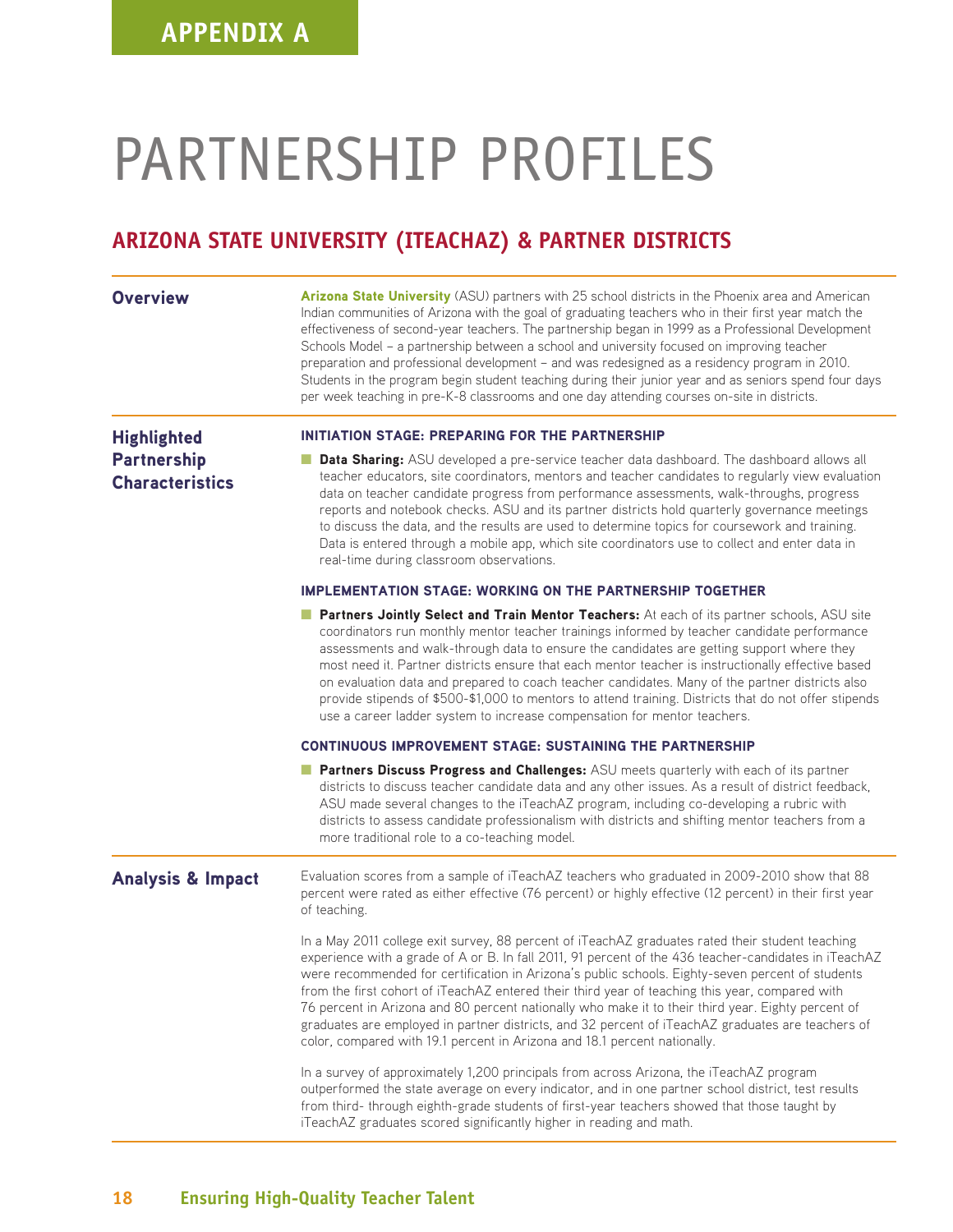# Funding **Considerations**

In 2009, ASU received a \$24.7 million federal Teacher Quality Partnership (TQP) grant for iTeachAZ, in 2013 the university received an \$11.5 million three-year SEED grant, to increase the number of highly qualified STEM teachers, and in October 2014 the university received an \$11.5 million, five-year TQP grant to focus on problem-based learning and English language development in all math and science methods classes. Also in October 2014, ASU received a separate \$550,000, three-year federal grant to develop an evaluation of the effectiveness of iTeachAZ on college graduation rates; the contribution of previous iTeachAZ reforms to teacher preparedness; and the impact of iTeachAZ-trained teachers on the academic achievement of their students. ASU expects to have student achievement data at the end of the 2015-16 school year.

The partnership is now fully supported by funds from the university and districts. Arizona State University spends roughly \$100,000 per site. This includes the salaries of the site coordinators, who run monthly mentor teacher trainings, manage all of the printing and materials for courses, facilitate quarterly governance meetings with district staff and lead Friday pedagogy class with students. They are also responsible for coaching student teachers. District provide a classroom, a computer and overhead projector, a faculty member office in the classroom, and support for the mentor teachers.

Sources/Links ■ [Arizona State University](http://www.asu.edu/)

## ■ [iTeachAZ](https://education.asu.edu/iteachaz)

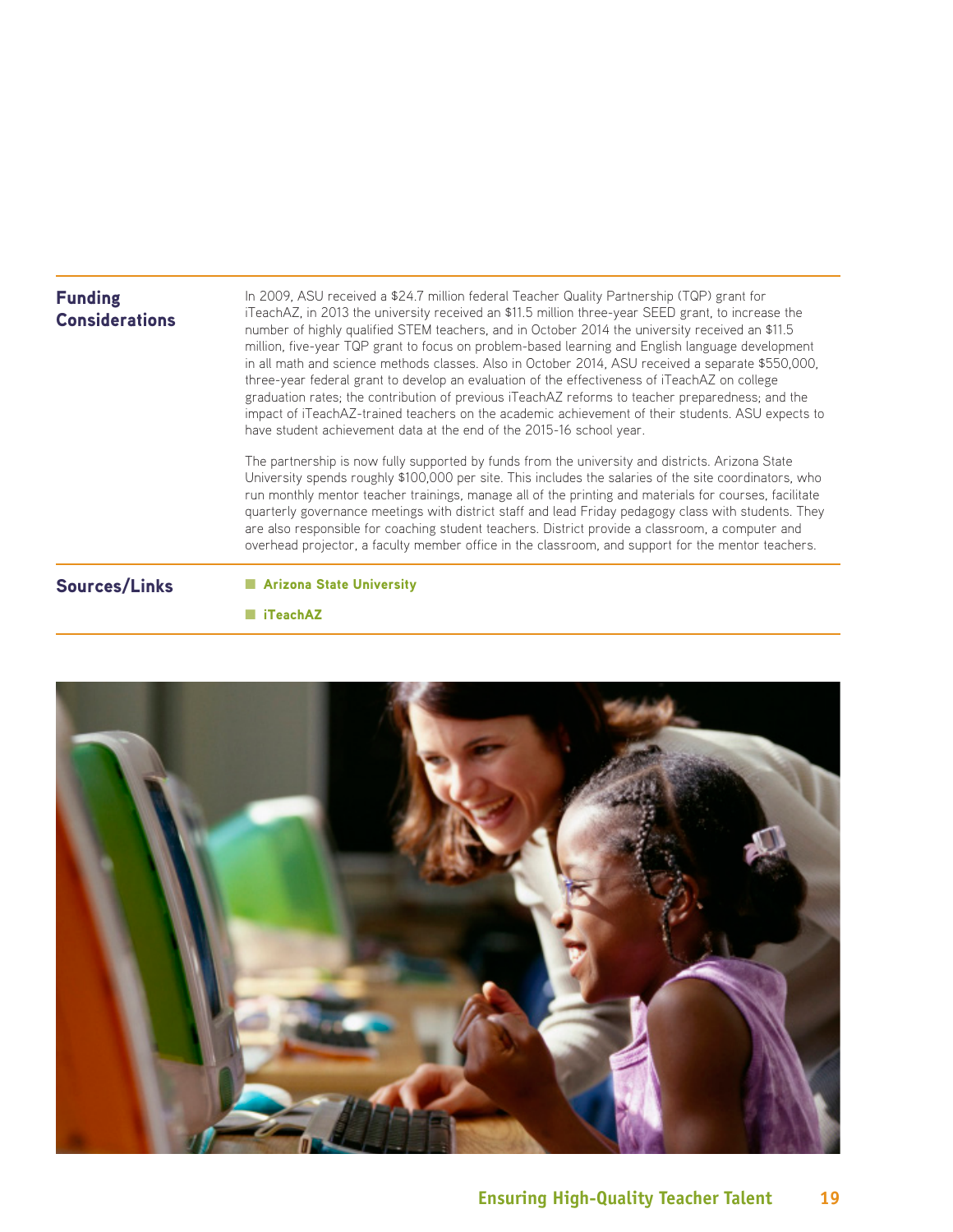# **BOSTON PUBLIC SCHOOLS**

| <b>Overview</b>                                                    | The Boston Teacher Residency (BTR) began as a joint initiative of the Boston Public Schools<br>(BPS) and the <b>Boston Plan for Excellence</b> (BPE), a local education foundation, with the twin goals<br>of placing an effective teacher in every classroom and building a diverse workforce. Residents in the<br>full-year program are in BPS classrooms with experienced mentor teachers four days per week and<br>spend one evening and one full day per week on graduate-level coursework. Through AmeriCorps<br>funding, residents receive a \$12,500 stipend for the yearlong program. Graduates of BTR are eligible<br>for a Massachusetts Initial Teacher License and receive a master's degree in education from the<br>University of Massachusetts Boston. They commit to teaching in BPS for at least three years; for<br>each year of teaching in BPS, BTR forgives one-third of a graduate's initial \$10,000 loan.<br>BPS additionally has three "grow your own" teacher pipelines that prepare racially, culturally, and<br>linguistically diverse teaching candidates that reflect the diversity of the students the district serves.<br>The High School to Teacher Program (HSTT) is an eight-year effort to support the development<br>of BPS high school students through high school through college graduation, and then have them<br>return to BPS as teachers. The Community Paraprofessional Development Program (CPDP)<br>develops Boston community members interested in becoming educators by first preparing them<br>to become paraprofessionals in Boston Public Schools. The Accelerated to Community to Teacher<br>(ACTT) is an intensive 9-month program designed to prepare interested residents of the Boston<br>community (including BPS paraprofessionals/substitutes) who hold a Bachelor's degree to become<br>novice teachers with a preliminary license. |
|--------------------------------------------------------------------|----------------------------------------------------------------------------------------------------------------------------------------------------------------------------------------------------------------------------------------------------------------------------------------------------------------------------------------------------------------------------------------------------------------------------------------------------------------------------------------------------------------------------------------------------------------------------------------------------------------------------------------------------------------------------------------------------------------------------------------------------------------------------------------------------------------------------------------------------------------------------------------------------------------------------------------------------------------------------------------------------------------------------------------------------------------------------------------------------------------------------------------------------------------------------------------------------------------------------------------------------------------------------------------------------------------------------------------------------------------------------------------------------------------------------------------------------------------------------------------------------------------------------------------------------------------------------------------------------------------------------------------------------------------------------------------------------------------------------------------------------------------------------------------------------------------------------------------------------------------------------------------------------|
| <b>Highlighted</b><br><b>Partnership</b><br><b>Characteristics</b> | <b>INITIATION STAGE: PREPARING FOR THE PARTNERSHIP</b><br><b>District is Strategic about Talent Pipeline:</b> BPS developed three "grow your own" pipelines<br>- HSTT, CPDP and ACTT - to support its vision of building a diverse teaching workforce. Key<br>statistics for the first cohorts are below:                                                                                                                                                                                                                                                                                                                                                                                                                                                                                                                                                                                                                                                                                                                                                                                                                                                                                                                                                                                                                                                                                                                                                                                                                                                                                                                                                                                                                                                                                                                                                                                          |
|                                                                    | HSTT: 47 percent of participants identified as African American and 39 percent Hispanic.<br>Additionally, 87 percent of mentors are African American.<br>CPDP: 36 percent of participants identified as African American and 40 percent Hispanic. It                                                                                                                                                                                                                                                                                                                                                                                                                                                                                                                                                                                                                                                                                                                                                                                                                                                                                                                                                                                                                                                                                                                                                                                                                                                                                                                                                                                                                                                                                                                                                                                                                                               |
|                                                                    | includes BPS parents, alums and Boston residents with a range of academic experience and<br>linguistic diversity.<br>ACTT: 62 percent of participants identified as African American and 28 percent Hispanic.                                                                                                                                                                                                                                                                                                                                                                                                                                                                                                                                                                                                                                                                                                                                                                                                                                                                                                                                                                                                                                                                                                                                                                                                                                                                                                                                                                                                                                                                                                                                                                                                                                                                                      |
|                                                                    | <b>CONTINUOUS IMPROVEMENT STAGE: SUSTAINING THE PARTNERSHIP</b>                                                                                                                                                                                                                                                                                                                                                                                                                                                                                                                                                                                                                                                                                                                                                                                                                                                                                                                                                                                                                                                                                                                                                                                                                                                                                                                                                                                                                                                                                                                                                                                                                                                                                                                                                                                                                                    |
|                                                                    | <b>Partners Discuss Progress and Challenges:</b> BTR staff act as thought partners for broader BPS<br>hiring and human capital strategies. In addition, each year BPS provides BTR with district needs<br>and targets for the makeup of the next BTR class, by subject area and candidate diversity.                                                                                                                                                                                                                                                                                                                                                                                                                                                                                                                                                                                                                                                                                                                                                                                                                                                                                                                                                                                                                                                                                                                                                                                                                                                                                                                                                                                                                                                                                                                                                                                               |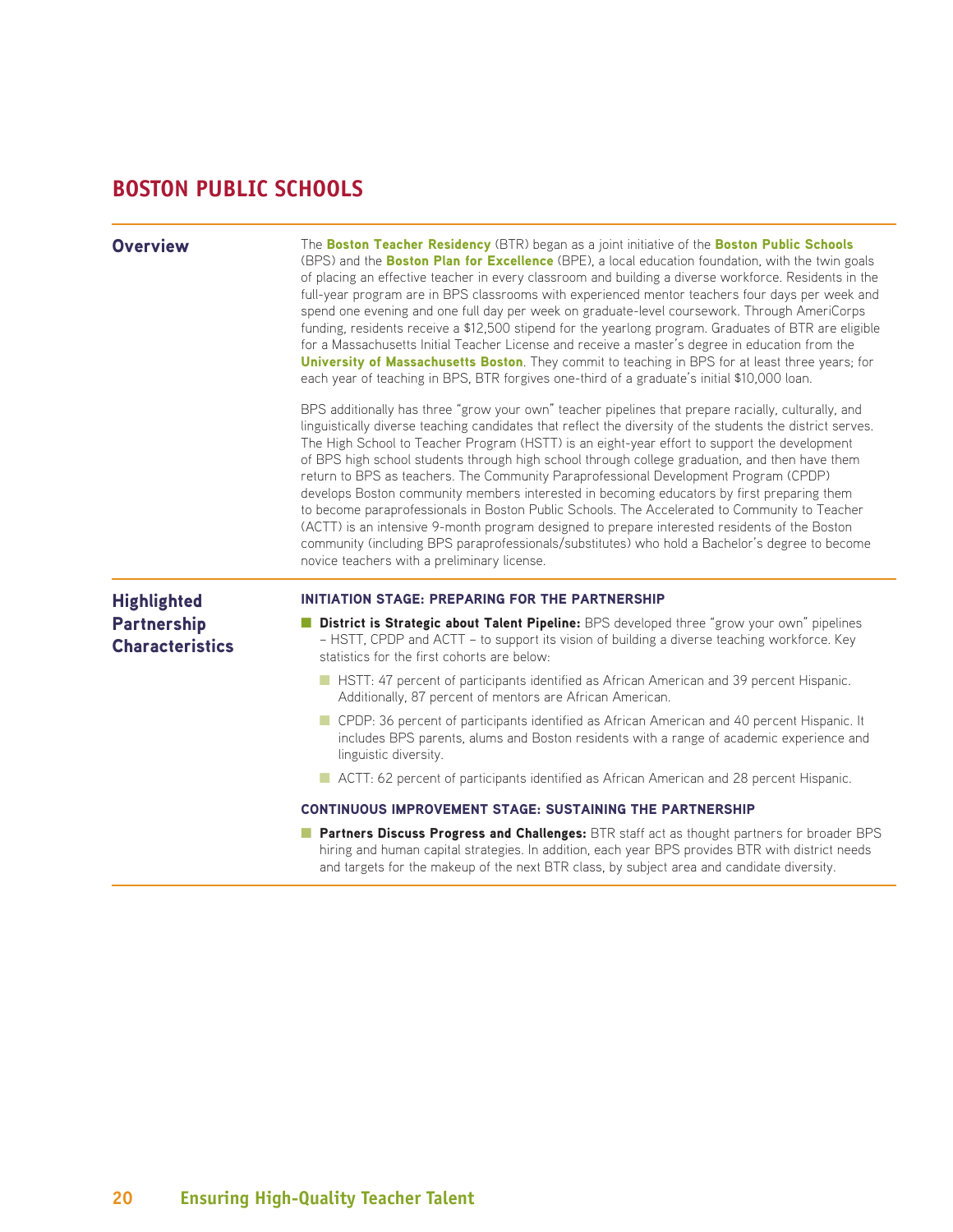| <b>Analysis &amp; Impact</b>            | Eighty percent of the BTR graduates hired by BPS are still teaching in the district after three years;<br>this is significantly higher than the national average urban school teacher retention rate of 50<br>percent. <sup>17</sup>                                                                                                                                                                                                                                                                                                                                                                                                                                                            |
|-----------------------------------------|-------------------------------------------------------------------------------------------------------------------------------------------------------------------------------------------------------------------------------------------------------------------------------------------------------------------------------------------------------------------------------------------------------------------------------------------------------------------------------------------------------------------------------------------------------------------------------------------------------------------------------------------------------------------------------------------------|
|                                         | In 2008, 60 percent of new BPS science and math teachers were trained by BTR, up from 40<br>percent in 2007 and 10 percent in 2006. Currently, 37 percent of all BTR graduates teach ESL or<br>SPED and 49 percent are teachers of color.                                                                                                                                                                                                                                                                                                                                                                                                                                                       |
|                                         | In a recent survey of school principals, 97 percent responded that they would recommend hiring a<br>BTR graduate.                                                                                                                                                                                                                                                                                                                                                                                                                                                                                                                                                                               |
|                                         | Of the 38 members of the inaugural 2015 cohort of the Accelerated to Community to Teacher<br>program (ACTT), 36 completed the program, and 28 percent are currently teaching in BPS schools.                                                                                                                                                                                                                                                                                                                                                                                                                                                                                                    |
|                                         | A 2011 evaluation found that by their fourth year of teaching grades 4 through 8 math, BTR teachers<br>are more effective than other BPS teachers. <sup>18</sup>                                                                                                                                                                                                                                                                                                                                                                                                                                                                                                                                |
| <b>Funding</b><br><b>Considerations</b> | BTR receives support from several local and national organizations. In the first few years, the<br>residency was funded entirely with private funds and then for several years the district assumed<br>an increasing share of BTR costs. Due to severe district-wide budget cuts, BPS no longer provides<br>funding to BTR.                                                                                                                                                                                                                                                                                                                                                                     |
|                                         | Currently BTR receives funding from the Massachusetts Service Alliance, which administers the<br>AmeriCorps State program for Massachusetts, and from private foundations. BTR is the recipient<br>of several federal grants: a four-year Investing in Innovation (i3) grant to deepen preparation and<br>induction work with BPS; a five-year Teacher Quality Partnership (TQP) grant focusing on recruiting<br>and preparing teachers for BPS high-need subjects and areas; a five-year Transition to Teaching<br>(TTT) grant to continue training, development and support of highly effective BTR teachers for BPS.<br>BPS is using Title II funds to pay for the "grow-your-own" programs. |
| <b>Sources/Links</b>                    | <b>Boston Public Schools</b>                                                                                                                                                                                                                                                                                                                                                                                                                                                                                                                                                                                                                                                                    |
|                                         | <b>Boston Teacher Residency</b>                                                                                                                                                                                                                                                                                                                                                                                                                                                                                                                                                                                                                                                                 |
|                                         | <b>University of Massachusetts Boston</b>                                                                                                                                                                                                                                                                                                                                                                                                                                                                                                                                                                                                                                                       |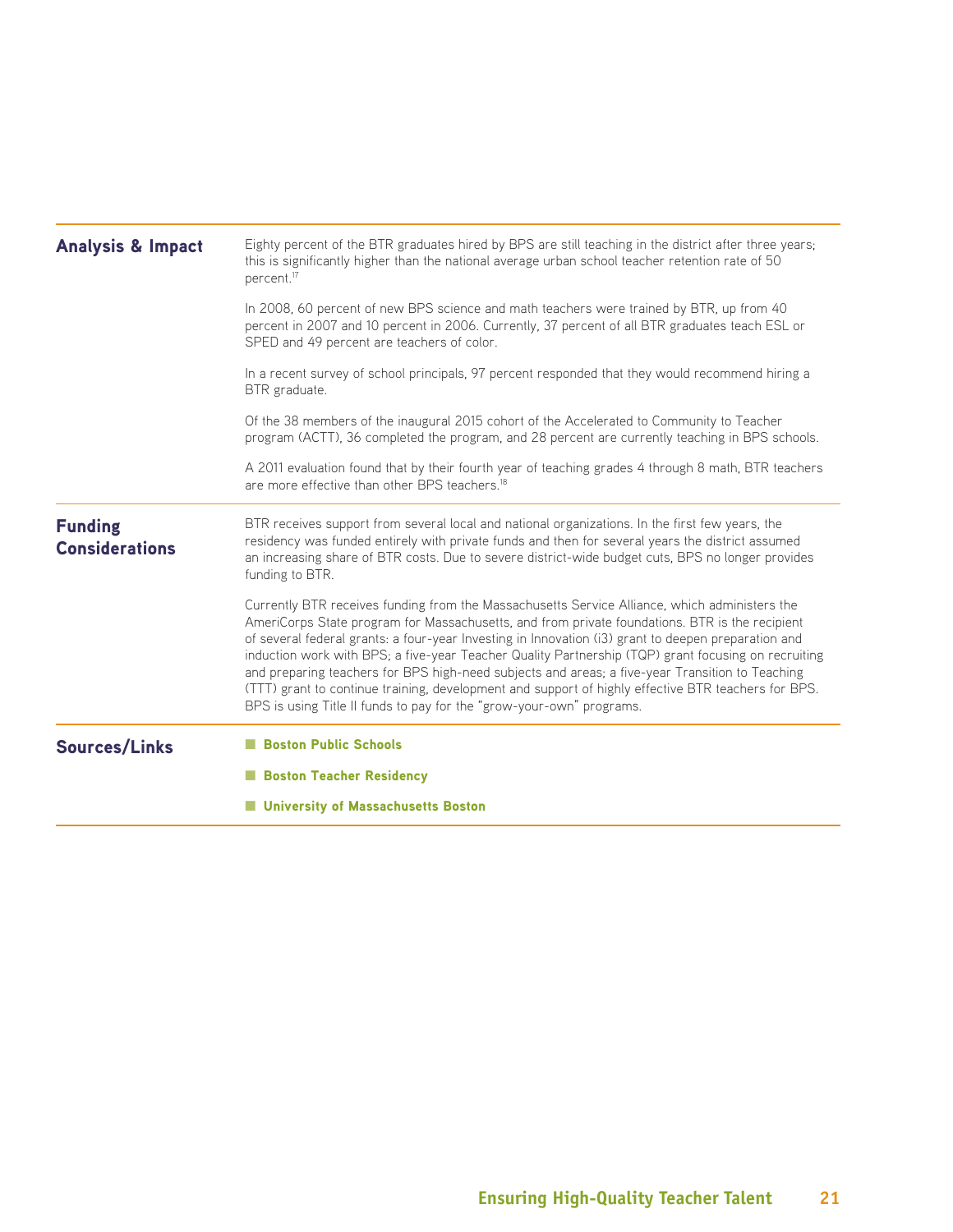# **DENVER PUBLIC SCHOOLS**

| Overview                                                           | <b>Denver Public Schools</b> (DPS) has three separate partnership programs for teacher candidates<br>with different profiles. It partners with the <i>University of Denver</i> on the Denver Teacher Residency<br>(DTR) for about 75 candidates annually who earn Master's degree and commit to five years in the<br>district, one as a resident and four as a teacher of record. It also partners with <b>Metropolitan State</b><br>University of Denver and the University of Colorado Denver on the Student Teacher Residency<br>(STR) for undergraduate students. DPS also houses the Denver Teach Today (DTT) program for<br>about 20-50 candidates annually who are not pursuing a Master's degree, already have Bachelor<br>degrees and want on-the-job training toward a teaching license. The district has a waiver with the<br>state of Colorado to be the endorsing entity for those candidates to receive licensure. DPS hires<br>between 800 and 1,000 teachers per year due to retention, retirement and population growth. |
|--------------------------------------------------------------------|-------------------------------------------------------------------------------------------------------------------------------------------------------------------------------------------------------------------------------------------------------------------------------------------------------------------------------------------------------------------------------------------------------------------------------------------------------------------------------------------------------------------------------------------------------------------------------------------------------------------------------------------------------------------------------------------------------------------------------------------------------------------------------------------------------------------------------------------------------------------------------------------------------------------------------------------------------------------------------------------------------------------------------------------|
| <b>Highlighted</b><br><b>Partnership</b><br><b>Characteristics</b> | <b>INITIATION STAGE: PREPARING FOR THE PARTNERSHIP</b><br>District is Strategic about its Pipeline: Denver Public Schools operates three separate<br>programs for teacher candidates with different profiles. DPS leaders believe that districts should<br>clearly communicate teacher candidate needs to university partners and be prepared to help train<br>candidates.                                                                                                                                                                                                                                                                                                                                                                                                                                                                                                                                                                                                                                                                |
|                                                                    | <b>CONTINUOUS IMPROVEMENT STAGE: SUSTAINING THE PARTNERSHIP</b>                                                                                                                                                                                                                                                                                                                                                                                                                                                                                                                                                                                                                                                                                                                                                                                                                                                                                                                                                                           |
|                                                                    | <b>Partners Discuss Progress and Challenges:</b> DPS has built strong relationships with each of<br>its university partners. The district holds quarterly meetings with each of its university partners<br>to outline district hiring needs and discuss novice teacher performance on end-of-year LEAP<br>ratings, student perception survey results for novice teachers and retention data.                                                                                                                                                                                                                                                                                                                                                                                                                                                                                                                                                                                                                                              |
| <b>Analysis &amp; Impact</b>                                       | DPS captures data on teachers of record through internal evaluations and shares it with its university<br>partners. Recent data on the Denver Teacher Residency shows that students taught by DTR alumni<br>outperformed students taught by non-DTR alumni by 17 points on state math assessments.                                                                                                                                                                                                                                                                                                                                                                                                                                                                                                                                                                                                                                                                                                                                        |
|                                                                    | DPS is currently doing an evaluation on the DTR and STR through Teacher Quality Partnership (TQP)<br>grant funding.                                                                                                                                                                                                                                                                                                                                                                                                                                                                                                                                                                                                                                                                                                                                                                                                                                                                                                                       |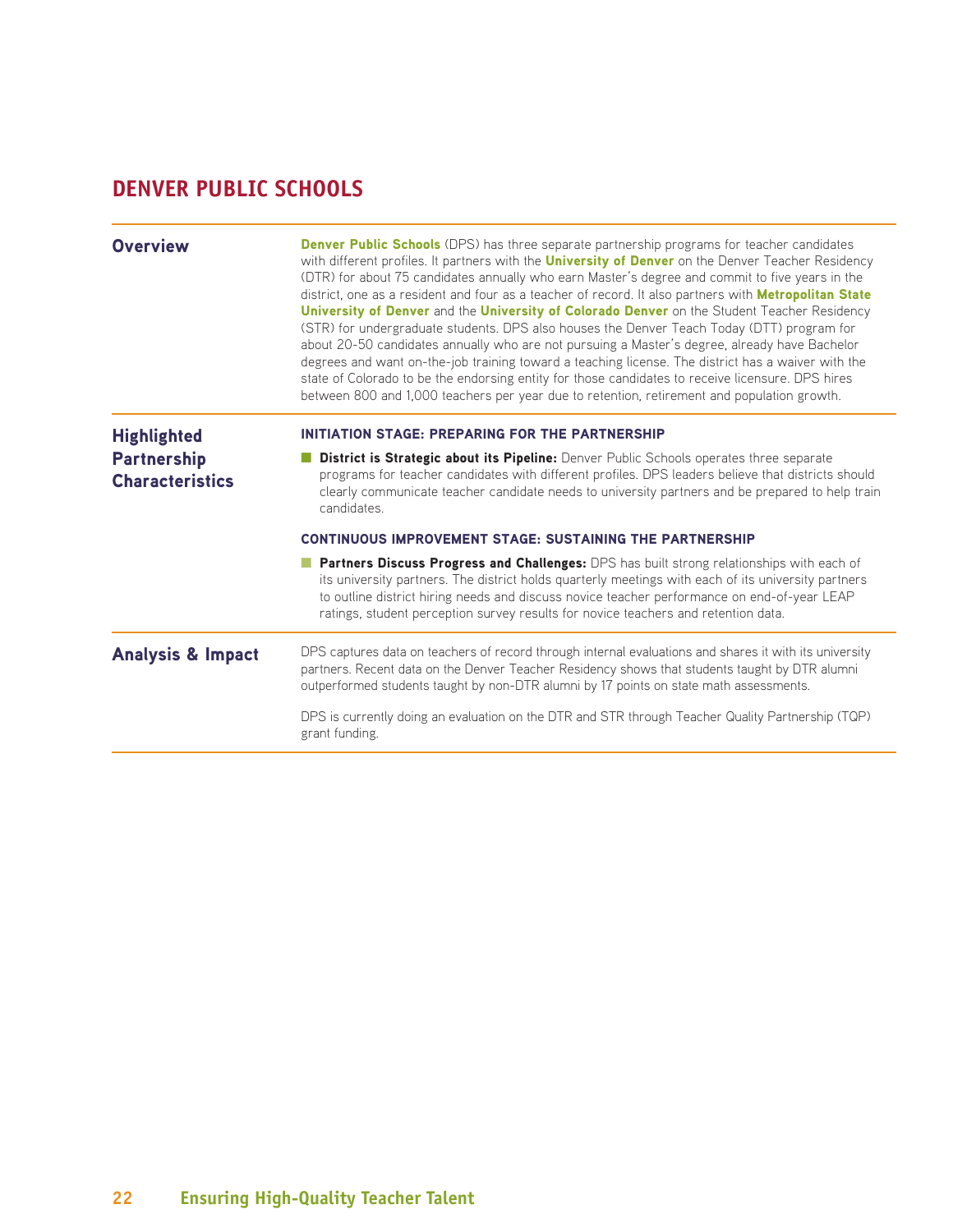| <b>Funding</b><br><b>Considerations</b> | The Denver Teacher Residency is funded through the University of Denver, and the district offers a<br>\$10,000 stipend to teacher candidates as part of reimbursement in the residency year. DTR had a<br>Teacher Quality Partnership (TQP) grant from 2010-15 and was awarded an extension of \$500,000<br>to maintain research and evaluation for three more years. In addition, between 70 and 80 percent<br>of the tuition money the University of Denver receives from teacher candidates in the program goes<br>back to Denver Public Schools to pay for operating costs for the partnership.<br>Denver Teach Today is funded primarily through the DPS general budget with some funds coming<br>from a Teacher Incentive Fund (TIF) grant. |
|-----------------------------------------|---------------------------------------------------------------------------------------------------------------------------------------------------------------------------------------------------------------------------------------------------------------------------------------------------------------------------------------------------------------------------------------------------------------------------------------------------------------------------------------------------------------------------------------------------------------------------------------------------------------------------------------------------------------------------------------------------------------------------------------------------|
|                                         | The Student Teacher Residency was awarded a \$250,000 start-up grant from the Rose Community<br>Foundation, a Denver-based philanthropic organization, and currently receives approximately<br>\$250,000 per year as a TQP grant subcontractor to the University of Colorado - Denver.                                                                                                                                                                                                                                                                                                                                                                                                                                                            |
| <b>Sources/Links</b>                    | Denver Teacher Residency                                                                                                                                                                                                                                                                                                                                                                                                                                                                                                                                                                                                                                                                                                                          |
|                                         | Denver Public Schools Pathways to Teaching                                                                                                                                                                                                                                                                                                                                                                                                                                                                                                                                                                                                                                                                                                        |
|                                         | <b>Metropolitan State University of Denver</b>                                                                                                                                                                                                                                                                                                                                                                                                                                                                                                                                                                                                                                                                                                    |
|                                         | <b>University of Colorado Denver</b>                                                                                                                                                                                                                                                                                                                                                                                                                                                                                                                                                                                                                                                                                                              |
|                                         | <b>University of Denver</b>                                                                                                                                                                                                                                                                                                                                                                                                                                                                                                                                                                                                                                                                                                                       |

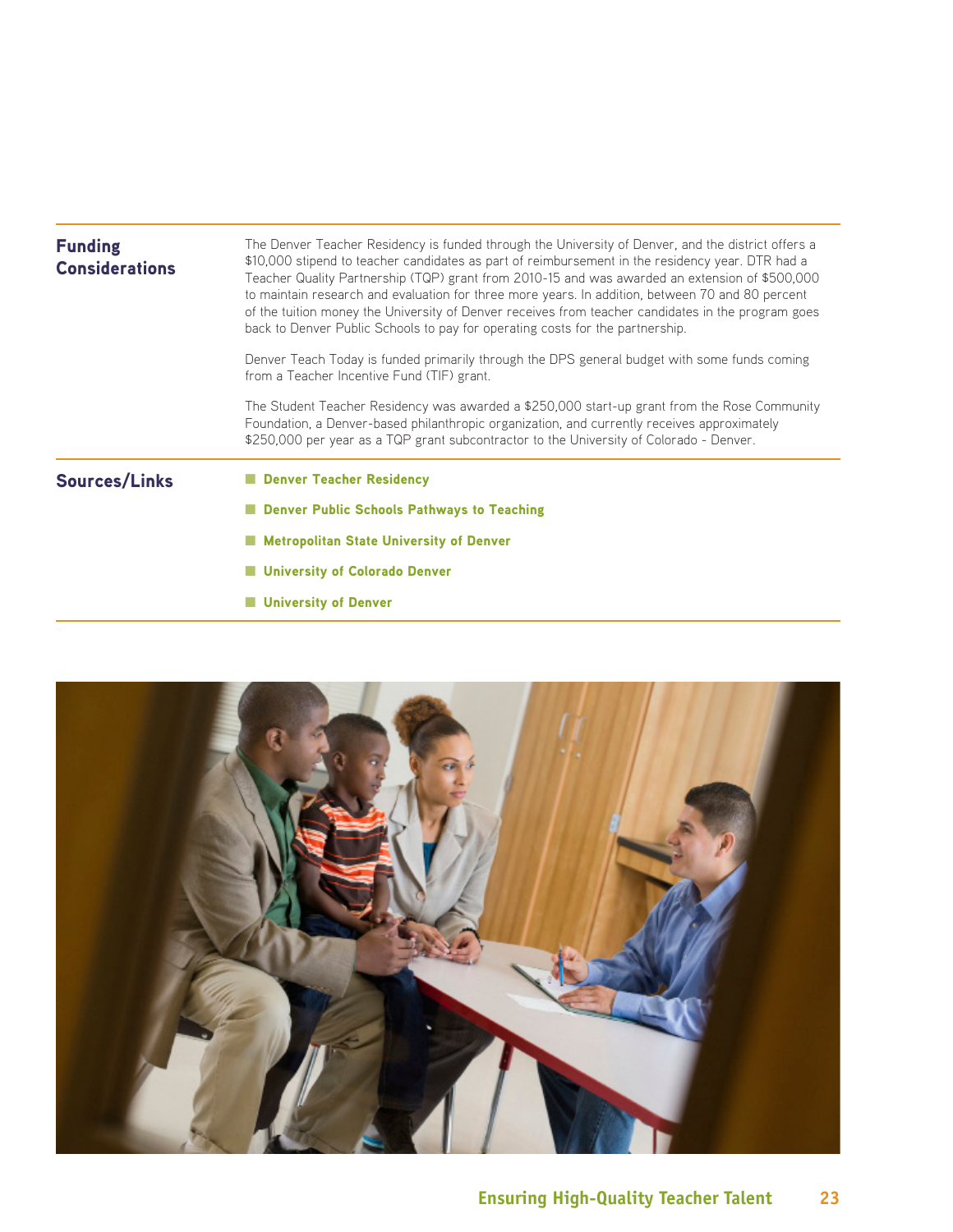# **FRESNO UNIFIED SCHOOL DISTRICT**

Overview [Fresno Unified School District](http://www.fresnounified.org/Pages/Default.aspx) and [California State University, Fresno](http://www.fresnostate.edu/) partner on several teacher pipeline initiatives, including the Fresno Teacher Residency Program. The goal of the pipeline programs is to train highly qualified teachers to work in Fresno Unified schools.

> The goal of the Fresno Teacher Residency Program is to develop exemplary teachers of STEM in order to improve student academic achievement. Teacher candidates spend five days per week at a school site co-teaching with mentor teachers and taking courses co-taught by CSU Fresno and Fresno Unified faculty. The district provides professional development to both residents and mentor teachers, and residents commit to teach in Fresno Unified for a minimum of three years after graduation. The residency trains 50 teachers over a two-year period and plans to expand from focusing on grades 4-8 to K-12 in 2016.

# **Highlighted Partnership Characteristics**

## INITIATION STAGE: PREPARING FOR THE PARTNERSHIP

■ Districts are Strategic About Talent: Fresno Unified School District initiated a partnership with California State University Fresno as a direct response to math and science student data in grades 4-8, and difficulties filling their teacher pipeline, particularly in hard-to-staff areas. Together, they looked at data and patterns within their city, particularly around poverty, student demographic, and teacher retention, and decided to focus in on bringing in strong math and science teachers in grades 4-8 due to low student achievement data in those areas, forming the Fresno Teacher Residency program. The residency fits into a broader recruitment and retention strategy in Fresno, which includes seven different talent pipelines.

## IMPLEMENTATION STAGE: WORKING ON THE PARTNERSHIP TOGETHER

■ Partners Spend More Time in Schools Together: Fresno Unified staff has monthly school walk-throughs with California State University, Fresno to discuss district needs, trends in data and the implications for their partnership work together. There is collaboration at all levels of the organizations and each partner school has a CSU Fresno faculty liaison. For the Fresno Teacher Residency program, the district schools house the university classes, allowing residents to feel part of the school culture. Preparation coursework is co-taught by district staff and CSU Fresno faculty members. Fresno Unified also prioritizes designing common learning experiences across institutions including: reading and processing teacher preparation related articles and research, assessing the rigor of new Smarter Balanced assessments and performance tasks, and analyzing student work to build shared language and ensure calibration.

## CONTINUOUS IMPROVEMENT STAGE: SUSTAINING THE PARTNERSHIP

■ Partners Discuss Progress and Challenges: Fresno Unified and CSU Fresno meet quarterly to formally discuss the teacher residency program. The district coordinators and university liaisons meet monthly to discuss teacher candidates' strengths and challenges.

Analysis & Impact Qualitative data collected from principal interviews and the district's Instructional Practice Guide shows that teachers in the Fresno Teacher Residency program are as effective as teachers who have been in the classroom longer. Specifically, residents have rated higher in two focus areas: Creating a Culture of Learning and Challenging Content.

> The district's teaching corps is more diverse since implementing the pipeline programs: 95.7 percent of enrollees in the Teacher Academy, 65.2 percent in the most recent Teacher Residency Cohort and 80 percent in the TQP Teacher Residency cohort are minority candidates.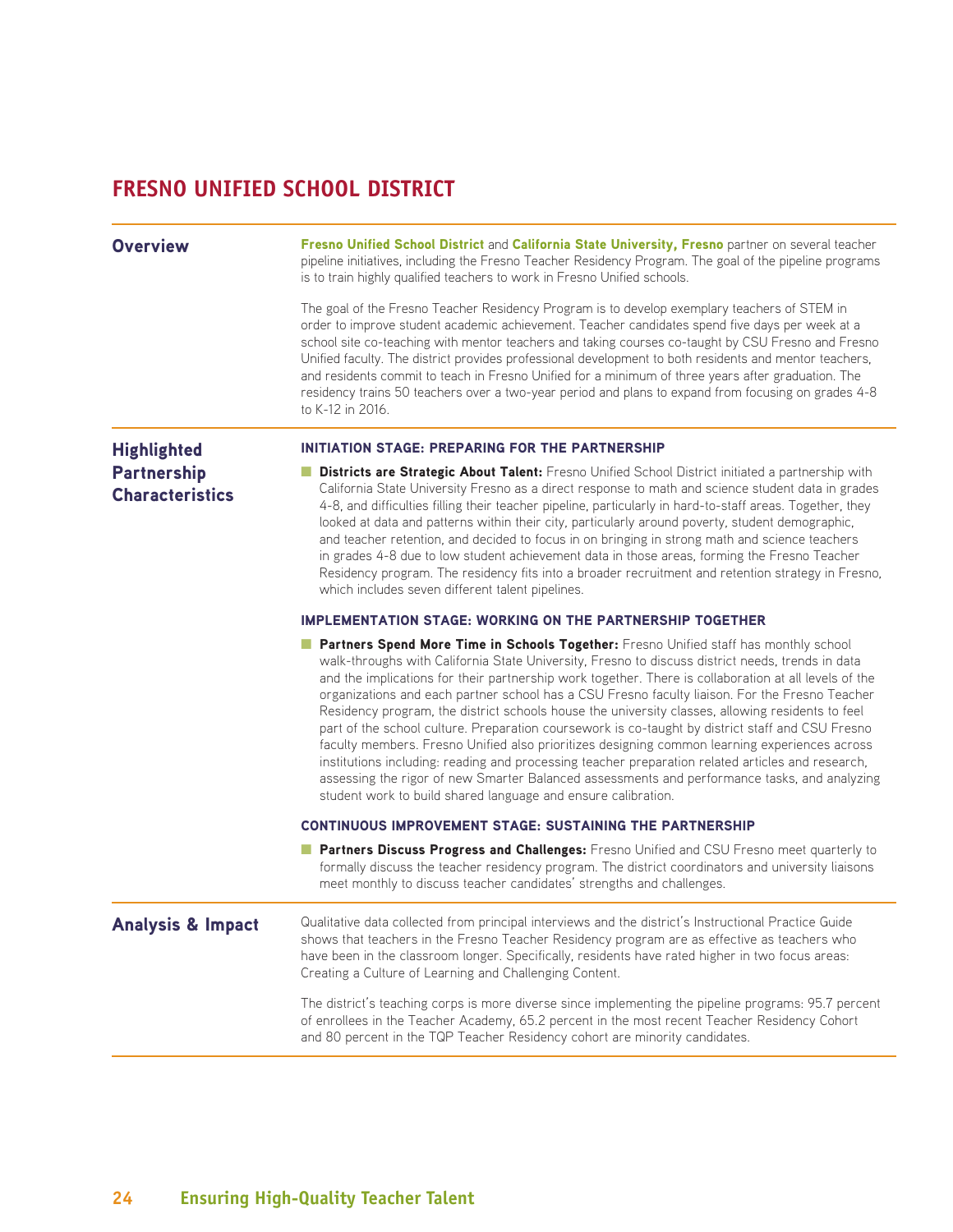| <b>Funding</b><br><b>Considerations</b> | The Fresno Teacher Residency program is funded through a two-year, \$740,869 grant from the<br>S.D. Bechtel, Jr. Foundation. The district provides funding for some of the collaboration efforts and<br>the university pays for the liaison salaries.                                                                                                      |
|-----------------------------------------|------------------------------------------------------------------------------------------------------------------------------------------------------------------------------------------------------------------------------------------------------------------------------------------------------------------------------------------------------------|
|                                         | In addition, Fresno Unified received a five-year, \$7.9 million Teacher Quality Partnership (TQP) grant<br>to expand the residency program. The district contributes heavily to program operations as well,<br>providing salaries for Fresno Unified and Fresno State staff, funds for district professional learning<br>days and site leadership support. |
|                                         | Fresno Unified uses funds from the CSU Math Science Teacher Initiative (MSTI), a system-wide<br>initiative to double the annual production of credentialed teachers in math and science over a five-<br>year period, for conferences, travel and professional memberships. The district receives about<br>\$12,000 per cohort.                             |
| <b>Sources/Links</b>                    | ■ California State University, Fresno                                                                                                                                                                                                                                                                                                                      |
|                                         | <b>Fresno Unified School District</b>                                                                                                                                                                                                                                                                                                                      |
|                                         | Fresno Teacher Residency Program Factsheet                                                                                                                                                                                                                                                                                                                 |

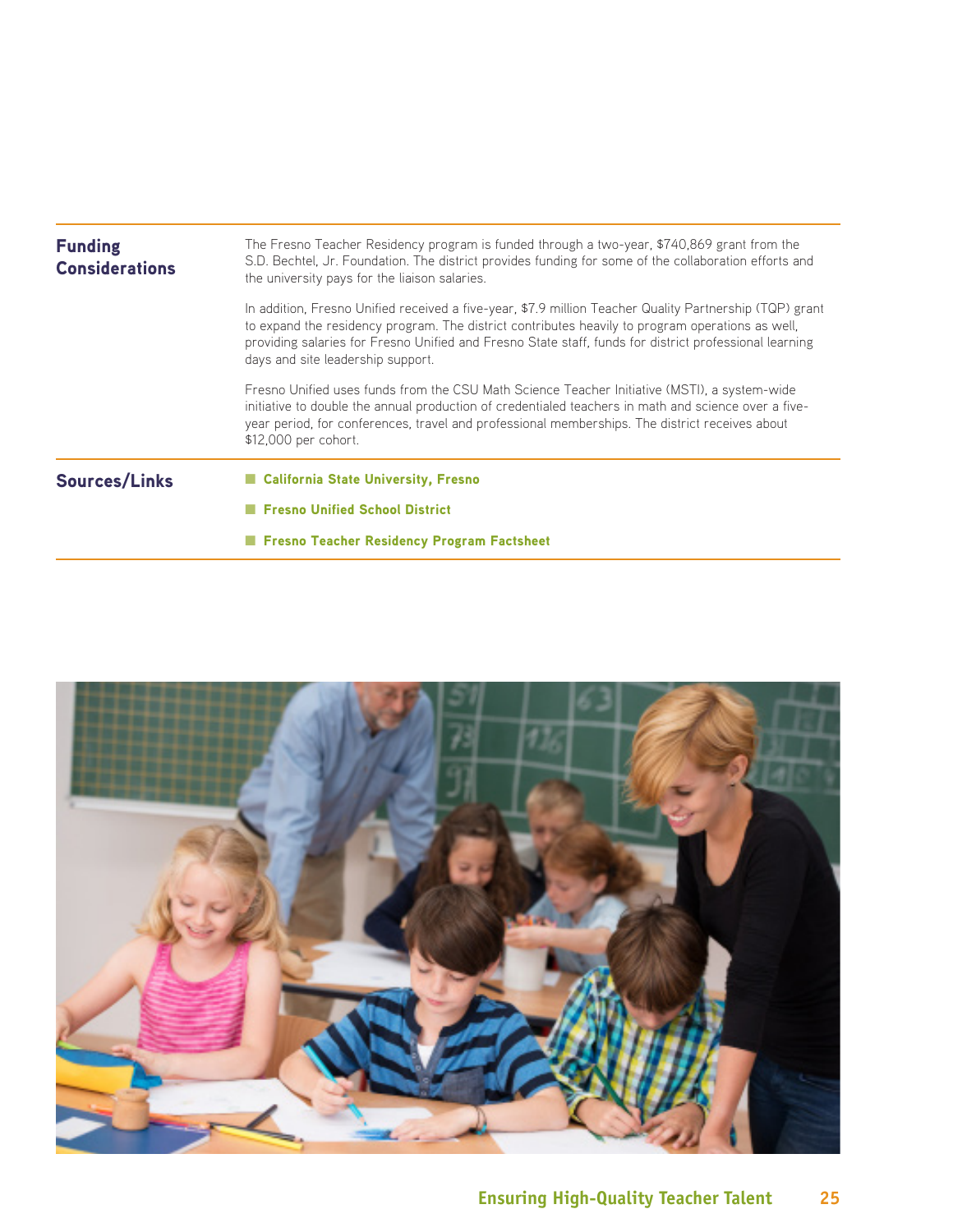# **LONG BEACH UNIFIED SCHOOL DISTRICT**

| <b>Overview</b>                          | The broad partnership between Long Beach Unified School District (LBUSD), Long Beach City College<br>(LBCC), and CSU Long Beach-now called the Long Beach College Promise -was established in 1994<br>in response to a number of demographic and economic changes in the community and includes<br>over 300 different partnership activities. One of the partnership's primary activities is the CSU Long<br>Beach Urban Teaching Academy (UTEACH), a yearlong residency program co-developed by the three<br>institutions that serves 30 students annually. UTEACH methods courses are taught by CSU Long Beach<br>faculty and LBUSD staff on-site at LBUSD schools. Frequent, open communication between partners<br>and a strong sense of accountability to the Long Beach community have helped the partnership sustain<br>through changes in institutional leadership. |
|------------------------------------------|-----------------------------------------------------------------------------------------------------------------------------------------------------------------------------------------------------------------------------------------------------------------------------------------------------------------------------------------------------------------------------------------------------------------------------------------------------------------------------------------------------------------------------------------------------------------------------------------------------------------------------------------------------------------------------------------------------------------------------------------------------------------------------------------------------------------------------------------------------------------------------|
| <b>Highlighted</b><br><b>Partnership</b> | <b>INITIATION STAGE: PREPARING FOR THE PARTNERSHIP</b><br><b>Data Sharing:</b> The Long Beach College Promise regularly releases an <b>annual report card</b> to                                                                                                                                                                                                                                                                                                                                                                                                                                                                                                                                                                                                                                                                                                            |
| <b>Characteristics</b>                   | inform the community on the status of the partnership and holds twice-annual community events<br>to discuss partnership progress.                                                                                                                                                                                                                                                                                                                                                                                                                                                                                                                                                                                                                                                                                                                                           |
|                                          | <b>IMPLEMENTATION STAGE: WORKING ON THE PARTNERSHIP TOGETHER</b>                                                                                                                                                                                                                                                                                                                                                                                                                                                                                                                                                                                                                                                                                                                                                                                                            |
|                                          | Partners Ensure Coursework Matches Clinical Experiences: LBUSD and CSU Long Beach<br>used grant funding from the Knight Foundation to develop an integrated teacher preparation<br>program. The grant allowed for release time for faculty and teachers from both institutions to<br>engage in rewriting the curriculum and field experiences.                                                                                                                                                                                                                                                                                                                                                                                                                                                                                                                              |
|                                          | <b>CONTINUOUS IMPROVEMENT STAGE: SUSTAINING THE PARTNERSHIP</b>                                                                                                                                                                                                                                                                                                                                                                                                                                                                                                                                                                                                                                                                                                                                                                                                             |
|                                          | Mutual Respect and an Openness to Change: Leaders from LBUSD, LBCC and CSU Long<br>Beach value each other's expertise and perspectives and collaborate frequently to meet their<br>collective goals. The three organizations did not sign a formal MOU but instead rely on mutual<br>trust and respect to govern their partnership.                                                                                                                                                                                                                                                                                                                                                                                                                                                                                                                                         |
| <b>Analysis &amp; Impact</b>             | The district has seen significant achievement gains in some student subgroups. In 2014-15 at the<br>elementary, middle and high school levels, the percent of Hispanic and African American students in<br>LBUSD who met or exceeded math and ELA standards (as measured on the SBAC assessment) was<br>higher than the state average.                                                                                                                                                                                                                                                                                                                                                                                                                                                                                                                                      |
|                                          | Seventy-percent of Long Beach Unified's teaching force comes from CSULB, and the district has<br>reduced annual teacher attrition rates to seven percent.                                                                                                                                                                                                                                                                                                                                                                                                                                                                                                                                                                                                                                                                                                                   |
|                                          | The Long Beach College Promise has sustained because of the strong relationships that have<br>developed over time and the partner organizations' accountability and commitment to the Long<br>Beach community.                                                                                                                                                                                                                                                                                                                                                                                                                                                                                                                                                                                                                                                              |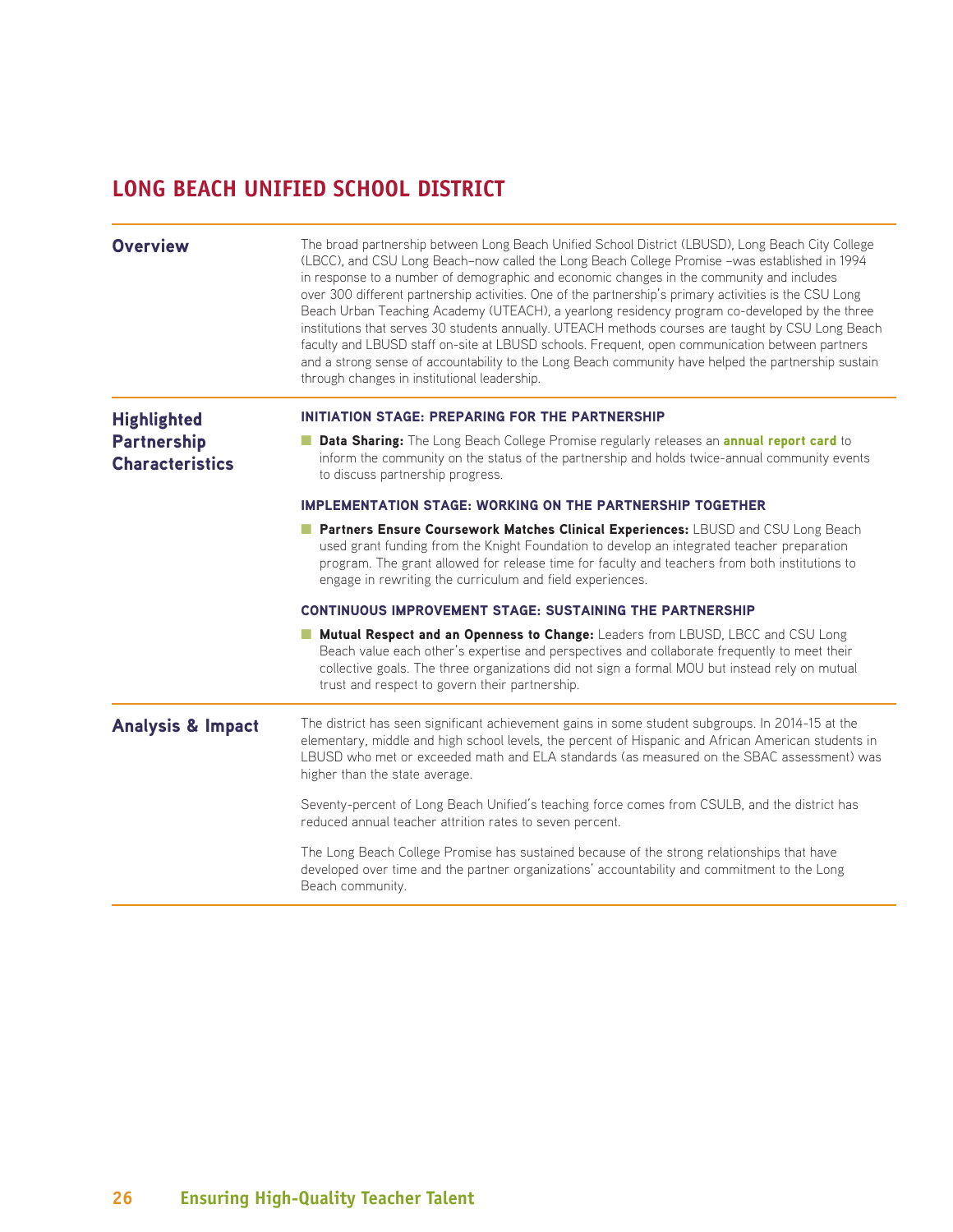| <b>Funding</b>        | In 1994, four Long Beach businesses contributed \$75,000 each to launch the partnership.                                                                                                                                                                                                                                                                                                  |
|-----------------------|-------------------------------------------------------------------------------------------------------------------------------------------------------------------------------------------------------------------------------------------------------------------------------------------------------------------------------------------------------------------------------------------|
| <b>Considerations</b> | In 2000, the Knight Foundation awarded a grant to CSU Long Beach to co-develop a teacher<br>preparation program.                                                                                                                                                                                                                                                                          |
|                       | In May 2012, CSU Long Beach received a grant from the James Irvine Foundation to implement<br>Linked Learning models of teacher preparation.                                                                                                                                                                                                                                              |
|                       | In March 2015, CSU Long Beach was one of seven CSU campuses awarded grant funding from the<br>S.D. Bechtel, Jr. Foundation as part of CSU's Preparing a New Generation of Educators Initiative.<br>CSU Long Beach received a \$230,000 grant for its teacher preparation efforts. The same month, the<br>Long Beach College Promise received the Governor's \$5,000,000 Innovation Award. |
| <b>Sources/Links</b>  | Long Beach College Promise                                                                                                                                                                                                                                                                                                                                                                |
|                       | Long Beach Unified School District                                                                                                                                                                                                                                                                                                                                                        |
|                       | ■ CSU Long Beach                                                                                                                                                                                                                                                                                                                                                                          |
|                       | ■ Long Beach City College                                                                                                                                                                                                                                                                                                                                                                 |

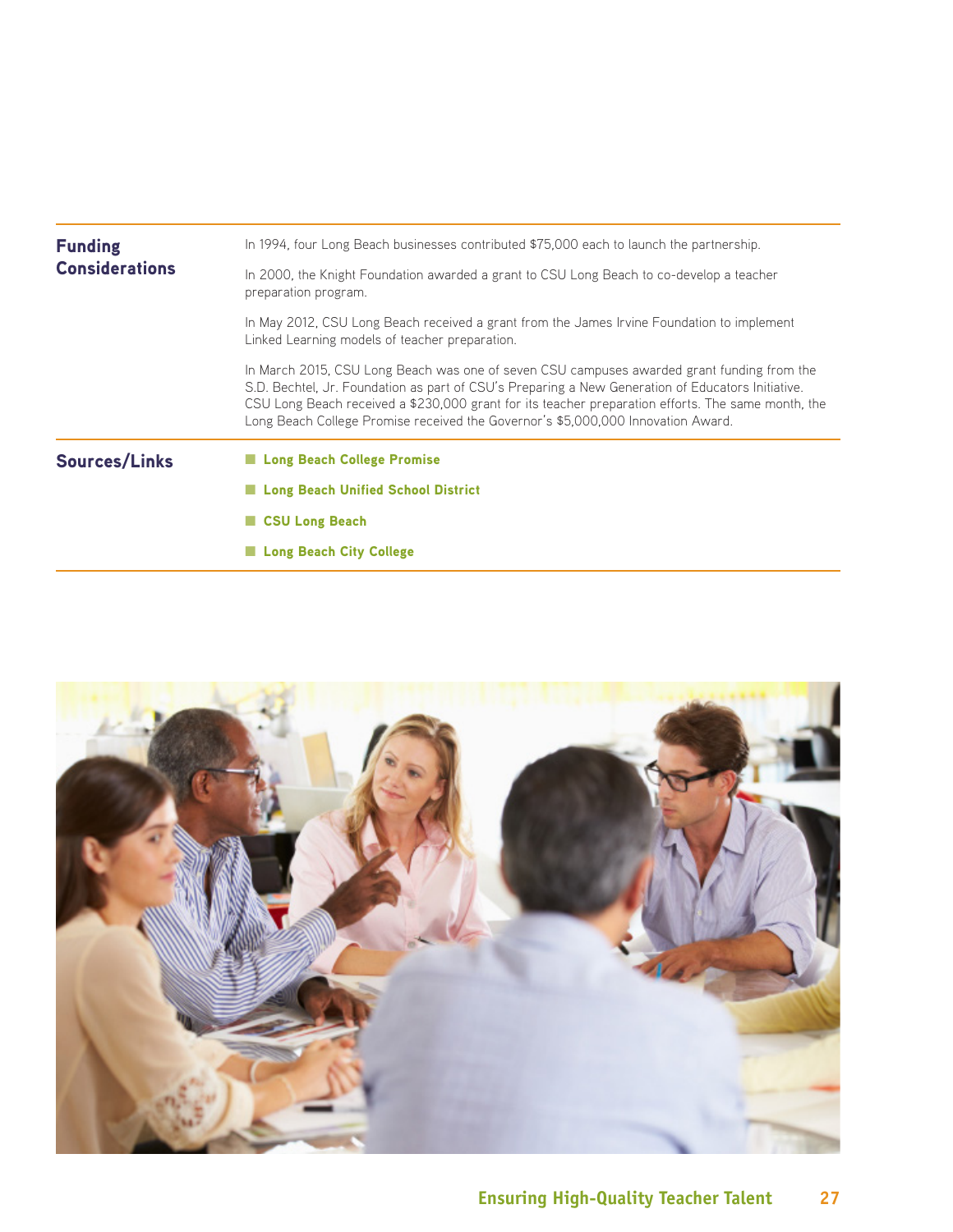# **LOUISIANA BELIEVE AND PREPARE**

**Overview [Louisiana Believe and Prepare](http://www.louisianabelieves.com/teaching/believe-and-prepare)** is an initiative of the Louisiana Department of Education launched in spring 2014 to fund districts to develop innovative teacher preparation partnerships. The goal of the Believe and Prepare initiative is to ensure that teacher candidates are able to practice their skills with students and draw on the expertise of Louisiana's best educators.

> [DeSoto Parish School System](http://www.desotopsb.com/) is partnering with [Northwestern State University](https://www.nsula.edu/) on a yearlong residency program. There are currently five candidates enrolled in the program. The goal of the partnership is to train high-quality teachers for DeSoto schools and to align the district's and university's expectations for teacher candidates. The district trained Northwestern State University staff on the Teacher Advancement Program (TAP) educator effectiveness model, and as a result, the university revised lesson planning templates to align with TAP philosophy.

[St. Charles Parish Public Schools](http://www.stcharles.k12.la.us/site/default.aspx?PageID=1) and [Southeastern Louisiana University](http://www.southeastern.edu/) have had a strong working relationship since the early 1990s and are now working together to redesign the final year of a traditional teacher preparation program into a yearlong apprenticeship that combines clinical practice and academic coursework. The program currently has 10 residents, up from five in the first year. The district and university jointly match residents with mentor teachers based on needs, personalities and additional factors, and they are collaborating on developing a training program for mentor teachers.

[Collegiate Academies](http://collegiateacademies.org/), a small charter school network in New Orleans, is partnering with [TNTP](http://tntp.org/) to create a yearlong residency program that places TNTP program faculty on Collegiate Academies' campuses to provide professional development and feedback to teacher candidates. There are 10 residents at three Collegiate Academies' high schools.

# **Highlighted Partnership Characteristics**

## INITIATION STAGE: PREPARING FOR THE PARTNERSHIP

DeSoto Parish

■ Partners Align on Expectations for Teacher Graduates: Desoto Parish uses the Teacher Advancement Program (TAP) educator effectiveness model as a framework for its leadership, coaching and mentoring efforts. Through the partnership, a district employee conducted a five-day TAP training for three Northwestern State University staff. As a result, university staff revised their lesson planning template to align with the TAP philosophy, and Northwestern State University's leadership is considering broader training.

# IMPLEMENTATION STAGE: WORKING ON THE PARTNERSHIP TOGETHER

St. Charles Parish

■ Partners Jointly Select and Train Mentor Teachers: St. Charles Parish selects mentor teachers based on an evaluation of strong instructional practices and capacity for mentorship. District staff works collaboratively with Southeastern Louisiana University faculty to place teacher candidates with mentors based on several factors including certification, dispositions, and location.

## CONTINUOUS IMPROVEMENT STAGE: SUSTAINING THE PARTNERSHIP

## Collegiate Academies

■ Mutual Respect and an Openness to Change: "We had a willingness to be flexible, and make changes in the moment, and let the partnership and the needs of the students and school determine path." During a mid-year evaluation, Collegiate Academies and TNTP staff realized that residents were strong at creating a classroom culture but less effective at instructional practices. The two organizations mutually decided to shift their approach and add direct coaching for some candidates in order to address this need.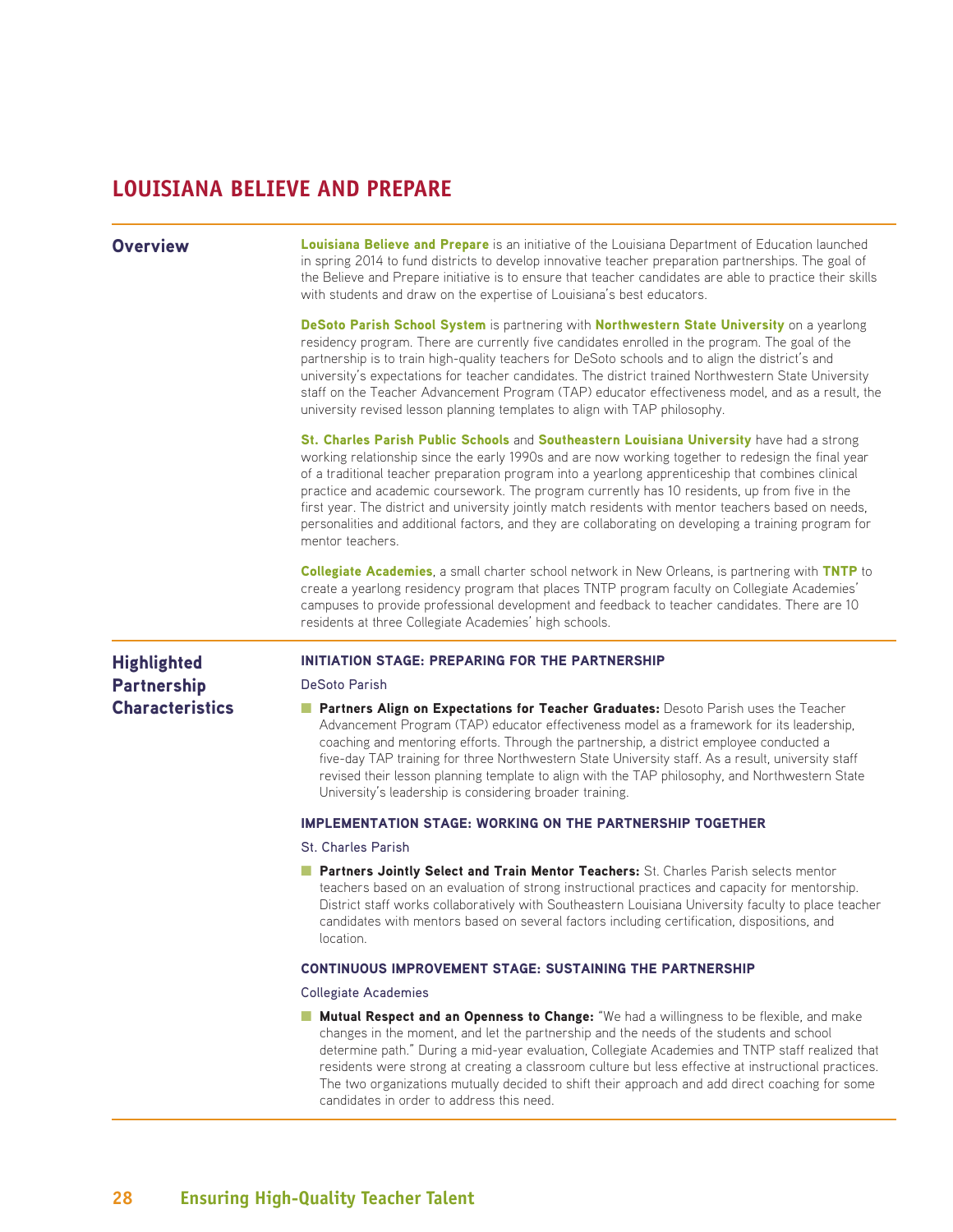| <b>Analysis &amp; Impact</b>            | At DeSoto Parish, principals have noticed that teacher candidates in the residency program are<br>better prepared to meet district expectations. The district has collected preliminary data and will<br>continue to monitor residents' effectiveness using TAP and Northwestern University evaluations.                                                                                                                                                   |
|-----------------------------------------|------------------------------------------------------------------------------------------------------------------------------------------------------------------------------------------------------------------------------------------------------------------------------------------------------------------------------------------------------------------------------------------------------------------------------------------------------------|
|                                         | Collegiate Academies Teacher Residency (CATR) program graduates received higher average<br>scores on the TNTP Framework than their peers in the TNTP Academy preparation program, one of<br>Louisiana's top-performing teacher certification programs. CATR teachers also outperformed TNTP<br>Academy peers in growth over the course of the year and had the highest percentage of teachers<br>receiving evaluation ratings of Proficient or Developing. |
|                                         | At St. Charles Parish, all five of the residents from the first cohort of the residency received effective<br>ratings on their evaluations. The district is also beginning a study to track the Southeastern Louisiana<br>University students it hires to compare their performance with that of teachers from traditional<br>preparation programs.                                                                                                        |
| <b>Funding</b><br><b>Considerations</b> | In March 2014, The Louisiana Department of Education awarded grants of up to \$150,000 each<br>to seven pilot districts, including DeSoto Parish, Collegiate Academies and St. Charles Parish. St.<br>Charles Parish received \$120,000.                                                                                                                                                                                                                   |
|                                         | DeSoto Parish, Collegiate Academies and St. Charles Parish have dedicated district funds to support<br>these partnerships. St. Charles has committed between \$30,000 and \$50,000 per year for the next<br>three years to support and expand the residency program.                                                                                                                                                                                       |
| <b>Sources/Links</b>                    | Louisiana Believe and Prepare                                                                                                                                                                                                                                                                                                                                                                                                                              |
|                                         | Collegiate Academies                                                                                                                                                                                                                                                                                                                                                                                                                                       |
|                                         | The New Teacher Project                                                                                                                                                                                                                                                                                                                                                                                                                                    |
|                                         | DeSoto Parish School System                                                                                                                                                                                                                                                                                                                                                                                                                                |
|                                         | Northwestern State University                                                                                                                                                                                                                                                                                                                                                                                                                              |
|                                         | St. Charles Parish Public Schools                                                                                                                                                                                                                                                                                                                                                                                                                          |
|                                         | Southeastern Louisiana University                                                                                                                                                                                                                                                                                                                                                                                                                          |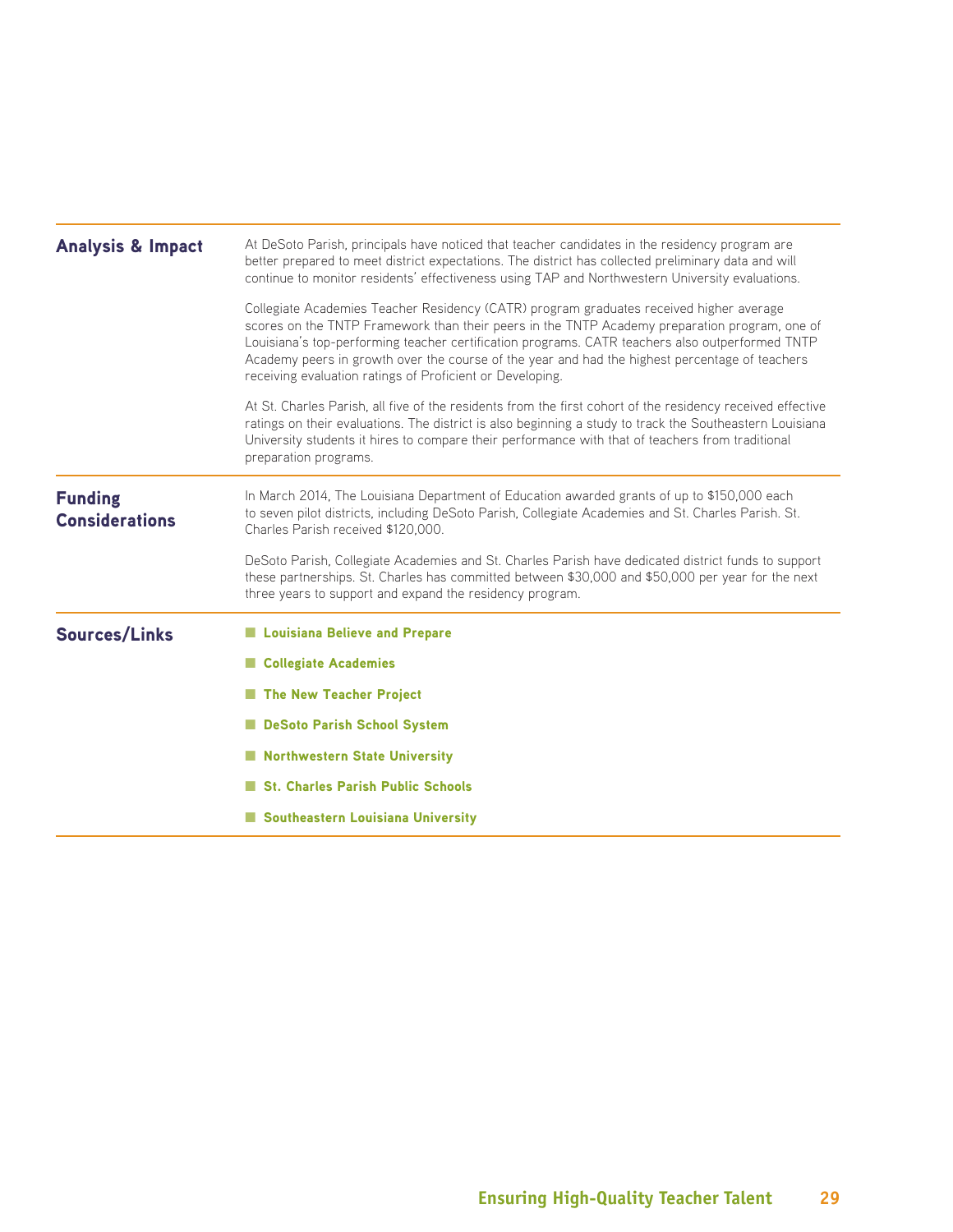# **SALEM-KEIZER PUBLIC SCHOOLS**

Overview In 2008, [Salem-Keizer Public Schools](http://www.salkeiz.k12.or.us/) and three universities ([Corban University](https://www.corban.edu/), Western Oregon [University](http://www.wou.edu/homepage/) and [Willamette University](http://willamette.edu/)) entered into a partnership with a focus on strong mentorship of beginning teachers. The district and its current partner universities, Corban and Western Oregon, have aligned their evaluation rubrics and expectations for teacher candidates, and university faculty members are embedded in Salem-Keizer schools. In the 2014-15 school year, the district placed 40 teacher candidates from the two universities in its schools to help fill vacancies. In addition, Salem-Keizer and its partners collaboratively developed pipelines to meet unique district needs, including pathways focused on bilingual education, special education and diverse teacher candidates.

# **Highlighted** Partnership **Characteristics**

## INITIATION STAGE: PREPARING FOR THE PARTNERSHIP

■ Data Sharing: Salem-Keizer, Corban University and Western Oregon University use a districtdeveloped rubric based on Interstate New Teacher Assessment and Support Consortium (inTASC) standards, a set of 10 model standards for novice teachers, to gauge teacher competencies. The district disaggregates inTASC evaluation data – for example, content pedagogy and planning – by preparation provider, and shares and discusses the results openly with its partners. Western Oregon University further disaggregates its data by the different teaching licenses it offers and looks at assessment and clinical experiences data regularly. Salem-Keizer plans to provide Western Oregon University with Smarter Balanced assessment data sorted by whether the teacher of record had a student teacher or a Western Oregon University co-teacher in the classroom to help inform both the district and Western Oregon regarding the needs of pre-service and beginning teachers.

## IMPLEMENTATION STAGE: WORKING ON THE PARTNERSHIP TOGETHER

■ Partners Jointly Select and Train Mentor Teachers: Salem-Keizer has a teacher placement coordinator who works with school principals to strategically place candidates in classrooms with mentor teachers. The coordinator developed protocols and conducts observations to ensure fidelity of the preparation program across sites. The district holds an intensive summer training for mentor teachers and has leveraged the talents of its strongest mentor teachers to help train others.

# CONTINUOUS IMPROVEMENT STAGE: SUSTAINING THE PARTNERSHIP

■ University Partners Adiust Pipelines Based on District Needs: Using teacher performance data that Salem-Keizer provided to Corban University and Western Oregon University, the two institutions collaboratively developed unique pipelines to meet district needs, including those for bilingual education, special education and diverse candidates. To better allow teacher candidates to feel like a part of the school and classroom in which they are teaching, Corban University and Western Oregon University have adjusted student teacher schedules to allow them to start at the beginning of the district's school year even if the university semester has not yet begun.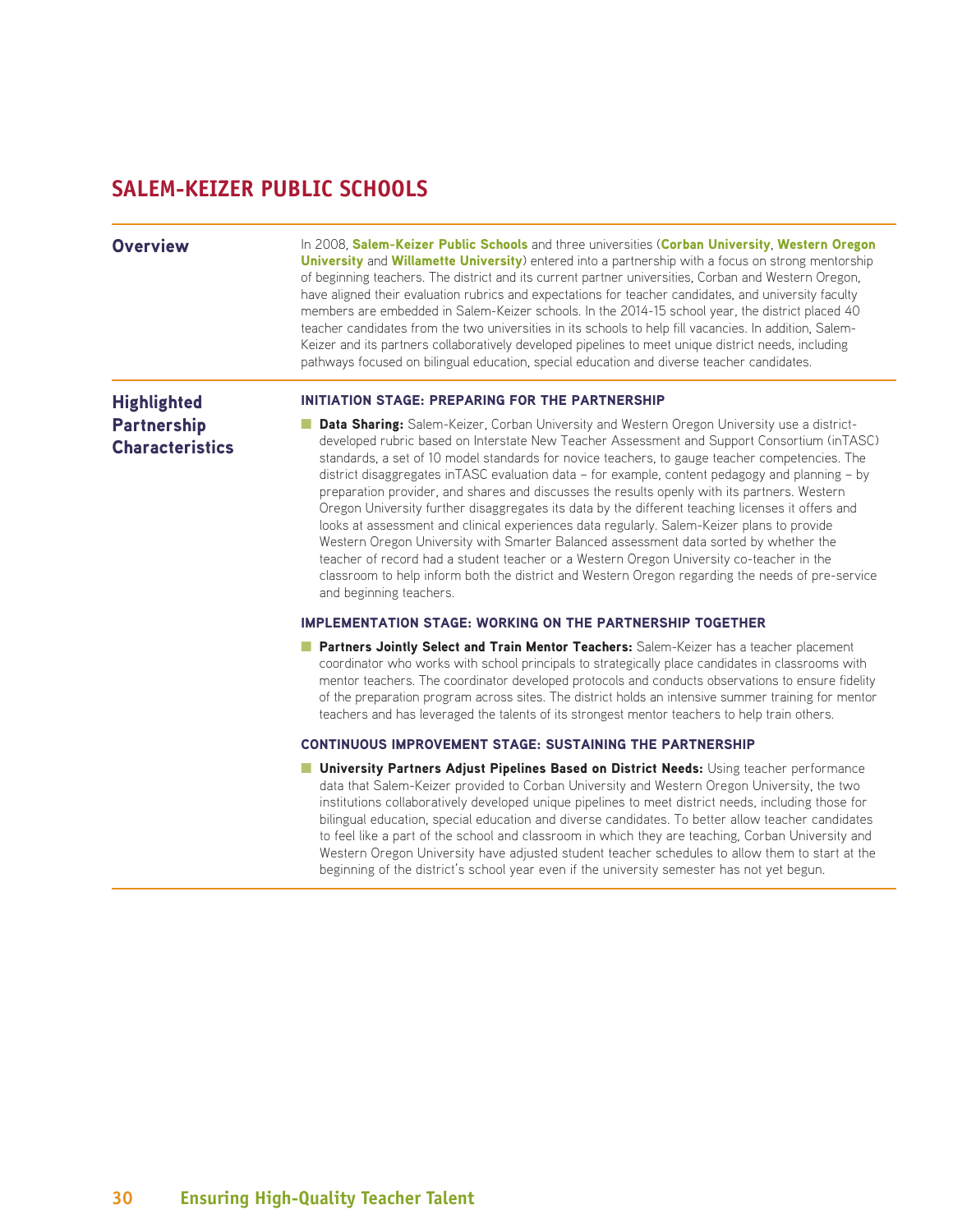| <b>Analysis &amp; Impact</b>            | Salem-Keizer hired 25 of the 55 teacher candidates who participated in the clinical preparation<br>program in the 2013-14 school year, while the remaining candidates chose to apply for jobs in other<br>districts. As a result of the partnership organizations' shared expectations for teachers, Salem-<br>Keizer has reduced its five-year teacher attrition rate from nearly 30 percent to 5 percent and<br>survey data shows that new teachers feel better prepared as a result of the partnership program.<br>In the first year of implementation, teachers developed via the partnerships outperformed traditional<br>teachers produced at the universities on 8 out of 10 in TASC standards: Learner Development,<br>Learning Differences, Learning Environment, Content Knowledge, Application of Content,<br>Assessment, Instructional Strategies and Ethical Practices.<br>To support the district's need for a more culturally and linguistically diverse teaching force, Western<br>Oregon University accepted 24 bilingual high school scholars from Salem-Keizer into its teacher<br>preparation program. |
|-----------------------------------------|----------------------------------------------------------------------------------------------------------------------------------------------------------------------------------------------------------------------------------------------------------------------------------------------------------------------------------------------------------------------------------------------------------------------------------------------------------------------------------------------------------------------------------------------------------------------------------------------------------------------------------------------------------------------------------------------------------------------------------------------------------------------------------------------------------------------------------------------------------------------------------------------------------------------------------------------------------------------------------------------------------------------------------------------------------------------------------------------------------------------------|
| <b>Funding</b><br><b>Considerations</b> | In September 2014, Salem-Keizer received a \$235,000 grant from the Chalkboard Foundation's<br>TeachOregon project to expand its partnership work with Corban University and Western Oregon<br>University. The TeachOregon initiative was launched in 2013 to bring together school districts and<br>higher education partners to strengthen teacher preparation.                                                                                                                                                                                                                                                                                                                                                                                                                                                                                                                                                                                                                                                                                                                                                          |
| <b>Sources/Links</b>                    | <b>The Chalkboard Project: TeachOregon</b><br><b>Salem-Keizer Public Schools</b><br>Corban University<br><b>Western Oregon University</b>                                                                                                                                                                                                                                                                                                                                                                                                                                                                                                                                                                                                                                                                                                                                                                                                                                                                                                                                                                                  |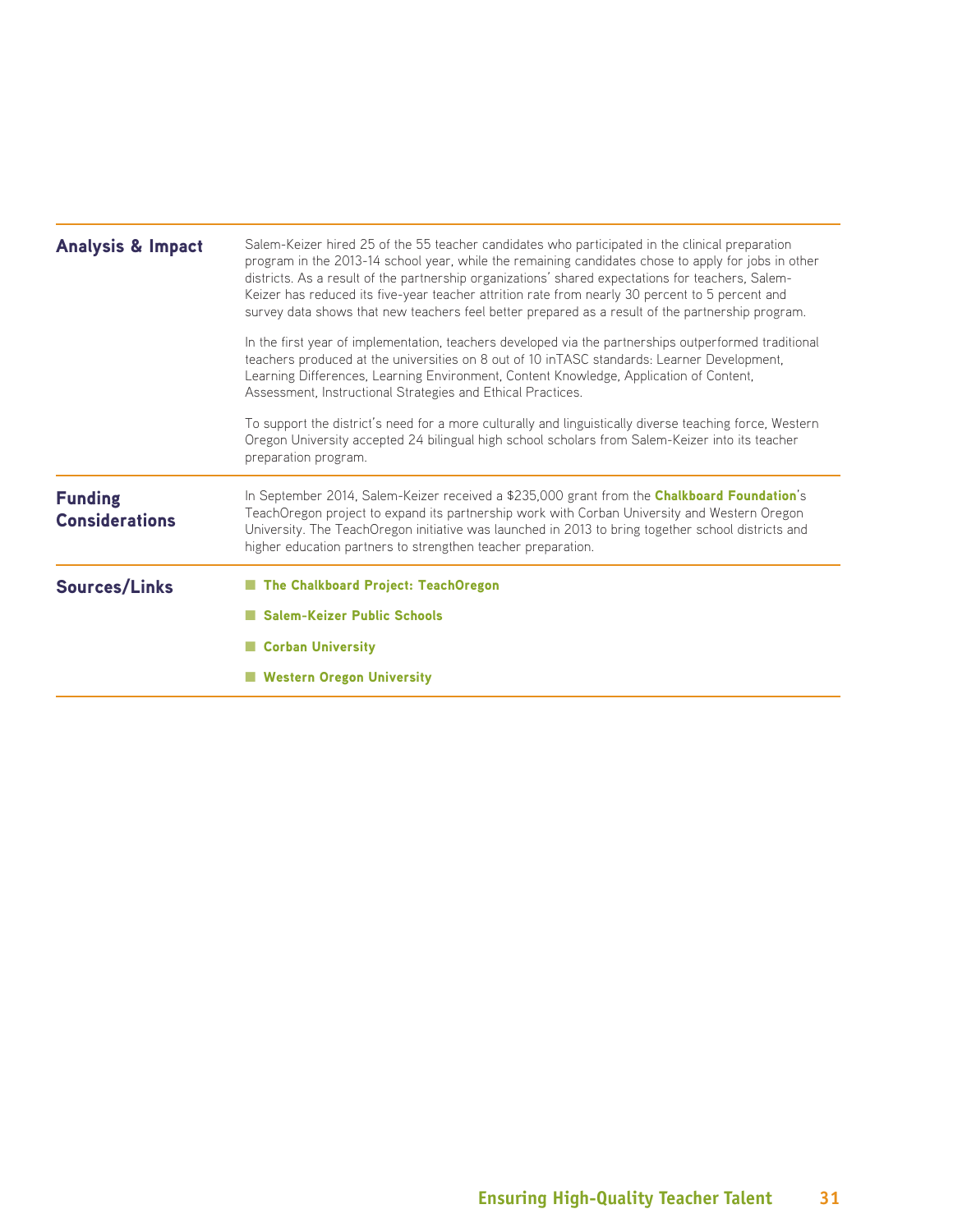# **APPENDIX B**

# SPOTLIGHT ON SALEM-KEIZER PUBLIC SCHOOLS

Salem-Keizer Public Schools is a suburban district, located about 50 miles southwest of Portland, Oregon. It is the second largest district in Oregon with over 41,000 students in 65 schools. The district's partnership with three universities originated in 2008 with a focus on mentorship for beginning teachers, but later expanded to include pre-service activities. Together, the district and its current partner universities, Corban and Western Oregon, have built a partnership that exemplifies each of the 10 recommendations in this report. While we only highlight Salem-Keizer and its partners in this way, please note that many of the partnerships we interviewed exemplified many, if not all of the characteristics.



# 1. Districts should understand their talent pipeline and discuss these needs with teacher preparation programs: Salem-Keizer

is committed to recruiting high-quality staff, with a focus on diversity and difficult –to-fill positions. To meet this commitment, the district focuses on developing students who have strong ties to its community through participation in Advancement Via Individual Determination (AVID) and Teacher Cadet classes. It works collaboratively with university partners to create a supported and seamless transition from high school to college for students. University faculty and Salem-Keizer teachers collaborate in teaching the Teacher Cadet classes. Salem-Keizer students spend time on campus for an orientation and apply for selection into the Bilingual Scholars Program. The district provided summer work opportunities in its summer school programs at elementary and secondary schools so that those candidates could earn money towards their university expenditures and have "hands on" learning opportunities with master teachers. Targeted support continues throughout the students' college experience including their clinical teaching experience in Salem-Keizer and into their early career experience through the district mentor program.



# 2. Partners should set the initial vision and goals together, with a focus on relationship-building and trust: Salem-Keizer

and its partners collaboratively developed a mission and vision for the partnership, and set targets, goals, benchmarks and a plan of action for each. They continually revisit their vision and goals, and recommit to the partnership annually. They found it helpful to align around -- and keep coming back to -- common values, including: "increasing kid level learning" and "preparing better teachers than we have been." The partnership's vision statement is "Our dedication to the comprehensive, collaborative and systemic improvement of teacher education at both preservice and in-service levels will result in high quality instruction, continuous professional growth over a teacher's entire career and improved academic growth and achievement for every student we serve. We share a commitment to increasing K-12 student achievement, recruiting and selecting a diverse and talented work force, increasing teacher effectiveness and increasing teacher candidate success."



# 3. Partners should align on rubrics and key expectations for program

graduates: Salem-Keizer and its university

partners use the same instrument to gauge teacher competencies, which was developed by the district and is based on the inTASC standards. Because there is an aligned experience for partnership student teachers, "now [their] teachers don't see themselves as a finished product when they graduate."



# 4. Partners should commit to sharing and looking at data together to drive

**action:** Salem-Keizer disaggregates teacher evaluation data by preparation provider, and shares

and discusses the results openly with its partners. The data shows summative ratings and can also be broken down by the elements of each standard. Western Oregon University further disaggregates its data by the different teaching licenses it offers. The university looks at additional data internally as part of its regular practice, including assessment data and clinical experiences data, and hosts an annual internal event to look at performance data across the college. It is "very much a part of the culture in how we operate," says Mark Girod, Dean of the College of Education, Western Oregon University. Salem-Keizer plans to provide Western Oregon with Smarter Balanced assessment data sorted by regular district teacher versus regular district teacher with a student teacher versus regular district teacher with a Western Oregon co-teacher.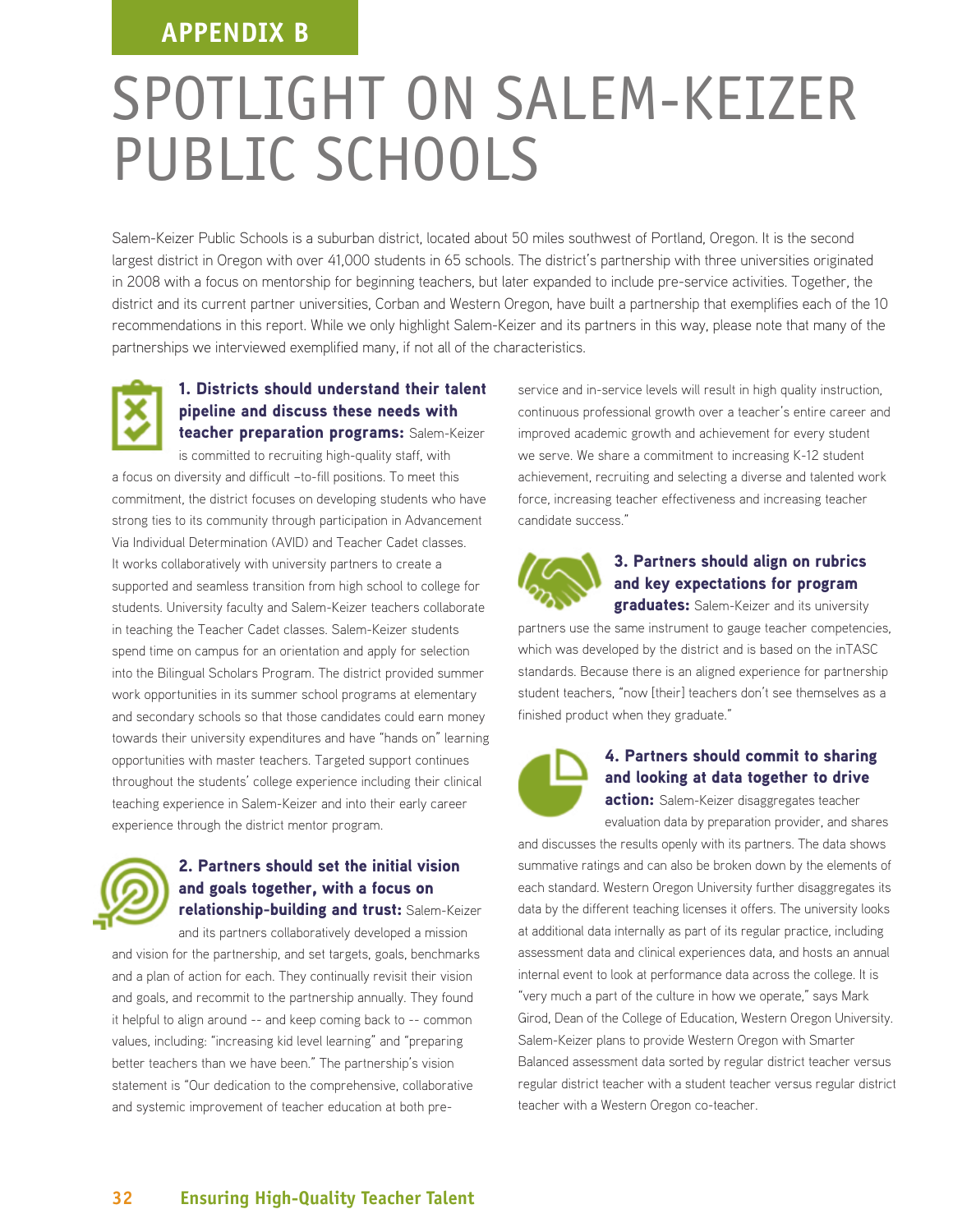

# 5. Partners should jointly select and train mentor teachers and strategically place candidates: Salem-Keizer has a

teacher placement coordinator whose responsibilities include conducting observations of teacher candidates to ensure fidelity of the program across sites. The district has strengthened the training of mentor teachers, including an intensive summer training, and has tapped stronger mentor teachers to train others.



# 6. Partners should ensure coursework matches clinical experiences and

district language: Salem-Keizer considers

program alignment to be a critical factor in creating successful experiences for teacher candidates. Through data sharing, purposeful placements and increased faculty presence, student teachers are better able to articulate the connections between the university coursework and district standards and expectations; connecting theory to practice.



# 7. Partners should communicate and meet frequently: Strong communication

is critical, especially across multiple higher

education partners of differing types (private, public, religious). The partnership coordinator at Salem-Keizer and the deans at the district's partner institutions talk twice a month and meet in person once a month. Although it didn't start this way, they realized over time that this frequency was critical. They also hold site network meetings monthly to discuss successes and challenges and troubleshoot. As the dean from Western Oregon noted, "There's no magic involved; we're just a group of people who got together and decided hey, we can do this better if we do this collaboratively. We go to a lot of meetings and see each other a lot; everyone is busy, but we need time and space to cultivate high-quality relationships."



8. Partners should spend more time in schools together: In its partnerships, university faculty members are embedded at

clinical schools. Salem-Keizer attributes some of partnership success to building strong site culture where staff are excited

about the partnership and mentoring new teachers. Western Oregon has been training student teachers in 80 districts, but now is moving toward placing 90 percent of its teacher candidates in one of four districts (the other 10 percent across ~20 other districts), to allow more time and resources to increase relationships, trust, data sharing and investment.



# 9. Partners should be open to change, and regularly step back to honestly discuss progress and challenges: District and university leadership

engage in regular step backs and meetings to set priorities, analyze data and progress and evaluate the successes and/or challenges in the partnership. They use multiple measures to gather evidence to inform decision making and engage key stakeholders (faculty, teachers, principals) to take active roles in promoting the growth and sustainability of the partnership. Trust has had to be repeatedly re-built between Salem-Keizer and its partners because there has been significant turnover in Salem-Keizer and across its partners. Remaining staff have worked to fully onboard new people when people leave their positions.



# 10. Partners should ensure that district needs drive shifts in teacher preparation programs' pipelines, structures and systems: The district

provides data to its university partners on how teachers are doing in first three years, which has driven the collaborative creation of unique pipelines to meet district need: e.g., those focused on bilingual, special education, diverse candidates, etc. The universities and the district are also working together to create and support opportunities for Salem-Keizer students to access higher education through scholarships, work study programs, specific mentoring and support at the university (student leadership and faculty). Through its partnership, Salem-Keizer's partners have shifted their student teacher's schedules to allow them to start earlier, even if the university semester has not begun. This allows teacher candidates to be fully engaged at their district schools as soon as the K-12 year begins.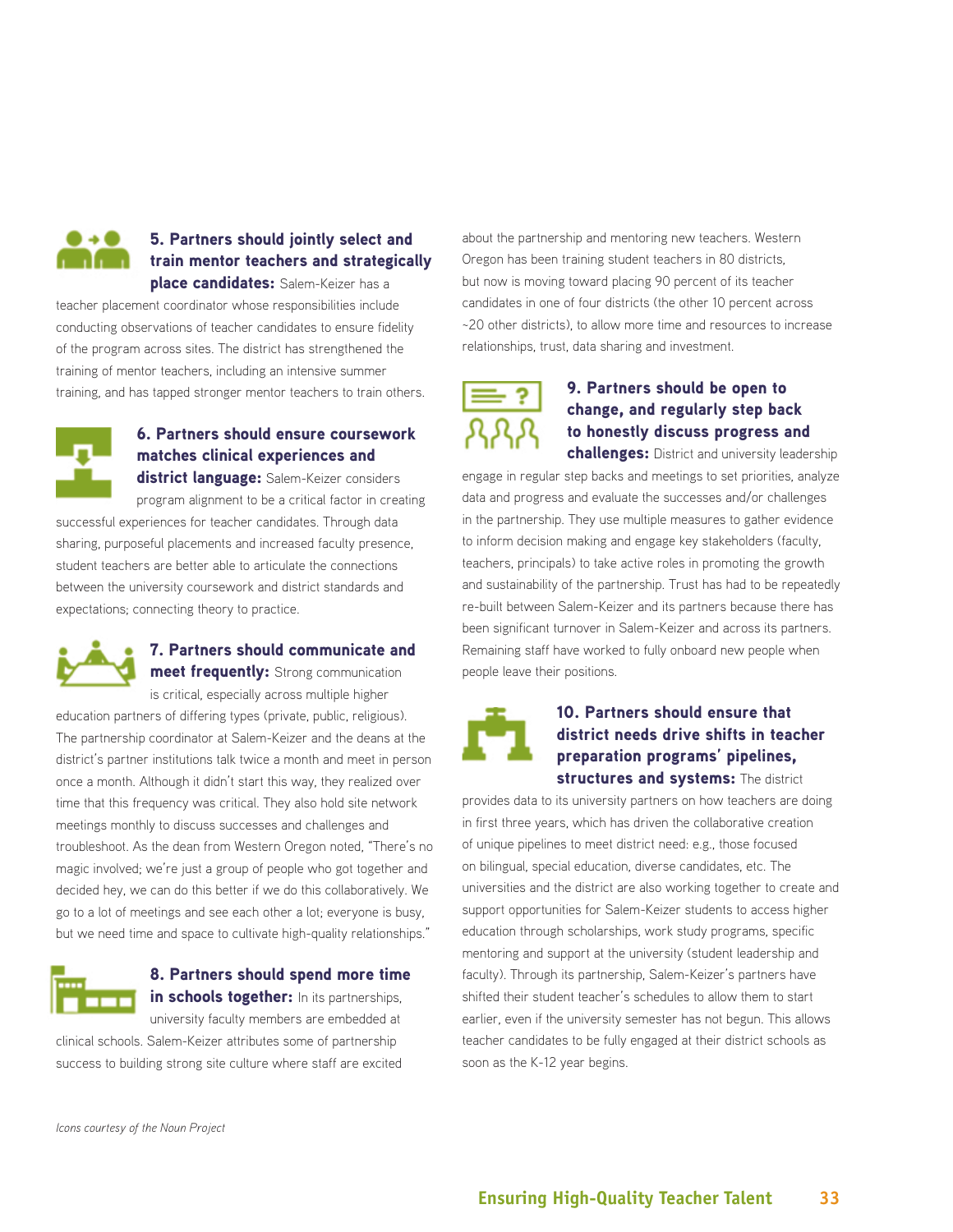# ACKNOWLEDGEMENTS

Education First owes its gratitude to a number of individuals who took time to discuss the details of their partnerships, introduced us to their colleagues, and provided comments throughout the process of writing this report. Most notably, we would like to thank Stephanie Banchero from the Joyce Foundation for her editorial expertise, thoughtful recommendations and ongoing counsel in the creation of this publication.

We would like to thank the following contributors to our research, interviews and writing:

| Sarah Beal              | Executive Director SEED and NEXT Grants                                        | Arizona State University               |
|-------------------------|--------------------------------------------------------------------------------|----------------------------------------|
| Cade Brumley            | Superintendent                                                                 | DeSoto Parish School System            |
| Kristin Dixon           | Dean of Education and Counseling                                               | Corban University                      |
| Cynthia Elliot          | Professor/ Interim Department Head                                             | Southeastern Louisiana University      |
| Mark Girod              | Dean, College of Education                                                     | Western Oregon University              |
| Marquita Grenot-Scheyer | Dean, College of Education                                                     | CSU Long Beach                         |
| Cindy Gutierrez         | Director, Urban Community Teacher Education                                    | UC-Denver                              |
| Shannon Hagerman        | Executive Director of Teacher and Principal Preparation                        | Denver Public Schools                  |
| Betsy Hargrove          | Superintendent                                                                 | Avondale Elementary School District    |
| Claudine Keenan         | Dean, School of Education                                                      | Stockton University                    |
| Jessica Lerner          | Director of Teacher Education                                                  | University of Denver                   |
| Rebecca Maltzman        | Managing Director of Capital Teacher Residency and<br>Professional Development | KIPP DC                                |
| Teresa Morales          | Administrator, Teacher Development                                             | Fresno Unified School District         |
| Janet Pulleyn           | Coordinator of University Partnerships                                         | Washoe County School District          |
| Emily Qazilbash         | Assistant Superintendent for Human Capital                                     | Boston Public Schools                  |
| Morgan Ripski           | President                                                                      | Collegiate Academies                   |
| Paola Santana           | Director, Education and Workforce Development                                  | L.A. Compact, L.A. Chamber of Commerce |
| Celena Siprajim         | Site Manager, Talent and Operations                                            | <b>TNTP</b>                            |
| Jesse Solomon           | <b>Executive Director</b>                                                      | Boston Plan for Excellence             |
| Gayle Spencer           | Teacher Residency Coordinator                                                  | Fresno Unified School District         |
| Karen Spiegel           | Mentor Program Coordinator                                                     | Salem-Keizer Public Schools            |
| Colleen Torgerson       | Professor & Partnership Coordinator                                            | CSU Fresno                             |
| Tresa Webre             | Assistant Superintendent of Administrative Services                            | St. Charles Parish Public Schools      |
| Ramona Wynder           | Instructor, Transition to Teaching Facilitator                                 | Northwestern State University          |

# Site-specific Interviews Conducted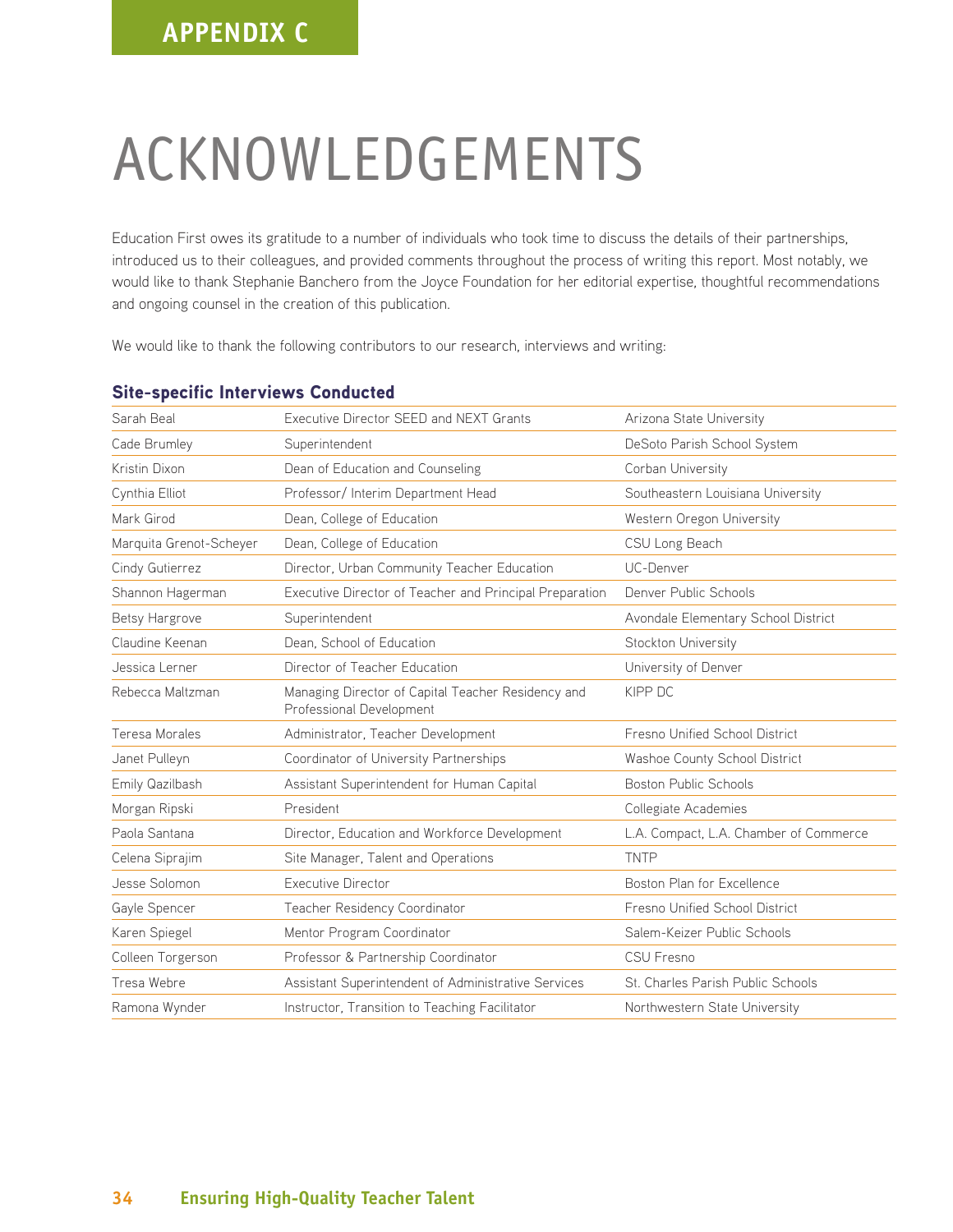# Experts Consulted

| Mary-Dean Barringer | Strategic Initiative Director, Educator Workforce                                          | Council of Chief State School Officers  |
|---------------------|--------------------------------------------------------------------------------------------|-----------------------------------------|
| Peter Fishman       | Vice President of Strategy                                                                 | Deans for Impact                        |
| Mara Harwel         | Director of Operations, Leadership Programs<br>& Assistant National Director of Operations | Relay Graduate School of Education      |
| Sandi Jacobs        | Senior Vice President, State and District Policy                                           | National Center for Teacher Quality     |
| Julie Kidd          | <b>Education Program Director</b>                                                          | Silver Giving Foundation                |
| Anissa Listak       | Executive Director                                                                         | National Center for Teacher Residencies |
| Julie Mikuta        | Senior Director of Education                                                               | Schusterman Family Foundation           |
| Roger Nozaki        | Senior Policy Advisor                                                                      | United States Department of Education   |
| Benjamin Riley      | Founder and Executive Director                                                             | Deans for Impact                        |
| Michelle Rojas      | Senior Program Officer                                                                     | Bill and Melinda Gates Foundation       |
| Shayne Spalten      | Senior Director, Education                                                                 | Schusterman Family Foundation           |

Editorial assistance and design: KSA-Plus Communications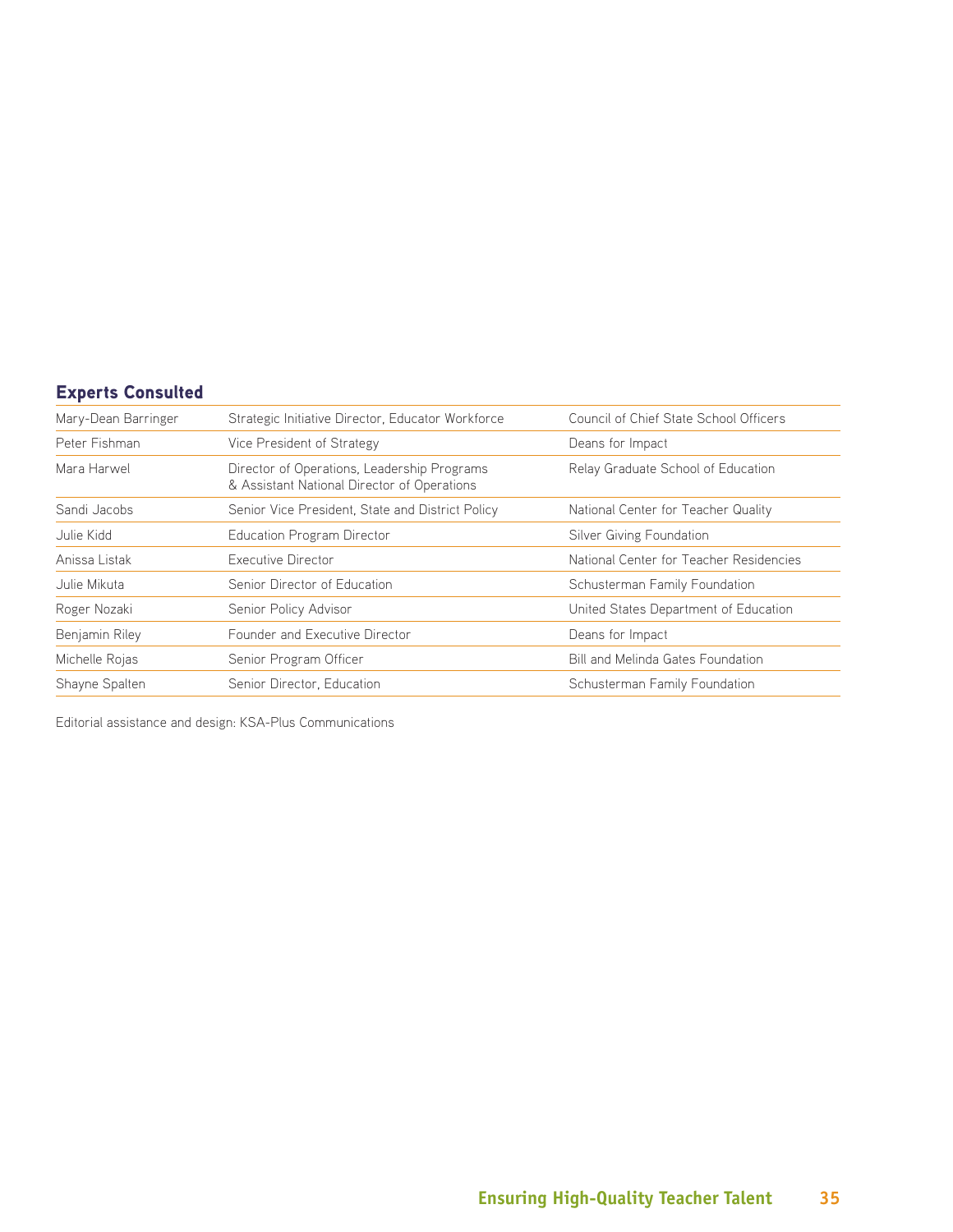# **Endnotes**

- 1. <http://www2.ed.gov/programs/tqpartnership/awards.html>
- 2. <http://www.ncate.org/LinkClick.aspx?fileticket=rMrsfjZ2vZY%3D&tabid=715>
- 3. <http://edsource.org/wp-content/uploads/commrpt.pdf>
- 4. <http://tntp.org/blog/post/what8217s-really-causing-teacher-shortages?>
- 5. <http://nctresidencies.org/about/residency-model/>
- 6. Linda Darling-Hammond (2014) Strengthening Clinical Preparation: The Holy Grail of Teacher Education, Peabody Journal of Education, 89:4, 547-561, DOI: [http://www.researchgate.net/publication/](http://www.researchgate.net/publication/271749773_Strengthening_Clinical_Preparation_The_Holy_Grail_of_Teacher_Education) [271749773\\_Strengthening\\_Clinical\\_Preparation\\_The\\_Holy\\_Grail\\_of\\_Teacher\\_Education](http://www.researchgate.net/publication/271749773_Strengthening_Clinical_Preparation_The_Holy_Grail_of_Teacher_Education)
- 7. [http://www.ccsso.org/resources/publications/InTasc\\_model\\_core\\_teaching\\_standards\\_and\\_learning\\_progressions\\_for\\_](http://www.ccsso.org/resources/publications/InTasc_model_core_teaching_standards_and_learning_progressions_for_teachers_10.html) [teachers\\_10.html](http://www.ccsso.org/resources/publications/InTasc_model_core_teaching_standards_and_learning_progressions_for_teachers_10.html)
- 8. [https://education.asu.edu/sites/default/files/annualReport2015/AnnualReport\\_2015\\_Digital-lite.pdf](https://education.asu.edu/sites/default/files/annualReport2015/AnnualReport_2015_Digital-lite.pdf)
- 9. <http://theinnovationexchange.net/programs/innovations-inventory/arizona-state-university/>
- 10. Levine, A. (September 2006). Educating school teachers (p. 39). Washington, DC: The Education Schools Project.
- 11. [http://www.nber.org/papers/w14314.pdf; http://www.uni.edu/coe/sites/default/files/wysiwyg/](http://www.nber.org/papers/w14314.pdf; http://www.uni.edu/coe/sites/default/files/wysiwyg/AACTE_-_Clinical_Prep_Paper.pdf) [AACTE\\_-\\_Clinical\\_Prep\\_Paper.pdf](http://www.nber.org/papers/w14314.pdf; http://www.uni.edu/coe/sites/default/files/wysiwyg/AACTE_-_Clinical_Prep_Paper.pdf)
- 12. <http://www.ncate.org/LinkClick.aspx?fileticket=zzeiB1OoqPk%3d&tabid=715>
- 13. <https://www.nea.org/assets/docs/Teacher-Residencies-2014.pdf>
- 14. [http://educators4excellence.s3.amazonaws.com/8/6d/a/2840/E4E\\_MNTeacherPrep\\_web.pdf](http://educators4excellence.s3.amazonaws.com/8/6d/a/2840/E4E_MNTeacherPrep_web.pdf)
- 15. Linda Darling-Hammond (2014) Strengthening Clinical Preparation: The Holy Grail of Teacher Education, Peabody Journal of Education, 89:4, 547-561, DOI: [http://www.researchgate.net/publication/](http://www.researchgate.net/publication/271749773_Strengthening_Clinical_Preparation_The_Holy_Grail_of_Teacher_Education) [271749773\\_Strengthening\\_Clinical\\_Preparation\\_The\\_Holy\\_Grail\\_of\\_Teacher\\_Education](http://www.researchgate.net/publication/271749773_Strengthening_Clinical_Preparation_The_Holy_Grail_of_Teacher_Education)